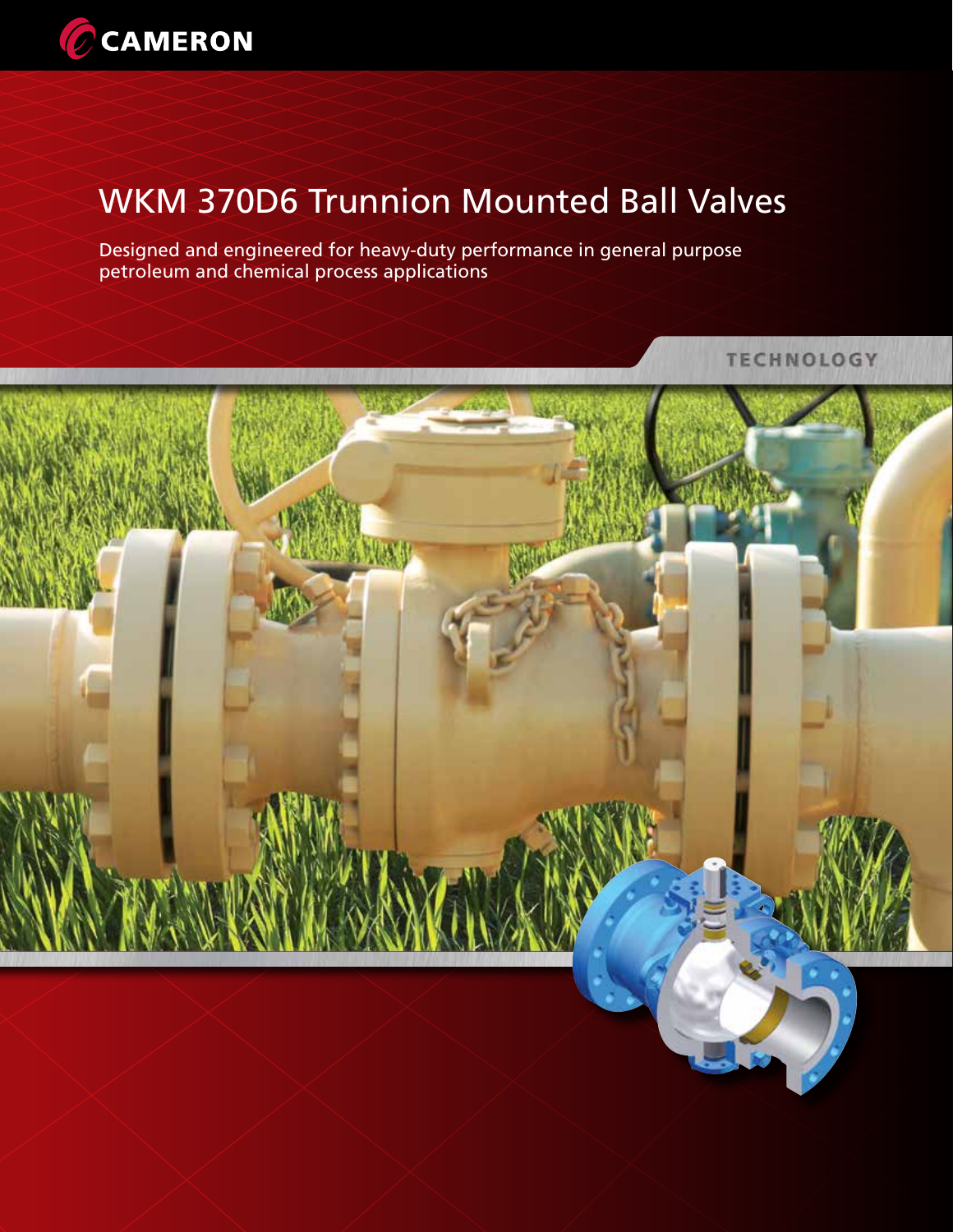

## Table of Contents

| WKM 370D6 TRUNNION MOUNTED BALL VALVES                     |    |
|------------------------------------------------------------|----|
|                                                            | 1  |
| ASME Classes 150 through 2500, 2" to 16" (50 mm to 400 mm) | 2  |
|                                                            | 3  |
|                                                            | 4  |
|                                                            | 5  |
|                                                            | 6  |
| ASME Class 150 Dimensions, 2" to 16" (50 mm to 400 mm)     | 7  |
| ASME Class 300 Dimensions, 2" to 16" (50 mm to 400 mm)     | 8  |
| ASME Class 600 Dimensions, 2" to 16" (50 mm to 400 mm)     | 9  |
| ASME Class 900 Dimensions, 2" to 12" (50 mm to 300 mm)     | 10 |
| ASME Classes 1500 and 2500 Dimensions,                     | 11 |
|                                                            | 12 |
|                                                            | 13 |
|                                                            | 14 |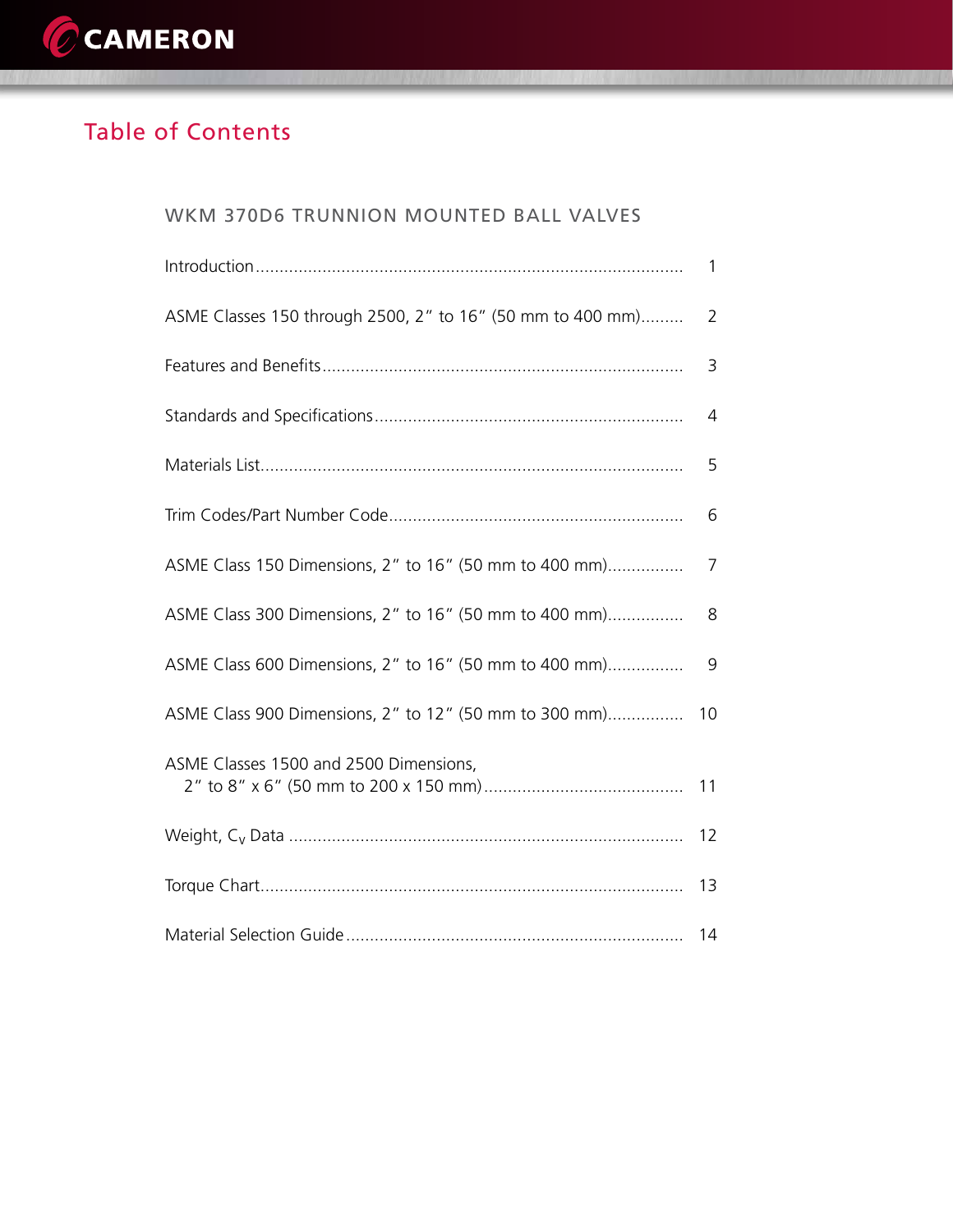## WKM 370D6 Trunnion Mounted Ball Valves



Oklahoma City, Okla., USA

Cameron is a leading provider of valve, valve automation, and measurement systems to the oil and gas industry. We offer products primarily used to control, direct, and measure the flow of oil and gas as it is moved to refineries, petrochemical plants, and industrial centers for processing.

We provide valve products that are sold through distributor networks worldwide. Our products are used in oil, gas, and industrial applications, and include widely recognized brands such as DEMCO®, NAVCO®, NEWCO®, DOUGLAS CHERO™, NUTRON®, THORNHILL CRAVER®, TECHNO™, TOM WHEATLEY®, WHEATLEY®, and WKM®.

Cameron's WKM brand is recognized throughout the world for durable, reliable, and flexible valves built for many challenging situations. Our WKM product line offers a broad portfolio of valves including gate valves, trunnion mounted and floating ball valves, and DynaCentric™ butterfly valves, all built to standards for demanding applications.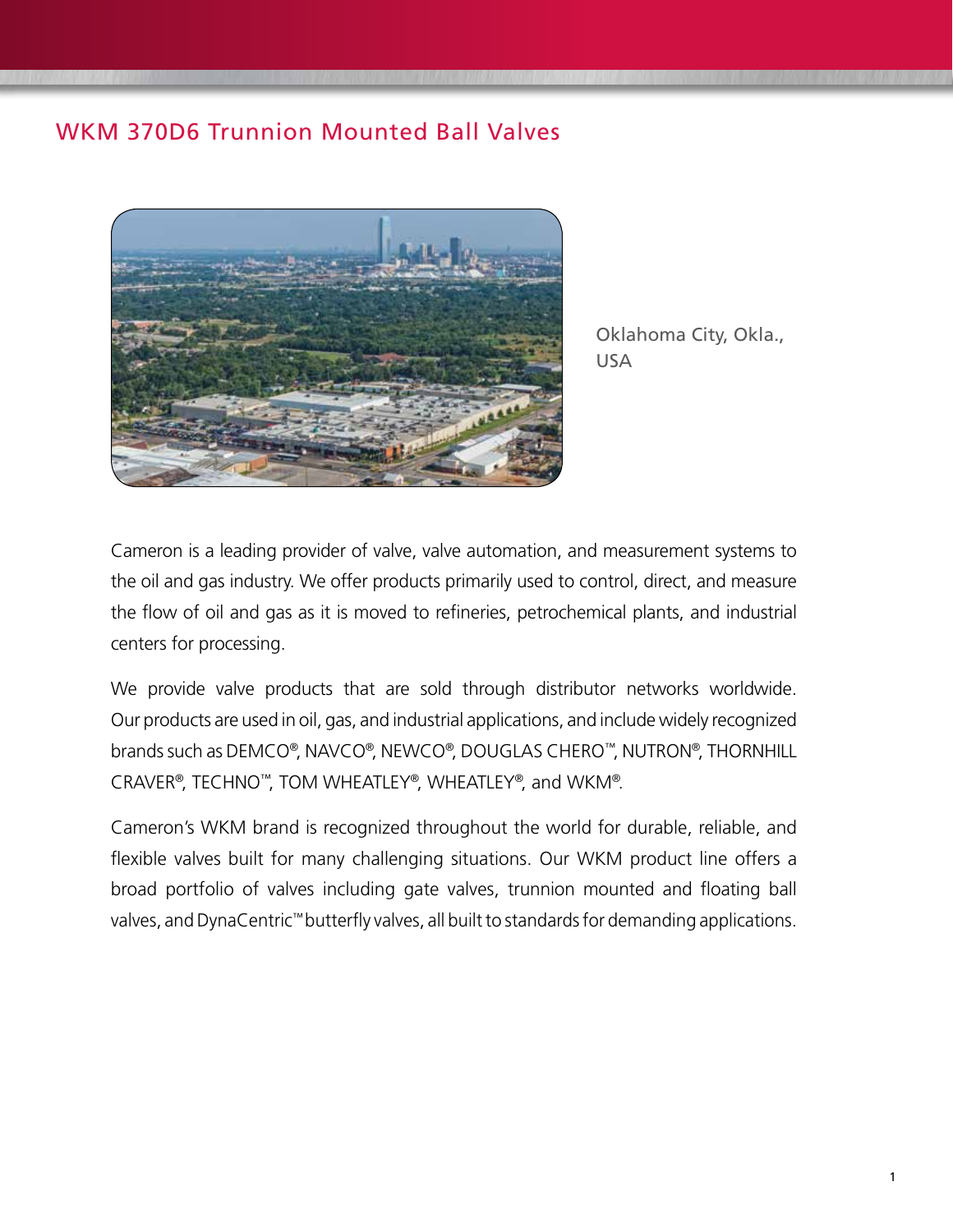### ASME Classes 150 through 2500 2" to 16" (50 mm to 400 mm)

Cameron's WKM 370D6 trunnion mounted ball valves are designed and engineered for heavy-duty performance. Used in many general purpose petroleum and chemical process applications, these valves also can be specified for more demanding applications.

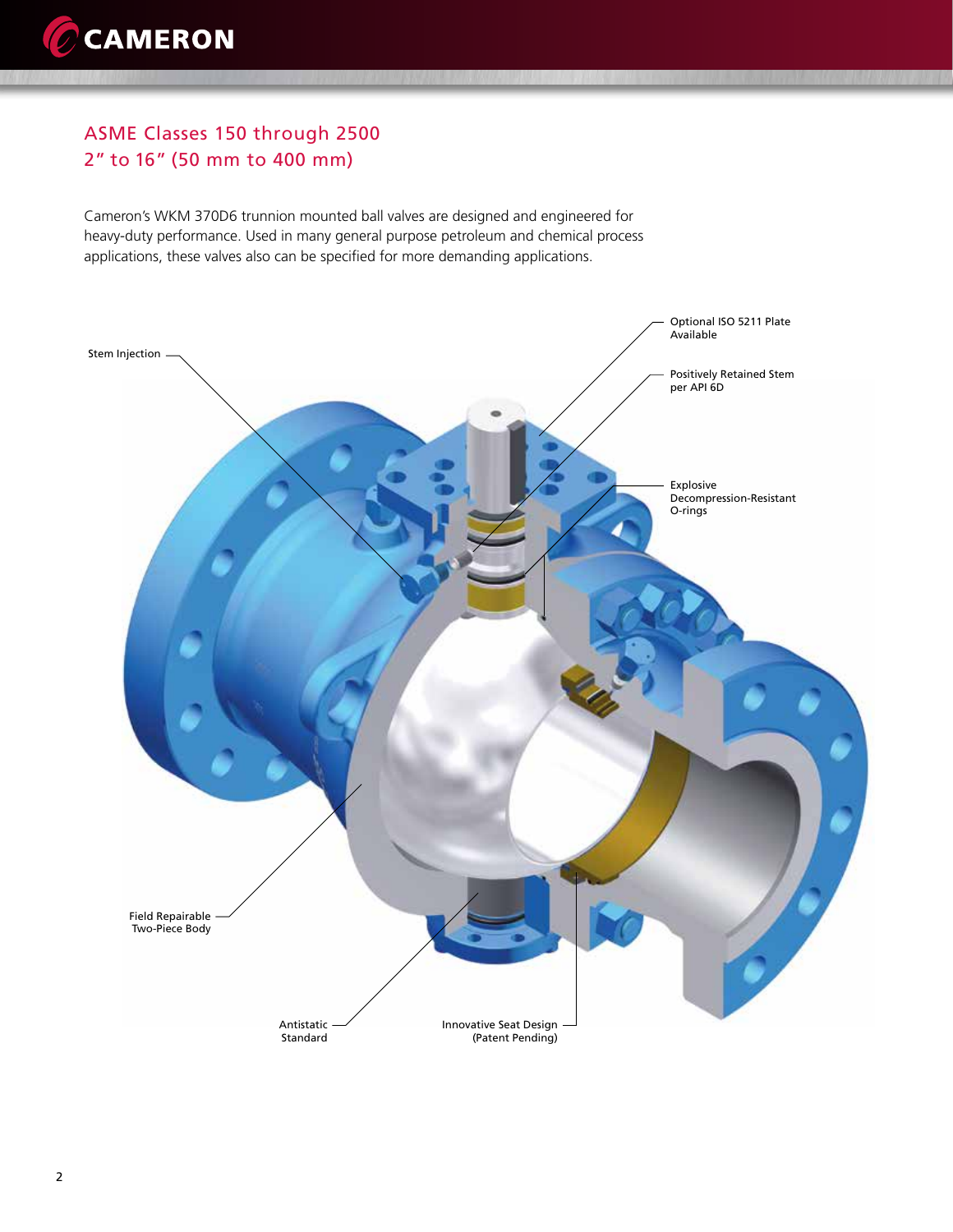### FEATURES AND BENEFITS

#### **Fire-Tested for Safety**

The WKM 370D6 trunnion mounted ball valves are qualified under API 607 standards.

#### **Actuation-Friendly**

Valves can come with a DYNATORQUE™ gear operator or an ISO 5211 mounting pad for easy actuation.

#### **End Connections**

Flanged

#### **Body Style**

Two-piece

#### **Standard Materials**

Carbon steel, stainless steel, and low-temperature carbon steel

#### **Optional Stem Materials**

316 SS, 410 SS, and INCONEL®

#### **Double Block-and-Bleed Operation**

The pressure-actuated seats and bleed fittings allow double block-and-bleed operation. When used for block-and-bleed, this feature may permit the valve to take the place of two valves. It also allows the operator to check up and downstream sealing by bleeding off the body pressure. All sizes can blockand-bleed in both the open and closed position.

#### **NACE Trim Standard\***

Compliant with NACE MR0175/ISO 15156 for buried service.

*\* NACE MR0175/ISO 15156 Compliance – Materials of construction shall be in compliance with the pre-qualified material requirements specified by NACE MR0175/ISO 15156. According to NACE MR0175/ISO 15156, it is the manufacturer's responsibility to meet metallurgical requirements and the customer's/user's responsibility to ensure that a material will be satisfactory in the intended environment. When given the application requirements (environment) by the customer/user, Cameron can make technical recommendations in accordance with NACE MR0175/ISO 15156, but that in no way certifies or warrants the product or materials for the application.*



#### **Bi-Directional Flow**

This valve uses pressure-actuated seats with locked-in, non-metallic face seals. To help ensure sealing at low pressure, special wave springs force the seats against the ball. At higher pressures, the upstream seat is forced against the ball by the pressure working across the differential area between the seat insert and the seat O-ring. The higher the pressure, the tighter the seal.



#### **Secondary Seat Seal Injection**

In the event of damage to the valve seat, sealant can be injected to temporarily seal the valve.



**Automatic Body Pressure Relief** Seats will internally relieve excess body pressure.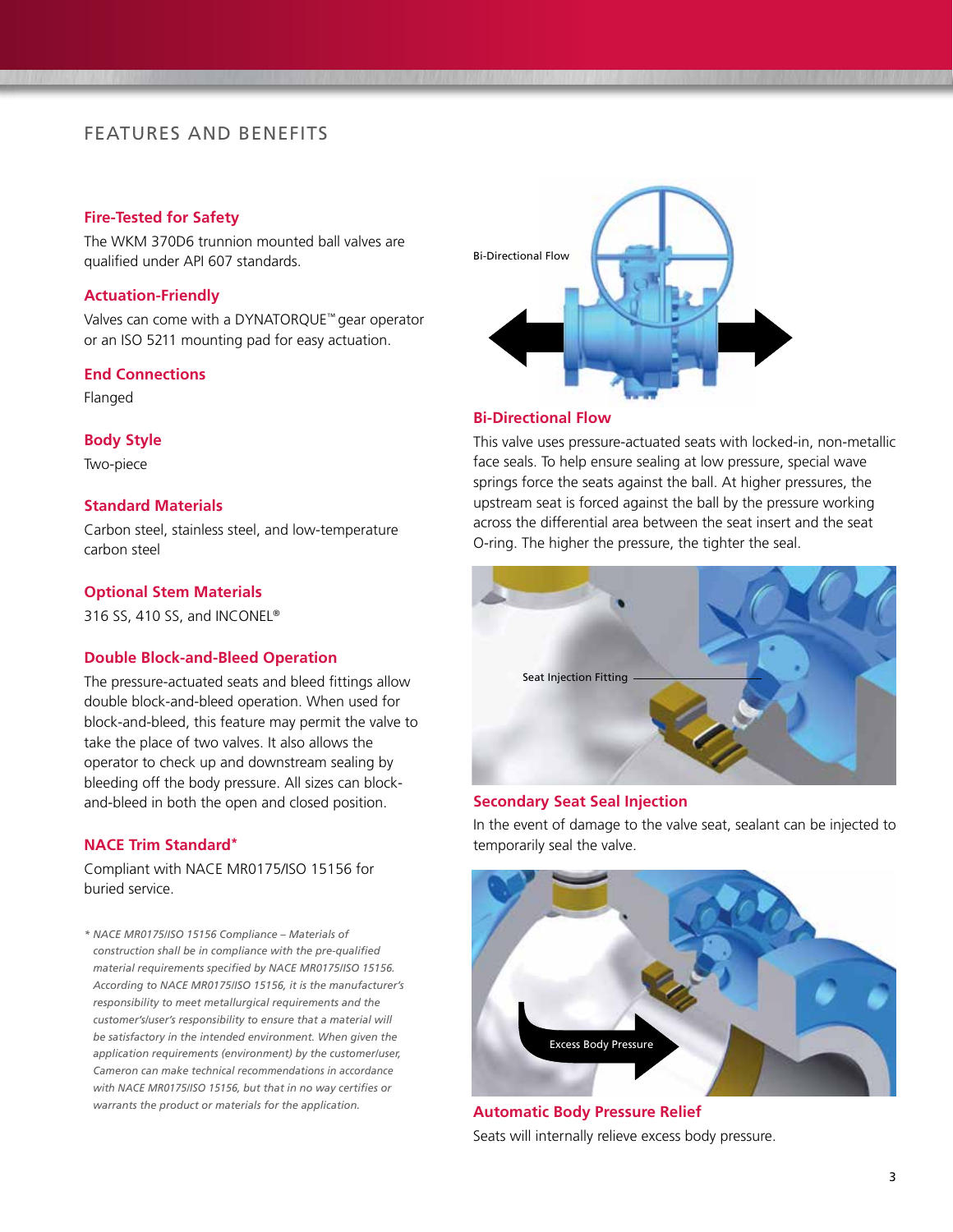

### STANDARDS AND SPECIFICATIONS



#### **Design and testing standards:**

- API 6D
- API 598
- API 608
- API 607 6th Ed. fire-test
- NACE MR0175/ISO 15156
- ASME B16.34 (valves, flange end)
- MSS-SP-6 (standard finishes for pipe flanges)
- MSS-SP-25 (standard marking system for valves)
- MSS-SP-55 (quality standards for steel castings)

#### **In addition, WKM 370D6 trunnion mounted ball valves can be supplied to comply with these standards:**

- CE/PED
- ISO 5211 top works
- CRN

#### **ASME Pressure Classes**

|                |                 |           |     |     | <b>ASME Class</b> |           |      |
|----------------|-----------------|-----------|-----|-----|-------------------|-----------|------|
| Size (in)      | Size (mm)       | 150       | 300 | 600 | 900               | 1500      | 2500 |
| 2              | 50              |           |     |     |                   |           |      |
| 3x2            | 80 x 50         |           |     |     |                   |           |      |
| 3              | 80              | ٠         |     |     |                   |           |      |
| $4 \times 3$   | $100 \times 80$ |           |     |     |                   |           |      |
| $\overline{4}$ | 100             |           |     |     |                   | ٠         |      |
| 6x4            | 150 x 100       | $\bullet$ |     |     |                   | $\bullet$ |      |
| 6              | 150             | $\bullet$ |     |     | ٠                 | ٠         |      |
| $8 \times 6$   | 200 x 150       | ٠         |     |     |                   | $\bullet$ |      |
| 8              | 200             |           |     |     |                   |           |      |
| $10 \times 8$  | 250 x 200       |           |     |     |                   |           |      |
| 10             | 250             | ٠         |     |     |                   |           |      |
| 12 x 10        | 300 x 250       | $\bullet$ |     |     | $\bullet$         |           |      |
| 12             | 300             |           |     |     |                   |           |      |
| 14             | 350             | ٠         |     |     |                   |           |      |
| 16             | 400             | ٠         |     | ٠   |                   |           |      |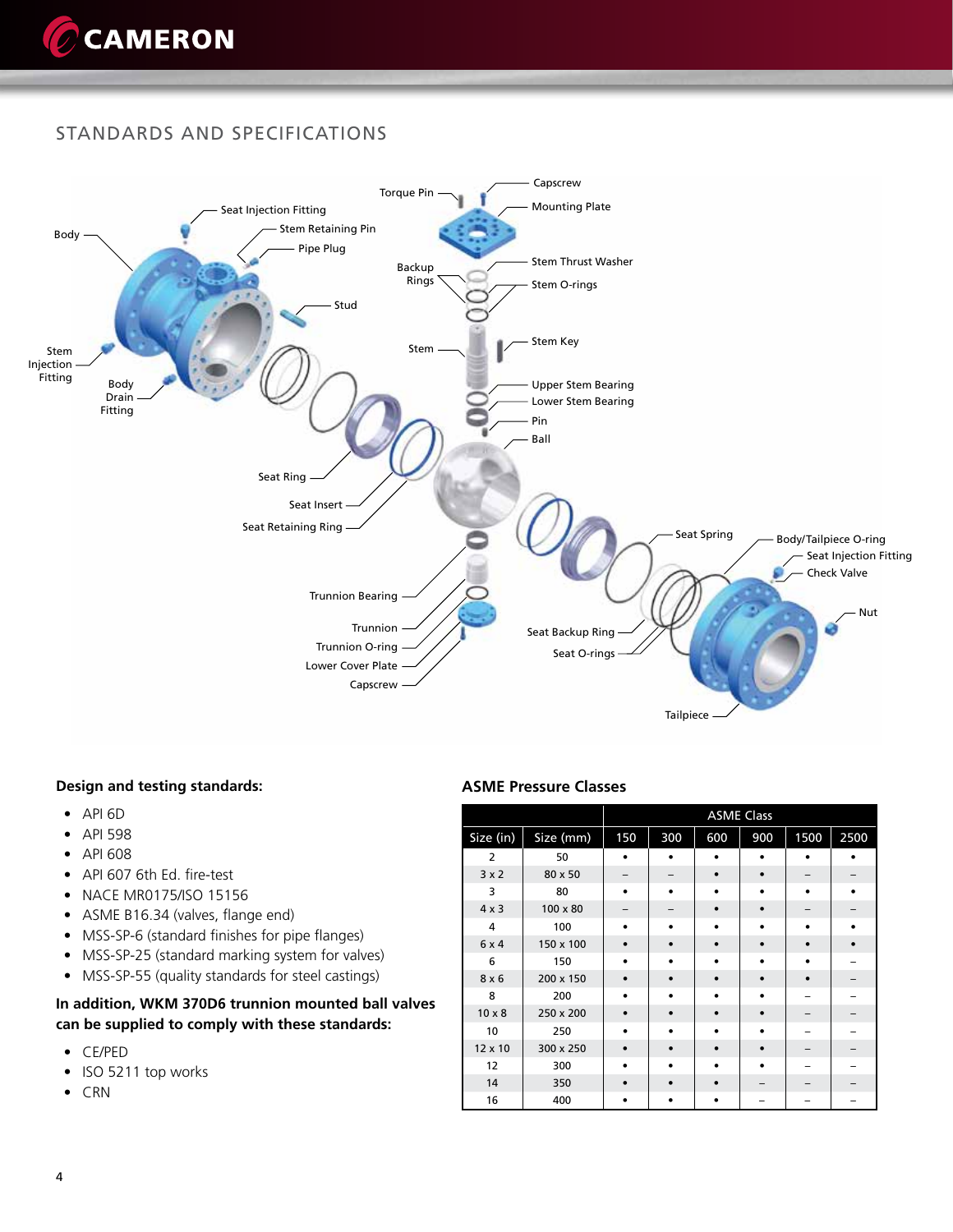### MATERIALS LIST

#### **Body Group Trim Number**

| Part                     | <b>Carbon Steel</b><br>(NACE)<br>24 | Carbon Steel<br>Low Temp. (NACE)<br>37 | <b>Stainless Steel</b><br>(NACE)<br>23 | Carbon Steel 3 mil ENP<br>(NACE)<br>27 |
|--------------------------|-------------------------------------|----------------------------------------|----------------------------------------|----------------------------------------|
| Body                     | A216 Gr. WCC                        | A352 Gr. LCC                           | A351 Gr. CF8M                          | N/A                                    |
| Tailpiece                | A216 Gr. WCC                        | A352 Gr. LCC                           | A351 Gr. CF8M                          | N/A                                    |
| <b>Lower Cover Plate</b> | Carbon Steel                        | 4130                                   | 316 SS                                 | N/A                                    |
| <b>Studs</b>             | A320 Gr. L7M                        | A320 Gr. L7M                           | A320 Gr. L7M Zinc Plate                | N/A                                    |
| Nuts                     | A194 Gr. 7M                         | A194 Gr. 7M                            | A194 Gr. 7M Zinc Plate                 | N/A                                    |
| Capscrews                | A574M                               | A320 Gr. L7M                           | A193 Gr. B7M Zinc Plate                | N/A                                    |
| Pipe Plug                | <b>Stainless Steel</b>              | <b>Stainless Steel</b>                 | <b>Stainless Steel</b>                 | N/A                                    |
| <b>Adapter Plate</b>     | Carbon Steel                        | A350 Gr LF2                            | 316 SS                                 | N/A                                    |

NACE indicates compliance with NACE MR0175/ISO 15156.

#### **Internal Group Trim Number**

| Ball                       | A216 Gr. WCC/A105 CS ENP | A216 Gr. WCC/A105 CS ENP | A182 Gr. 316 SS            | A216 Gr. WCC/A105 CS 3 mil ENP |
|----------------------------|--------------------------|--------------------------|----------------------------|--------------------------------|
| Dowel Pin                  | <b>Alloy Steel</b>       | <b>Alloy Steel</b>       | <b>Alloy Steel</b>         | <b>Alloy Steel</b>             |
| Stem/Trunnion              | A105CS ENP               | A105CS ENP               | A182 Gr. 316 SS            | A105CS 3 mil ENP               |
| Seat Rings                 | A 216 Gr. WCC/A105 ENP   | A126 Gr. WCC/A105 ENP    | A182 Gr. 316/A351 Gr. CF8M | A216 Gr. WCC/A105 CS 3 mil ENP |
| Seat Spring                | B637 N07500              | B637 N07500              | B637 N07500                | B637 N07500                    |
| Stem and Trunnion Bearings | CS/Filled PTFE           | CS/Filled PTFE           | CS/Filled PTFE*            | CS/Filled PTFE                 |
| <b>Thrust Washer</b>       | CS/Filled PTFE           | CS/Filled PTFE           | CS/Filled PTFE*            | CS/Filled PTFE                 |
| <b>Ground Spring</b>       | <b>Stainless Steel</b>   | <b>Stainless Steel</b>   | <b>Stainless Steel</b>     | <b>Stainless Steel</b>         |
| Stem Retainer Pin          | 4130/4140                | 4130/4140                | 316 SS                     | 4130/4140                      |

Note: Trim 24 is suitable for ambient temperatures from -20° F to 400° F (-29º C to 204º C).

Trim 23 and 37 are suitable for ambient temperatures from -50° F to 400° F (-46° C to 204° C) (must be combined with appropriate seal code).

\* 23-23 Full stainless steel gets stainless steel thrust washer and bearings.

#### **Seal Group Trim Code**

| Part                          | YXF*<br>Fire-Tested                     | <b>TFF</b><br>Classes 150 to 600<br>Fire-Tested     | <b>YRF</b><br>Fire-Tested                     | PWF*<br>Fire-Tested                     |
|-------------------------------|-----------------------------------------|-----------------------------------------------------|-----------------------------------------------|-----------------------------------------|
| <b>Temperature Limits</b>     | -50° F* to 250° F<br>(-40° C to 121° C) | $0^\circ$ F to 400 $^\circ$ F<br>(-18° C to 204° C) | $-20^\circ$ F to 250° F<br>(-29° C to 121° C) | -50° F* to 400° F<br>(-18° C to 204° C) |
| Seat Face Seals               | Nylon (N6)                              | <b>Filled PTFE</b>                                  | Nylon (N6)                                    | <b>PEEK</b>                             |
| Stem Seal O-rings             | <b>JW HNBR</b>                          | <b>FKM</b>                                          | <b>HNBR</b>                                   | <b>FKM GLT</b>                          |
| <b>Body/Tailpiece O-rings</b> | <b>JW HNBR</b>                          | <b>FKM</b>                                          | <b>HNBR</b>                                   | <b>FKM GLT</b>                          |
| Seat O-rings                  | <b>JW HNBR</b>                          | <b>FKM</b>                                          | <b>HNBR</b>                                   | <b>FKM GLT</b>                          |
| Trunnion O-ring               | <b>JW HNBR</b>                          | <b>FKM</b>                                          | <b>HNBR</b>                                   | <b>FKM GLT</b>                          |
| <b>Backup Rings</b>           | Nylon/PEEK                              | Nylon/PEEK                                          | Nylon/PEEK                                    | Nylon/PEEK                              |

\* When combined with trim 23 or 37, body and internal group code. Consult Cameron for a complete list of trim temperature ranges.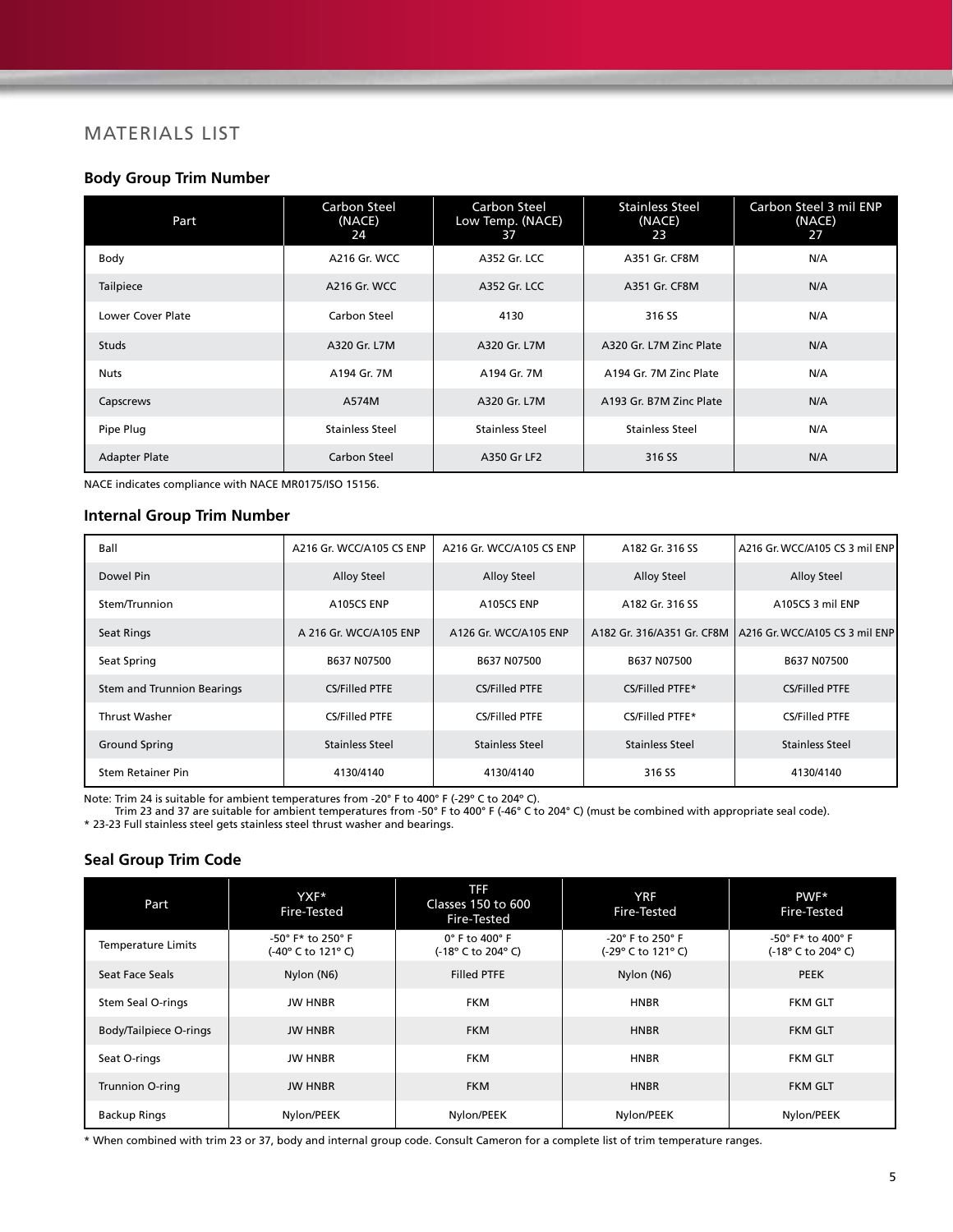### TRIM CODES

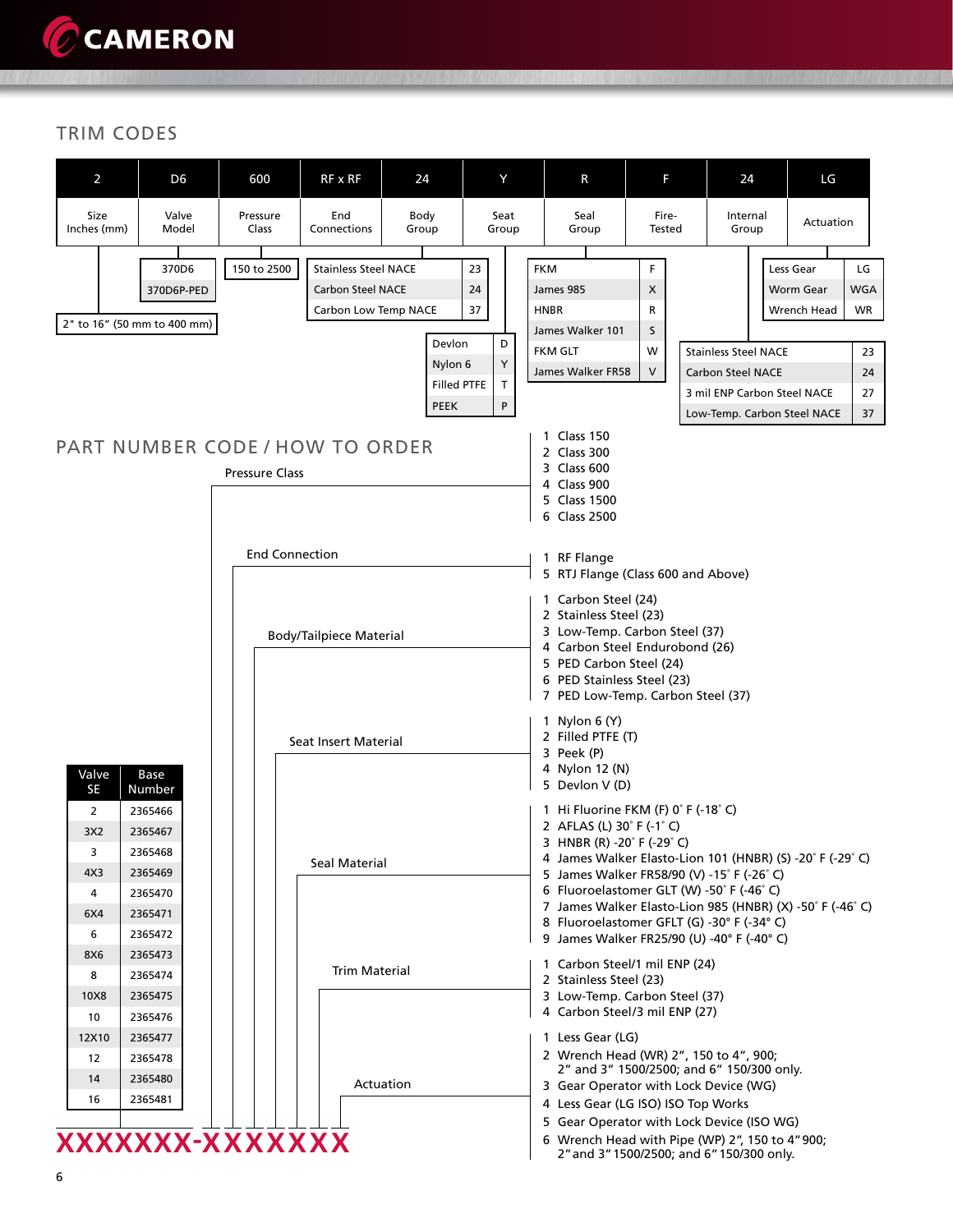### ASME CLASS 150 DIMENSIONS 2" to 16" (50 mm to 400 mm)



| Size in.                            | A              |                          | B              | <b>BB</b>      | н                |                  | Κ                |                  | M                 | N                 | P                |              |                 | т                | U                | V               | W                | $\mathsf{x}$     |
|-------------------------------------|----------------|--------------------------|----------------|----------------|------------------|------------------|------------------|------------------|-------------------|-------------------|------------------|--------------|-----------------|------------------|------------------|-----------------|------------------|------------------|
| (mm)                                | <b>RF</b>      | <b>RJ</b>                |                |                |                  |                  |                  |                  |                   |                   |                  | Q            | R               |                  |                  |                 |                  |                  |
| 2<br>(50)                           | 7.00<br>(178)  | $\equiv$                 | 2.00<br>(51)   | 2.00<br>(51)   | 4.31<br>(109.5)  | 4.67<br>(118.6)  | 6.31<br>(160.3)  | 1.098<br>(27.89) | 4.016<br>(102.00) | 4.90<br>(124.4)   | 0.318<br>(8.08)  | $0.43 - 41$  | 0.59<br>(14.99) | 5.77<br>(146.6)  | 7.32<br>(185.9)  | 1.75<br>(44.5)  | 9.06<br>(230.12) | 6.00<br>(154.4)  |
| 3<br>(80)                           | 8.00<br>(203)  |                          | 3.00<br>(76)   | 3.00<br>(76)   | 5.19<br>(131.8)  | 5.54<br>(140.7)  | 7.14<br>(181.4)  | 1.098<br>(27.89) | 4.016<br>(102.00) | 4.90<br>(124.4)   | 0.318<br>(8.08)  | $0.43 - [4]$ | 0.59<br>(14.99) | 6.64<br>(168.7)  | 8.19<br>(208.0)  | 1.75<br>(44.5)  | 9.06<br>(230.12) | 6.00<br>(154.4)  |
| 4<br>(100)                          | 9.00<br>(229)  | $\qquad \qquad -$        | 4.00<br>(102)  | 4.00<br>(102)  | 6.65<br>(168.9)  | 7.11<br>(180.6)  | 9.14<br>(232.2)  | 1.413<br>(35.89) | 5.512<br>(140.00) | 6.90<br>(175.00)  | 0.398<br>(10.11) | $0.67 - [4]$ | 0.77<br>(19.56) | 8.48<br>(215.4)  | 10.18<br>(258.6) | 2.51<br>(63.8)  | 9.06<br>(230.12) | 6.00<br>(154.4)  |
| 6x4<br>$(150 \times 100)$           | 15.50<br>(394) | $\qquad \qquad -$        | 4.00<br>(102)  | 6.00<br>(152)  | 6.65<br>(168.9)  | 7.11<br>(180.6)  | 9.14<br>(232.2)  | 1.413<br>(35.89) | 5.512<br>(140.00) | 6.90<br>(175.00)  | 0.398<br>(10.11) | $0.67-[4]$   | 0.77<br>(19.56) | 8.48<br>(215.4)  | 10.18<br>(258.6) | 2.51<br>(63.8)  | 9.06<br>(230.12) | 6.00<br>(154.4)  |
| 6<br>(150)                          | 15.50<br>(394) | $\qquad \qquad -$        | 6.00<br>(152)  | 6.00<br>(152)  | 8.25<br>(209.5)  | 9.17<br>(232.9)  | 11.50<br>(292.1) | 1.650<br>(41.91) | 6.00<br>(152.40)  | 7.00<br>(177.8)   | 0.476<br>(12.09) | $0.56 - [4]$ | 0.84<br>(21.3)  | 10.54<br>(267.7) | 12.24<br>(310.9) | 2.51<br>(63.8)  | 12.19<br>(309.6) | 12.00<br>(304.8) |
| 8x6<br>$(200 \times 150)$           | 18.00<br>(457) |                          | 6.00<br>(152)  | 8.00<br>(203)  | 8.25<br>(209.5)  | 9.17<br>(232.9)  | 11.50<br>(292.1) | 1.650<br>(41.91) | 6.00<br>(152.40)  | 7.00<br>(177.8)   | 0.476<br>(12.09) | $0.56 - [4]$ | 0.84<br>(21.3)  | 10.54<br>(267.7) | 12.24<br>(310.9) | 2.51<br>(63.8)  | 12.19<br>(309.6) | 12.00<br>(304.8) |
| 8<br>(200)                          | 18.00<br>(457) | ÷                        | 8.00<br>(203)  | 8.00<br>(203)  | 10.06<br>(255.5) | 11.52<br>(292.6) | 14.00<br>(355.6) | 1.886<br>(47.90) | 6.496<br>(165.00) | 8.00<br>(203.2)   | 0.556<br>(14.12) | $0.81 - [4]$ | 0.94<br>(23.88) | 13.02<br>(330.7) | 14.79<br>(375.7) | 3.00<br>(76.2)  | 12.19<br>(309.6) | 16.00<br>(406.4) |
| $10 \times 8$<br>$(250 \times 200)$ | 21.00<br>(533) | ۰                        | 8.00<br>(203)  | 10.00<br>(254) | 10.06<br>(255.5) | 11.52<br>(292.6) | 14.00<br>(355.6) | 1.886<br>(47.90) | 6.496<br>(165.00) | 8.00<br>(203.2)   | 0.556<br>(14.12) | $0.81 - [4]$ | 0.94<br>(23.88) | 13.02<br>(330.7) | 14.79<br>(375.7) | 3.00<br>(76.2)  | 12.19<br>(309.6) | 16.00<br>(406.4) |
| 10<br>(250)                         | 21.00<br>(533) | $\equiv$                 | 10.00<br>(254) | 10.00<br>(254) | 12.00<br>(304.8) | 13.42<br>(340.9) | 16.52<br>(419.6) | 2.357<br>(59.87) | 8.00<br>(203.20)  | 9.50<br>(241.3)   | 0.712<br>(18.08) | $0.81 - [4]$ | 0.94<br>(23.9)  | 15.30<br>(388.6) | 17.28<br>(438.9) | 3.63<br>(92.08) | 14.94<br>(379.5) | 20.00<br>(508.0) |
| 12 x 10<br>$(300 \times 250)$       | 24.00<br>(610) |                          | 10.00<br>(254) | 12.00<br>(305) | 12.00<br>(304.8) | 13.42<br>(340.9) | 16.52<br>(419.6) | 2.357<br>(59.87) | 8.00<br>(203.20)  | 9.50<br>(241.3)   | 0.712<br>(18.08) | $0.81 - [4]$ | 0.94<br>(23.9)  | 15.30<br>(388.6) | 17.28<br>(438.9) | 3.63<br>(92.08) | 14.94<br>(379.5) | 20.00<br>(508.0) |
| 12<br>(300)                         | 24.00<br>(610) | $\overline{\phantom{a}}$ | 12.00<br>(305) | 12.00<br>(305) | 13.27<br>(337.0) | 14.85<br>(377.2) | 19.75<br>(501.6) | 2.357<br>(59.87) | 8.00<br>(203.20)  | 9.50<br>(241.3)   | 0.712<br>(18.08) | $0.81 - [4]$ | 0.94<br>(23.9)  | 16.73<br>(424.9) | 18.71<br>(475.2) | 3.63<br>(92.08) | 14.94<br>(379.5) | 20.00<br>(508.0) |
| 14<br>(350)                         | 27.00<br>(686) |                          | 13.25<br>(337) | 13.25<br>(337) | 15.28<br>(388.1) | 16.97<br>(431.0) | 21.04<br>(534.4) | 2.830<br>(71.88) | 10.00<br>(254.00) | 11.90<br>(302.00) | 0.792<br>(20.12) | $0.67 - [8]$ | 1.25<br>(31.80) | 19.22<br>(488.2) | 21.68<br>(550.7) | 4.63<br>(117.5) | 18.09<br>(459.5) | 24.00<br>(609.6) |
| 16<br>(400)                         | 30.00<br>(762) |                          | 15.25<br>(387) | 15.25<br>(387) | 16.91<br>(429.5) | 18.6<br>(472.4)  | 22.67<br>(575.8) | 2.830<br>(71.88) | 10.00<br>(254.00) | 11.90<br>(302.00) | 0.792<br>(20.12) | $0.67 - [8]$ | 1.25<br>(31.80) | 20.85<br>(529.6) | 23.31<br>(592.1) | 4.63<br>(117.5) | 19.72<br>(500.9) | 30.00<br>(762.0) |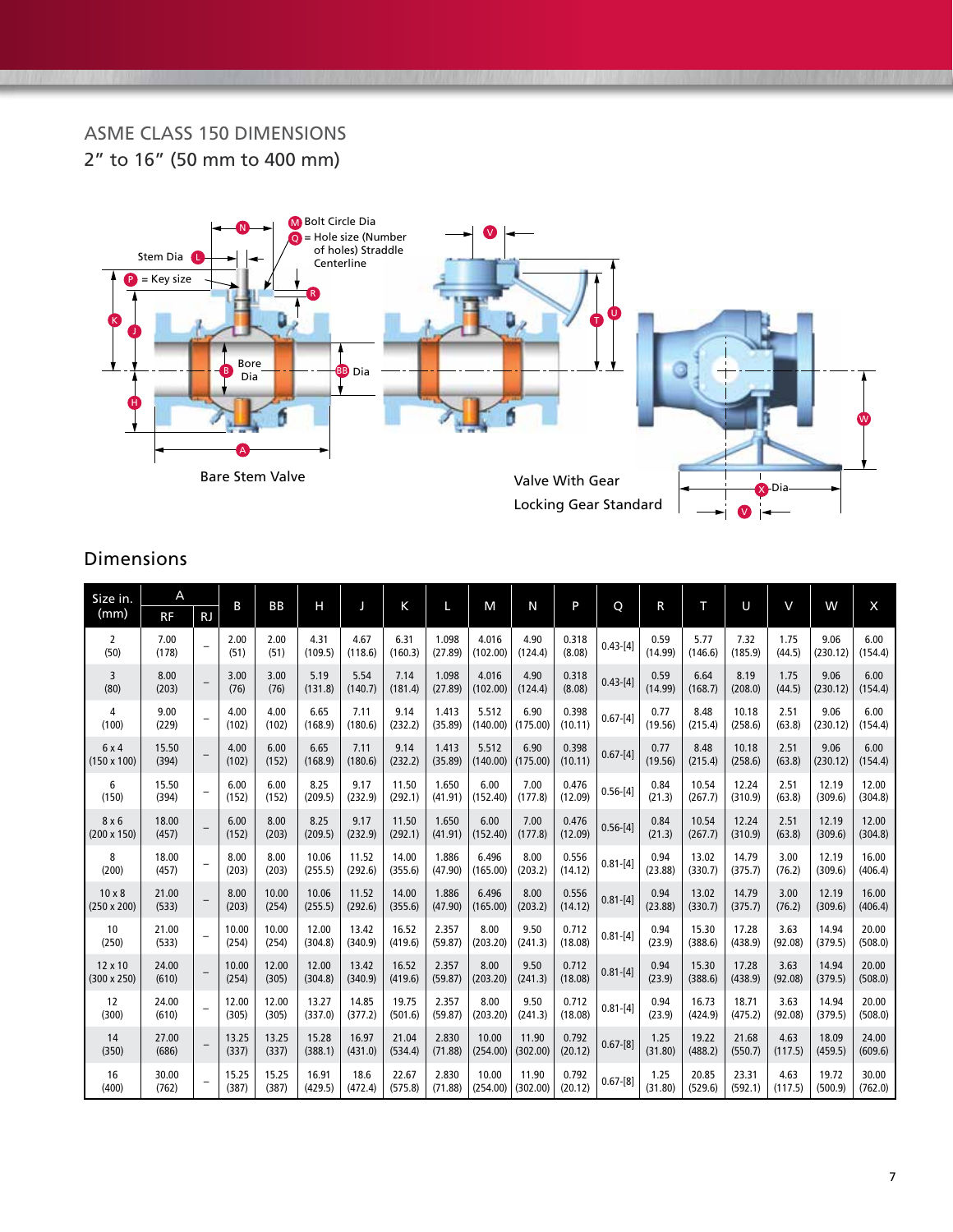

ASME CLASS 300 DIMENSIONS 2" to 16" (50 mm to 400 mm)



| Size in.                            | A              |                          |                |                |                  |                  |                  |                  |                    |                   |                  |              |                 |                  |                  | $\vee$          |                  |                  |
|-------------------------------------|----------------|--------------------------|----------------|----------------|------------------|------------------|------------------|------------------|--------------------|-------------------|------------------|--------------|-----------------|------------------|------------------|-----------------|------------------|------------------|
| (mm)                                | <b>RF</b>      | <b>RJ</b>                | B              | BB             | н                |                  | K                |                  | M                  | N                 | P                | Q            | R               | т                | U                |                 | W                | X                |
| 2<br>(50)                           | 8.50<br>(216)  |                          | 2.00<br>(51)   | 2.00(51)       | 4.31<br>(109.5)  | 4.67<br>(118.6)  | 6.31<br>(160.3)  | 1.098<br>(27.89) | 4.016<br>(102.00)  | 4.90<br>(124.4)   | 0.318<br>(8.08)  | $0.43 - [4]$ | 0.59<br>(14.99) | 5.77<br>(146.6)  | 7.32<br>(185.9)  | 1.75<br>(44.5)  | 9.06<br>(230.12) | 6.00<br>(154.4)  |
| 3<br>(80)                           | 11.12<br>(282) | ۰                        | 3.00<br>(76)   | 3.00(76)       | 5.19<br>(131.8)  | 5.54<br>(140.7)  | 7.14<br>(181.4)  | 1.098<br>(27.89) | 4.016<br>(102.00)  | 4.90<br>(124.4)   | 0.318<br>(8.08)  | $0.43 - 41$  | 0.59<br>(14.99) | 6.64<br>(168.7)  | 8.19<br>(208.0)  | 1.75<br>(44.5)  | 9.06<br>(230.12) | 6.00<br>(154.4)  |
| 4<br>(100)                          | 12.00<br>(305) | $\overline{\phantom{0}}$ | 4.00<br>(102)  | 4.00<br>(102)  | 6.65<br>(168.9)  | 7.11<br>(180.6)  | 9.14<br>(232.2)  | 1.413<br>(35.89) | 5.512<br>(140.00)  | 6.90<br>(175.00)  | 0.398<br>(10.11) | $0.67 - [4]$ | 0.77<br>(19.56) | 8.48<br>(215.4)  | 10.18<br>(258.6) | 2.51<br>(63.8)  | 9.06<br>(230.12) | 6.00<br>(154.4)  |
| 6x4<br>$(150 \times 100)$           | 15.88<br>(403) |                          | 4.00<br>(102)  | 6.00<br>(152)  | 6.65<br>(168.9)  | 7.11<br>(180.6)  | 9.14<br>(232.2)  | 1.413<br>(35.89) | 5.512<br>(140.00)  | 6.90<br>(175.00)  | 0.398<br>(10.11) | $0.67 - [4]$ | 0.77<br>(19.56) | 8.48<br>(215.4)  | 10.18<br>(258.6) | 2.51<br>(63.8)  | 9.06<br>(230.12) | 6.00<br>(154.4)  |
| 6<br>(150)                          | 15.88<br>(403) | $\overline{\phantom{0}}$ | 6.00<br>(152)  | 6.00<br>(152)  | 8.25<br>(209.5)  | 9.17<br>(232.9)  | 11.50<br>(292.1) | 1.650<br>(41.91) | 6.00<br>(152.40)   | 7.00<br>(177.8)   | 0.476<br>(12.09) | $0.56 - [4]$ | 0.84<br>(21.3)  | 10.54<br>(267.7) | 12.24<br>(310.9) | 2.51<br>(63.8)  | 12.19<br>(309.6) | 12.00<br>(304.8) |
| 8x6<br>$(200 \times 150)$           | 19.75<br>(502) | $\overline{\phantom{m}}$ | 6.00<br>(152)  | 8.00<br>(203)  | 8.25<br>(209.5)  | 9.17<br>(232.9)  | 11.50<br>(292.1) | 1.650<br>(41.91) | 6.00<br>(152.40)   | 7.00<br>(177.8)   | 0.476<br>(12.09) | $0.56 - [4]$ | 0.84<br>(21.3)  | 10.54<br>(267.7) | 12.24<br>(310.9) | 2.51<br>(63.8)  | 12.19<br>(309.6) | 12.00<br>(304.8) |
| 8<br>(200)                          | 19.75<br>(502) | $\overline{\phantom{a}}$ | 8.00<br>(203)  | 8.00<br>(203)  | 10.45<br>(265.4) | 11.85<br>(301.0) | 14.95<br>(379.7) | 2.357<br>(59.87) | 8.00<br>(203.20)   | 9.50<br>(241.3)   | 0.712<br>(18.08) | $0.81 - [4]$ | 0.94<br>(23.9)  | 13.73<br>(348.7) | 15.71<br>(399.0) | 3.63<br>(92.08) | 13.81<br>(350.8) | 16.00<br>(406.4) |
| $10 \times 8$<br>$(250 \times 200)$ | 22.38<br>(568) | $\overline{\phantom{0}}$ | 8.00<br>(203)  | 10.00<br>(254) | 10.45<br>(265.4) | 11.85<br>(301.0) | 14.95<br>(379.7) | 2.357<br>(59.87) | 8.00<br>(203.20)   | 9.50<br>(241.3)   | 0.712<br>(18.08) | $0.81 - [4]$ | 0.94<br>(23.9)  | 13.73<br>(348.7) | 15.71<br>(399.0) | 3.63<br>(92.08) | 13.81<br>(350.8) | 16.00<br>(406.4) |
| 10<br>(250)                         | 22.38<br>(568) | $\overline{\phantom{a}}$ | 10.00<br>(254) | 10.00<br>(254) | 12.00<br>(304.8) | 13.42<br>(340.9) | 16.52<br>(419.6) | 2.357<br>(59.87) | 8.00<br>(203.20)   | 9.50<br>(241.3)   | 0.712<br>(18.08) | $0.81 - [4]$ | 0.94<br>(23.9)  | 15.30<br>(388.6) | 17.28<br>(438.9) | 3.63<br>(92.08) | 14.94<br>(379.5) | 20.00<br>(508.0) |
| 12 x 10<br>$(300 \times 250)$       | 25.50<br>(648) |                          | 10.00<br>(254) | 12.00<br>(305) | 12.00<br>(304.8) | 13.42<br>(340.9) | 16.52<br>(419.6) | 2.357<br>(59.87) | 8.00<br>(203.20)   | 9.50<br>(241.3)   | 0.712<br>(18.08) | $0.81 - [4]$ | 0.94<br>(23.9)  | 15.30<br>(388.6) | 17.28<br>(438.9) | 3.63<br>(92.08) | 14.94<br>(379.5) | 20.00<br>(508.0) |
| 12<br>(300)                         | 25.50<br>(648) | ۰                        | 12.00<br>(305) | 12.00<br>(305) | 14.41<br>(366.0) | 16.10<br>(408.9) | 20.17<br>(512.3) | 2.830<br>(71.88) | 10.00<br>(254.00)  | 9.50<br>(241.3)   | 0.792<br>(20.12) | $0.67 - [8]$ | 1.25<br>(31.80) | 18.35<br>(466.1) | 20.81<br>(528.6) | 4.63<br>(117.5) | 18.09<br>(459.5) | 24.00<br>(609.6) |
| 14<br>(350)                         | 30.00<br>(762) | $\overline{\phantom{0}}$ | 13.25<br>(337) | 13.25<br>(337) | 15.28<br>(388.1) | 16.97<br>(431.0) | 21.04<br>(534.4) | 2.830<br>(71.88) | 10.00<br>(254.00)  | 11.90<br>(302.00) | 0.792<br>(20.12) | $0.67 - [8]$ | 1.25<br>(31.80) | 19.22<br>(488.2) | 21.68<br>(550.7) | 4.63<br>(117.5) | 19.72<br>(500.9) | 30.00<br>(762.0) |
| 16<br>(400)                         | 33.00<br>(838) | ۰                        | 15.25<br>(387) | 15.25<br>(387) | 18.18<br>(461.8) | 19.89<br>(505.2) | 24.46<br>(621.3) | 3.145<br>(79.88) | 10.375<br>(263.53) | 12.00<br>(305.00) | 0.87<br>(22.10)  | $0.67 - [8]$ | 1.27<br>(32.3)  | 25.01<br>(635.3) | 26.40<br>(670.6) | 5.67<br>(144.1) | 19.78<br>(502.4) | 20.00<br>(508.0) |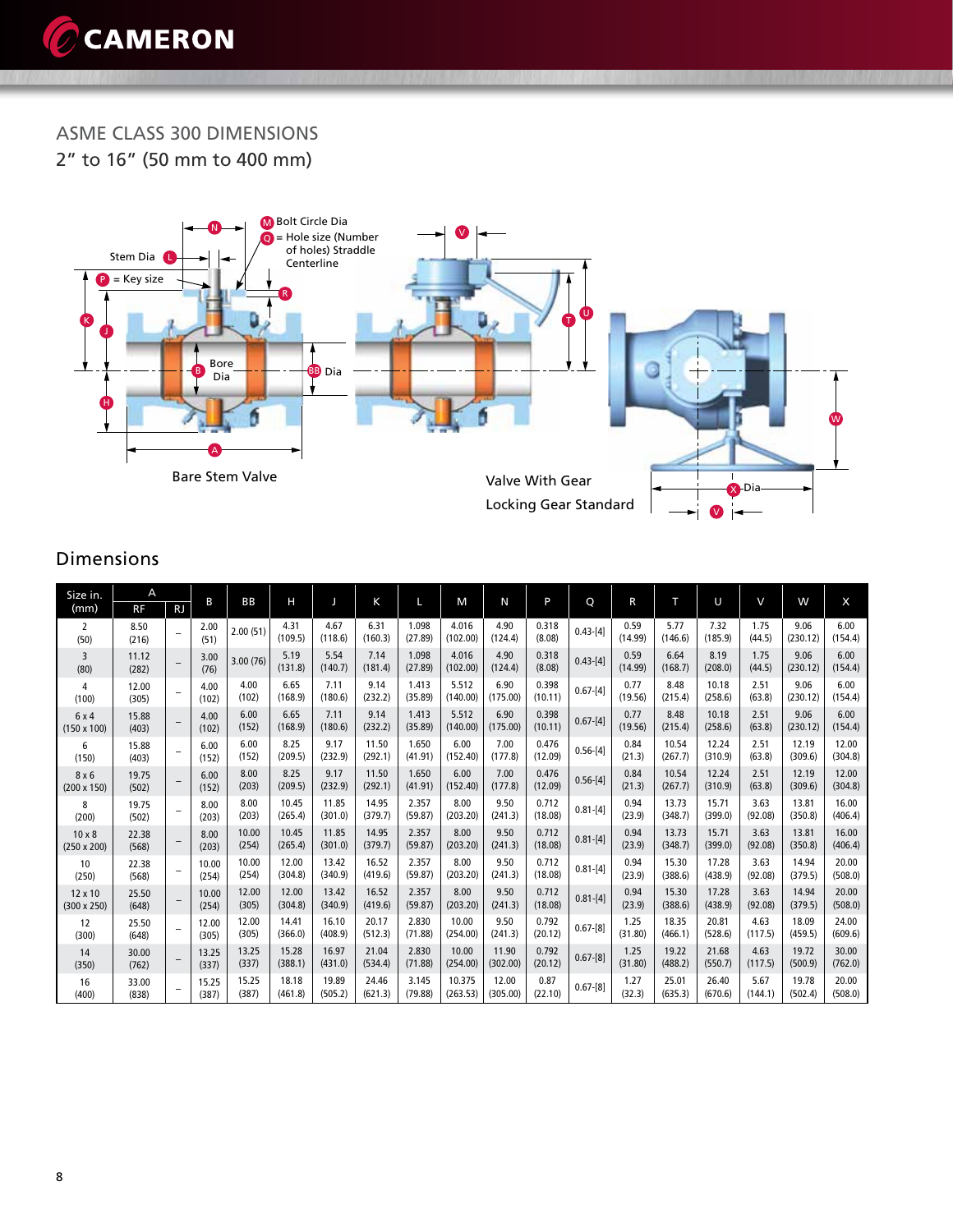### ASME CLASS 600 DIMENSIONS 2" to 16" (50 mm to 400 mm)



| Size in.<br>(mm)   | A<br><b>RF</b> | <b>RJ</b> | B     | BB    | н       |         | K       | L       | M        | N        | P       | Q          | R       | т       | U       | V       | W        | X       |
|--------------------|----------------|-----------|-------|-------|---------|---------|---------|---------|----------|----------|---------|------------|---------|---------|---------|---------|----------|---------|
| 2                  | 11.50          | 11.62     | 2.00  | 2.00  | 4.31    | 4.67    | 6.31    | 1.098   | 4.016    | 4.90     | 0.318   | $0.43-(4)$ | 0.59    | 5.77    | 7.32    | 1.75    | 9.06     | 6.00    |
| (50)               | (292)          | (295)     | (51)  | (51)  | (109.5) | (118.6) | (160.3) | (27.89) | (102.00) | (124.4)  | (8.08)  |            | (14.99) | (146.6) | (185.9) | (44.5)  | (230.12) | (154.4) |
| 3x2                | 14.00          | 14.12     | 2.00  | 3.00  | 4.31    | 4.67    | 6.31    | 1.098   | 4.016    | 4.90     | 0.318   | $0.43-(4)$ | 0.59    | 5.77    | 7.32    | 1.75    | 9.06     | 6.00    |
| $(80 \times 50)$   | (356)          | (359)     | (51)  | (76)  | (109.5) | (118.6) | (160.3) | (27.89) | (102.00) | (124.4)  | (8.08)  |            | (14.99) | (146.6) | (185.9) | (44.5)  | (230.12) | (154.4) |
| 3                  | 14.00          | 14.12     | 3.00  | 3.00  | 5.84    | 6.23    | 8.27    | 1.413   | 5.512    | 6.90     | 0.398   | $0.67-(4)$ | 0.77    | 7.60    | 9.30    | 2.51    | 9.06     | 6.00    |
| (80)               | (356)          | (359)     | (76)  | (76)  | (148.3) | (158.2) | (210.1) | (35.89) | (140.00) | (175.00) | (10.11) |            | (19.56) | (193.0) | (236.2) | (63.8)  | (230.12) | (154.4) |
| $4 \times 3$       | 17.00          | 17.12     | 3.00  | 4.00  | 5.84    | 6.23    | 8.27    | 1.413   | 5.512    | 6.90     | 0.398   | $0.67-(4)$ | 0.77    | 7.60    | 9.30    | 2.51    | 9.06     | 6.00    |
| $(100 \times 80)$  | (432)          | (435)     | (76)  | (102) | (148.3) | (158.2) | (210.1) | (35.89) | (140.00) | (175.00) | (10.11) |            | (19.56) | (193.0) | (236.2) | (63.8)  | (230.12) | (154.4) |
| 4                  | 17.00          | 17.12     | 4.00  | 4.00  | 7.02    | 7.77    | 10.10   | 1.650   | 6.00     | 7.00     | 0.476   | $0.56-(4)$ | 0.84    | 9.14    | 10.84   | 2.51    | 12.19    | 12.00   |
| (100)              | (432)          | (435)     | (102) | (102) | (178.3) | (197.4) | (256.5) | (41.91) | (152.40) | (177.8)  | (12.09) |            | (21.3)  | (232.2) | (275.3) | (63.8)  | (309.6)  | (304.8) |
| 6 x 4              | 22.00          | 22.12     | 4.00  | 6.00  | 7.02    | 7.77    | 10.10   | 1.650   | 6.00     | 7.00     | 0.476   | $0.56-(4)$ | 0.84    | 9.14    | 10.84   | 2.51    | 12.19    | 12.00   |
| $(150 \times 100)$ | (559)          | (562)     | (102) | (152) | (178.3) | (197.4) | (256.5) | (41.91) | (152.40) | (177.8)  | (12.09) |            | (21.3)  | (232.2) | (275.3) | (63.8)  | (309.6)  | (304.8) |
| 6                  | 22.00          | 22.12     | 6.00  | 6.00  | 8.87    | 10.04   | 12.53   | 1.886   | 6.496    | 8.00     | 0.556   | $0.81-(4)$ | 0.94    | 11.54   | 13.31   | 3.00    | 13.31    | 20.00   |
| (150)              | (559)          | (562)     | (152) | (152) | (225.3) | (255.0) | (318.3) | (47.90) | (165.00) | (203.2)  | (14.12) |            | (23.88) | (293.1) | (338.1) | (76.2)  | (338.1)  | (508.0) |
| 8x6                | 26.00          | 26.12     | 6.00  | 8.00  | 8.87    | 10.04   | 12.53   | 1.886   | 6.496    | 8.00     | 0.556   | $0.81-(4)$ | 0.94    | 11.54   | 13.31   | 3.00    | 13.31    | 20.00   |
| $(200 \times 150)$ | (660)          | (663)     | (152) | (203) | (225.3) | (255.0) | (318.3) | (47.90) | (165.00) | (203.2)  | (14.12) |            | (23.88) | (293.1) | (338.1) | (76.2)  | (338.1)  | (508.0) |
| 8                  | 26.00          | 26.12     | 8.00  | 8.00  | 10.45   | 11.85   | 14.95   | 2.357   | 8.00     | 9.50     | 0.712   | $0.81-(4)$ | 0.94    | 13.73   | 15.71   | 3.63    | 16.44    | 24.00   |
| (200)              | (660)          | (663)     | (203) | (203) | (265.4) | (301.1) | (379.7) | (59.87) | (203.20) | (241.3)  | (18.08) |            | (23.9)  | (348.7) | (399.0) | (92.08) | (417.6)  | (609.6) |
| $10 \times 8$      | 31.00          | 31.12     | 8.00  | 10.00 | 10.45   | 11.85   | 14.95   | 2.357   | 8.00     | 9.50     | 0.712   | $0.81-(4)$ | 0.94    | 13.73   | 15.71   | 3.63    | 16.44    | 24.00   |
| $(250 \times 200)$ | (787)          | (790)     | (203) | (254) | (265.4) | (301.1) | (379.7) | (59.87) | (203.20) | (241.3)  | (18.08) |            | (23.9)  | (348.7) | (399.0) | (92.08) | (417.6)  | (609.6) |
| 10                 | 31.00          | 31.12     | 10.00 | 10.00 | 12.91   | 14.53   | 18.60   | 2.830   | 10.00    | 11.90    | 0.792   | $0.67-(8)$ | 1.25    | 16.78   | 19.24   | 4.63    | 19.72    | 30.00   |
| (250)              | (787)          | (790)     | (254) | (254) | (327.9) | (369.1) | (472.4) | (71.88) | (254.00) | (302.00) | (20.12) |            | (31.80) | (426.2) | (488.7) | (117.5) | (500.9)  | (762.0) |
| 12 x 10            | 33.00          | 33.12     | 10.00 | 12.00 | 12.91   | 14.53   | 18.60   | 2.830   | 10.00    | 11.90    | 0.792   | $0.67-(8)$ | 1.25    | 16.78   | 19.24   | 4.63    | 19.72    | 30.00   |
| $(300 \times 250)$ | (838)          | (841)     | (254) | (305) | (327.9) | (369.1) | (472.4) | (71.88) | (254.00) | (302.00) | (20.12) |            | (31.80) | (426.2) | (488.7) | (117.5) | (500.9)  | (762.0) |
| 12                 | 33.00          | 33.12     | 12.00 | 12.00 | 14.41   | 16.1    | 20.17   | 2.830   | 10.00    | 11.90    | 0.792   | $0.67-(8)$ | 1.25    | 18.35   | 20.81   | 4.63    | 19.72    | 30.00   |
| (300)              | (838)          | (841)     | (305) | (305) | (366.0) | (408.9) | (512.3) | (71.88) | (254.00) | (302.00) | (20.12) |            | (31.80) | (466.1) | (528.6) | (117.5) | (500.9)  | (762.0) |
| 14                 | 35.00          | 35.12     | 13.25 | 13.25 | 16.55   | 18.54   | 22.84   | 3.145   | 10.375   | 12.00    | 0.87    | $0.67-(8)$ | 1.27    | 23.66   | 25.05   | 5.67    | 21.28    | 24.00   |
| (350)              | (889)          | (892)     | (337) | (337) | (420.4) | (470.9) | (580.1) | (79.88) | (263.53) | (305.00) | (22.10) |            | (32.3)  | (601.0) | (636.3) | (144.1) | (540.5)  | (609.6) |
| 16                 | 39.00          | 39.12     | 15.25 | 15.25 | 18.37   | 20.17   | 25.64   | 3.852   | 11.732   | 13.70    | 1.106   | $0.83-(8)$ | 1.36    | 25.36   | 26.74   | 7.30    | 22.59    | 30.00   |
| (400)              | (991)          | (994)     | (387) | (387) | (466.6) | (512.3) | (651.3) | (97.84) | (298.00) | (348.00) | (28.09) |            | (34.5)  | (644.1) | (679.2) | (185.5) | (573.8)  | (762.0) |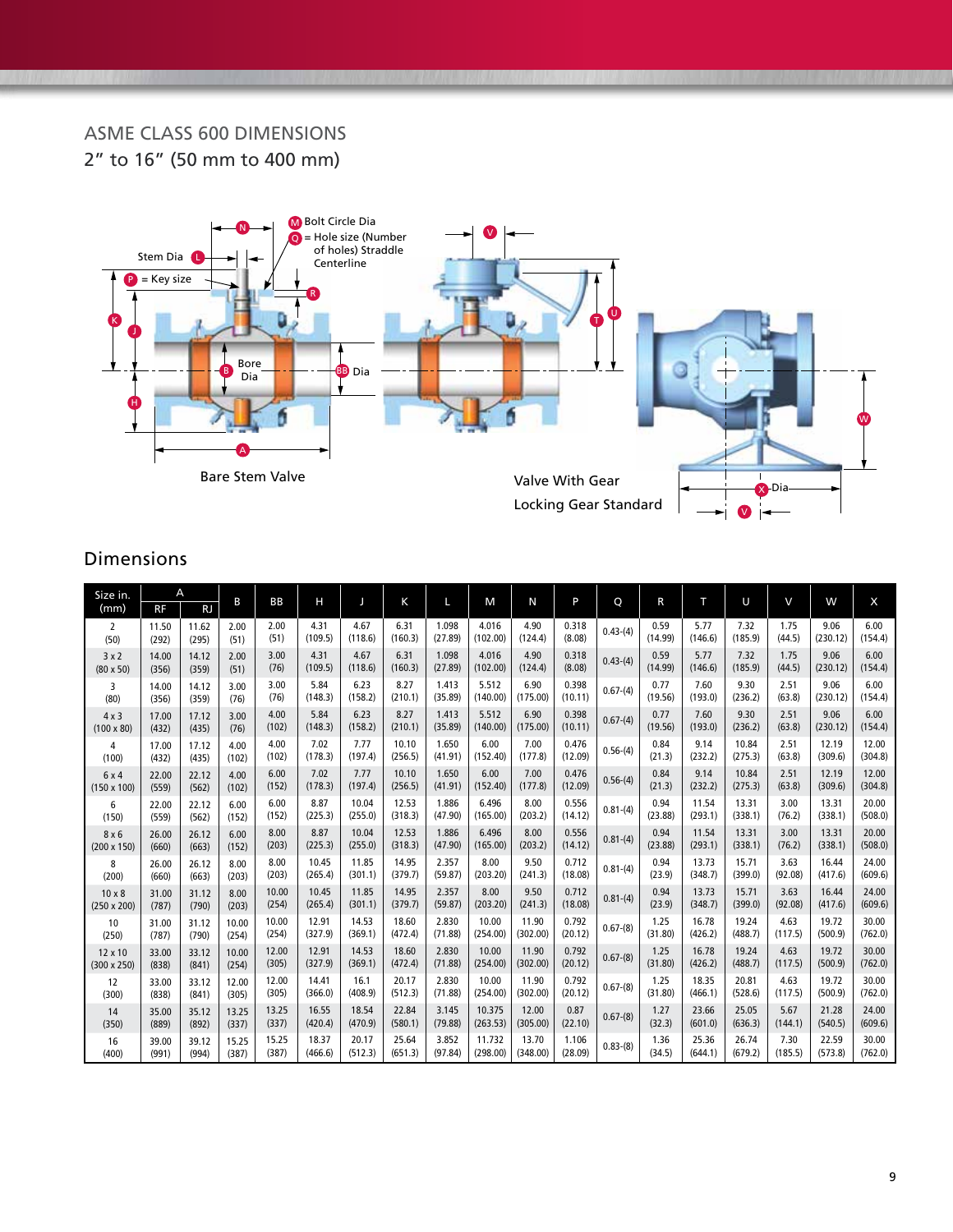

ASME CLASS 900 DIMENSIONS 2" to 12" (50 mm to 300 mm)



| Size in.           |           | A         | B     | <b>BB</b> | Н       |         |         |         |          | N        | P       |              |         | т       | U       | $\vee$  | W        | X       |
|--------------------|-----------|-----------|-------|-----------|---------|---------|---------|---------|----------|----------|---------|--------------|---------|---------|---------|---------|----------|---------|
| (mm)               | <b>RF</b> | <b>RJ</b> |       |           |         |         | K       |         | M        |          |         | Q            | R       |         |         |         |          |         |
| 2                  | 14.50     | 14.62     | 2.00  | 2.00      | 4.31    | 4.67    | 6.31    | 1.098   | 4.016    | 4.90     | 0.318   | $0.43 - 41$  | 0.59    | 5.77    | 7.32    | 1.75    | 9.06     | 6.00    |
| (50)               | (368)     | (371)     | (51)  | (51)      | (109.5) | (118.6) | (160.3) | (27.89) | (102.00) | (124.4)  | (8.08)  |              | (14.99) | (146.6) | (185.9) | (44.5)  | (230.12) | (154.4) |
| 3x2                | 15.00     | 15.12     | 2.00  | 3.00      | 4.31    | 4.67    | 6.31    | 1.098   | 4.016    | 4.90     | 0.318   | $0.43 - 41$  | 0.59    | 5.77    | 7.32    | 1.75    | 9.06     | 6.00    |
| $(80 \times 50)$   | (381)     | (384)     | (51)  | (76)      | (109.5) | (118.6) | (160.3) | (27.89) | (102.00) | (124.4)  | (8.08)  |              | (14.99) | (146.6) | (185.9) | (44.5)  | (230.12) | (154.4) |
| 3                  | 15.00     | 15.12     | 3.00  | 3.00      | 5.84    | 6.23    | 8.27    | 1.413   | 5.512    | 6.90     | 0.398   | $0.67 - [4]$ | 0.77    | 7.60    | 9.30    | 2.51    | 9.06     | 6.00    |
| (80)               | (381)     | (384)     | (76)  | (76)      | (148.3) | (158.2) | (210.1) | (35.89) | (140.00) | (175.00) | (10.11) |              | (19.56) | (193.0) | (236.2) | (63.8)  | (230.12) | (154.4) |
| $4 \times 3$       | 18.00     | 18.12     | 3.00  | 4.00      | 5.84    | 6.23    | 8.27    | 1.413   | 5.512    | 6.90     | 0.398   | $0.67 - [4]$ | 0.77    | 7.60    | 9.30    | 2.51    | 9.06     | 6.00    |
| $(100 \times 80)$  | (457)     | (460)     | (76)  | (102)     | (148.3) | (158.2) | (210.1) | (35.89) | (140.00) | (175.00) | (10.11) |              | (19.56) | (193.0) | (236.2) | (63.8)  | (230.12) | (154.4) |
| 4                  | 18.00     | 18.12     | 4.00  | 4.00      | 7.02    | 7.77    | 10.10   | 1.650   | 6.00     | 7.00     | 0.476   | $0.56 - 4$   | 0.84    | 9.14    | 10.84   | 2.51    | 12.19    | 12.00   |
| (100)              | (457)     | (461)     | (102) | (102)     | (178.3) | (197.4) | (256.5) | (41.91) | (152.40) | (177.8)  | (12.09) |              | (21.3)  | (232.2) | (275.3) | (63.8)  | (309.6)  | (304.8) |
| 6x4                | 24.00     | 24.12     | 4.00  | 6.00      | 7.02    | 7.77    | 10.10   | 1.650   | 6.00     | 7.00     | 0.476   | $0.56 - [4]$ | 0.84    | 9.14    | 10.84   | 2.51    | 12.19    | 12.00   |
| $(150 \times 100)$ | (610)     | (613)     | (102) | (152)     | (178.3) | (197.4) | (256.5) | (41.91) | (152.40) | (177.8)  | (12.09) |              | (21.3)  | (232.2) | (275.3) | (63.8)  | (309.6)  | (304.8) |
| 6                  | 24.00     | 24.12     | 6.00  | 6.00      | 9.12    | 10.51   | 13.61   | 2.357   | 8.00     | 9.50     | 0.712   | $0.81 - [4]$ | 0.94    | 12.39   | 14.37   | 3.63    | 14.94    | 20.00   |
| (150)              | (610)     | (613)     | (152) | (152)     | (231.6) | (267.0) | (345.7) | (59.87) | (203.20) | (241.3)  | (18.08) |              | (23.9)  | (314.7) | (365.0) | (92.08) | (379.5)  | (508.0) |
| 8x6                | 29.00     | 29.12     | 6.00  | 8.00      | 9.12    | 10.51   | 13.61   | 2.357   | 8.00     | 9.50     | 0.712   | $0.81 - [4]$ | 0.94    | 12.39   | 14.37   | 3.63    | 14.94    | 20.00   |
| $(200 \times 150)$ | (737)     | (740)     | (152) | (203)     | (231.6) | (267.0) | (345.7) | (59.87) | (203.20) | (241.3)  | (18.08) |              | (23.9)  | (314.7) | (365.0) | (92.08) | (379.5)  | (508.0) |
| 8                  | 29.00     | 29.12     | 8.00  | 8.00      | 11.77   | 13.13   | 17.20   | 2.830   | 10.00    | 11.90    | 0.792   | $0.67 - [8]$ | 1.25    | 15.38   | 17.84   | 4.63    | 18.09    | 24.00   |
| (200)              | (737)     | (740)     | (203) | (203)     | (299.0) | (333.5) | (436.9) | (71.88) | (254.00) | (302.00) | (20.12) |              | (31.80) | (390.7) | (453.1) | (117.5) | (459.5)  | (609.6) |
| $10 \times 8$      | 33.00     | 33.12     | 8.00  | 10.00     | 11.77   | 13.13   | 17.20   | 2.830   | 10.00    | 11.90    | 0.792   | $0.67 - [8]$ | 1.25    | 15.38   | 17.84   | 4.63    | 18.09    | 24.00   |
| $(250 \times 200)$ | (838)     | (841)     | (203) | (254)     | (299.0) | (333.5) | (436.9) | (71.88) | (254.00) | (302.00) | (20.12) |              | (31.80) | (390.7) | (453.1) | (117.5) | (459.5)  | (609.6) |
| 10                 | 33.00     | 33.12     | 10.00 | 10.00     | 12.91   | 14.53   | 18.60   | 2.830   | 10.00    | 11.90    | 0.792   | $0.67 - [8]$ | 1.25    | 16.78   | 19.24   | 4.63    | 19.72    | 30.00   |
| (250)              | (838)     | (841)     | (254) | (254)     | (327.9) | (369.1) | (472.4) | (71.88) | (254.00) | (302.00) | (20.12) |              | (31.80) | (426.2) | (488.7) | (117.5) | (500.9)  | (762.0) |
| 12 x 10            | 38.00     | 38.12     | 10.00 | 12.00     | 12.91   | 14.53   | 18.60   | 2.830   | 10.00    | 11.90    | 0.792   | $0.67 - [8]$ | 1.25    | 16.78   | 19.24   | 4.63    | 19.72    | 30.00   |
| (300 x 250         | (965)     | (968)     | (254) | (305)     | (327.9) | (369.1) | (472.4) | (71.88) | (254.00) | (302.00) | (20.12) |              | (31.80) | (426.2) | (488.7) | (117.5) | (500.9)  | (762.0) |
| 12                 | 38.00     | 38.12     | 12.00 | 12.00     | 15.80   | 17.52   | 22.09   | 3.145   | 10.375   | 12.00    | 0.87    | $0.67 - [8]$ | 1.27    | 22.64   | 24.03   | 5.67    | 21.28    | 24.00   |
| (300)              | (965)     | (968)     | (305) | (305)     | (401.3) | (445.0) | (561.1) | (79.88) | (263.53) | (305.00) | (22.10) |              | (32.3)  | (575.1) | (610.4) | (144.1) | (540.5)  | (609.6) |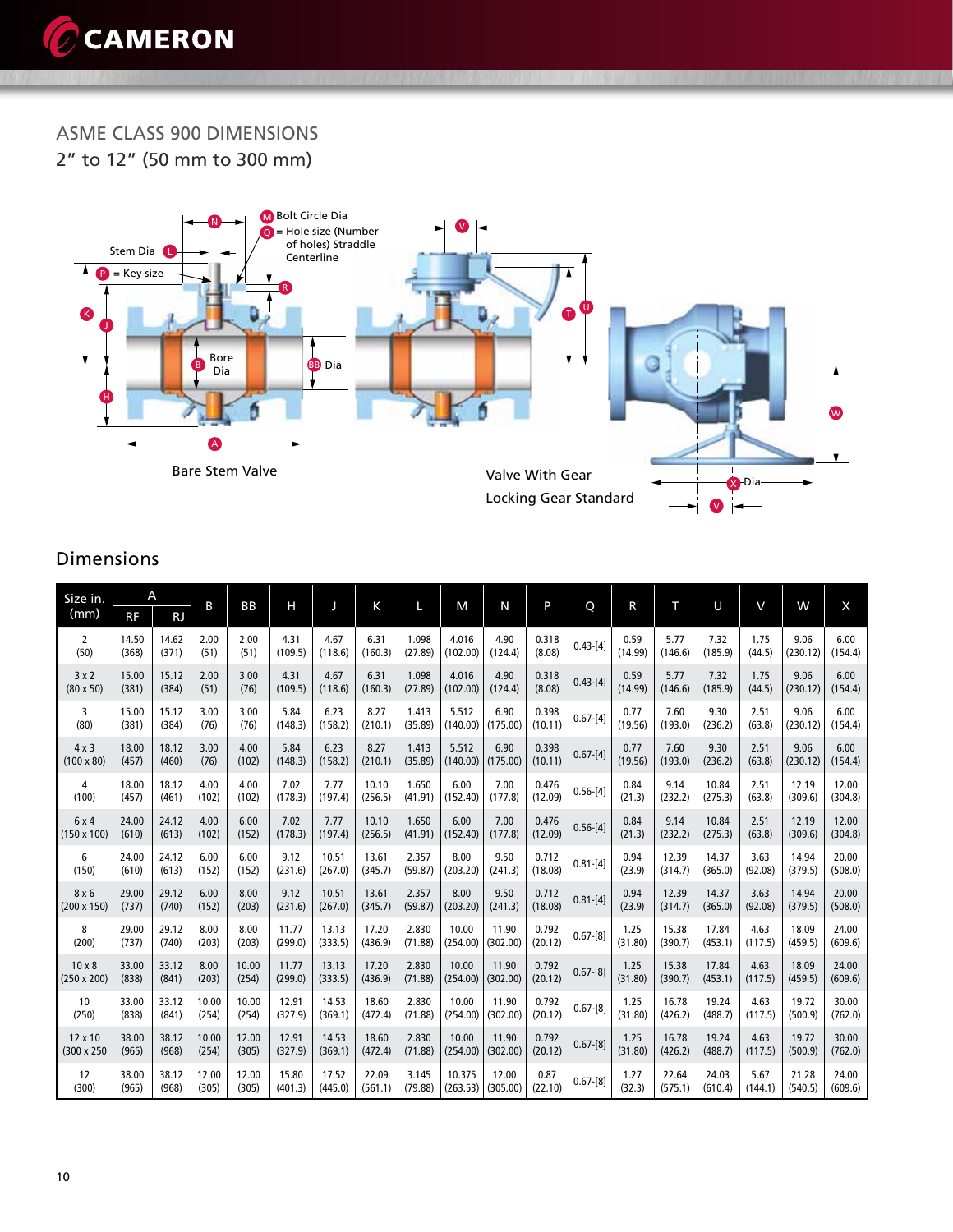### ASME CLASSES 1500 AND 2500 DIMENSIONS 2" to 8" x 6" (50 mm to 200 x 150 mm)



### Dimensions **ASME Class 1500**

| Size in.           | A         |           | В     | <b>BB</b> | н       |         | K       |         | M        | N        | P       | Q            | R       |         | U       | V       | w        | X       |
|--------------------|-----------|-----------|-------|-----------|---------|---------|---------|---------|----------|----------|---------|--------------|---------|---------|---------|---------|----------|---------|
| (mm)               | <b>RF</b> | <b>RJ</b> |       |           |         |         |         |         |          |          |         |              |         |         |         |         |          |         |
| 2                  | 14.50     | 14.62     | 2.00  | 2.00      | 5.21    | 5.54    | 7.57    | 1.413   | 5.512    | 6.90     | 0.398   | $0.67 - [4]$ | 0.77    | 6.91    | 8.61    | 2.51    | 9.06     | 6.00    |
| (50)               | (368)     | (371)     | (51)  | (51)      | (132.3) | (140.7) | (192.3) | (35.89) | (140.00) | (175.00) | (10.11) |              | (19.56) | (175.5) | (218.7) | (63.8)  | (230.12) | (154.4) |
| 3                  | 18.50     | 18.62     | 3.00  | 3.00      | 6.36    | 7.13    | 9.44    | 1.650   | 6.00     | 7.00     | 0.476   | $0.56 - [4]$ | 0.84    | 8.50    | 10.20   | 2.51    | 12.19    | 12.00   |
| (80)               | (470)     | (473)     | (76)  | (76)      | (161.5) | (181.1) | (239.8) | (41.91) | (152.40) | (177.8)  | (12.09) |              | (21.3)  | (215.9) | (259.1) | (63.8)  | (309.6)  | (304.8) |
| 4                  | 21.50     | 21.63     | 4.00  | 4.00      | 7.59    | 8.70    | 11.19   | .886    | 6.496    | 8.00     | 0.556   | $0.81 - [4]$ | 0.94    | 10.20   | 11.97   | 3.00    | 11.56    | 14.00   |
| (100)              | (546)     | (549)     | (102) | (102)     | (192.8) | (221.0) | (284.2) | (47.90) | (165.00) | (203.2)  | (14.12) |              | (23.88) | (259.1) | (304.0) | (76.2)  | (293.6)  | (355.6) |
| 6x4                | 27.75     | 28.00     | 4.00  | 6.00      | 7.59    | 8.70    | 11.19   | 1.886   | 6.496    | 8.00     | 0.556   | $0.81 - [4]$ | 0.94    | 10.20   | 11.97   | 3.00    | 11.56    | 14.00   |
| $(150 \times 100)$ | (705)     | (711)     | (102) | (152)     | (192.8) | (221.0) | (284.2) | (47.90) | (165.00) | (203.2)  | (14.12) |              | (23.88) | (259.1) | (304.0) | (76.2)  | (293.6)  | (355.6) |
| 6                  | 27.75     | 28.00     | 6.00  | 6.00      | 10.25   | 10.83   | 13.61   | 2.357   | 8.00     | 9.50     | 0.712   | $0.81 - [4]$ | 1.04    | 12.71   | 14.69   | 3.63    | 16.44    | 24.00   |
| (150)              | (705)     | (711)     | (152) | (152)     | (260.4) | (275.1) | (345.7) | (59.87) | (203.20) | (241.3)  | (18.08) |              | (26.4)  | (322.8) | (373.1) | (92.08) | (417.6)  | (609.6) |
| 8x6                | 32.75     | 33.12     | 6.00  | 7.62      | 10.25   | 10.83   | 13.61   | 2.357   | 8.00     | 9.50     | 0.712   | $0.81 - [4]$ | 1.04    | 12.71   | 14.69   | 3.63    | 16.44    | 24.00   |
| $(200 \times 150)$ | (832)     | (841)     | (152) | (194)     | (260.4) | (275.1) | (345.7) | (59.87) | (203.20) | (241.3)  | (18.08) |              | (26.4)  | (322.8) | (373.1) | (92.08) | (417.6)  | (609.6) |

#### **ASME Class 2500**

| Size in.           | A<br>RF        |                |             | <b>BB</b>    | н               |                 |                 |                  | M.                                 | N       | P                |              |                 |                 |                 | V              | w                |                 |
|--------------------|----------------|----------------|-------------|--------------|-----------------|-----------------|-----------------|------------------|------------------------------------|---------|------------------|--------------|-----------------|-----------------|-----------------|----------------|------------------|-----------------|
| (mm)               |                | <b>RJ</b>      | B           |              |                 |                 | Κ               |                  |                                    |         |                  | O            | R               |                 |                 |                |                  | x               |
| (50)               | 17.75<br>(451) | 17.88<br>(454) | .76<br>(45) | . 76<br>(45) | 5.21<br>(132.3) | 5.54<br>(140.7) | 7.57<br>(192.3) | 1.413<br>(35.89) | 5.512<br>$(140.00)$ $(175.00)$ $($ | 6.90    | 0.398<br>(10.11) | $0.67-(4)$   | 0.77<br>(19.56) | 6.91<br>(175.5) | 8.61<br>(218.7) | 2.51<br>(63.8) | 9.06<br>(230.12) | 6.00<br>(154.4) |
| 3                  | 22.75          | 23.00          | 2.53        | 2.53         | 6.91            | 7.34            | 9.94            | 1.650            | 6.00                               | 7.70    | 0.476            | $0.56-(4)$   | 1.09            | 8.71            | 10.41           | 2.51           | 12.56            | 14.00           |
| (80)               | (578)          | (584)          | (64)        | (64)         | (175.5)         | (186.4)         | (252.5)         | (41.91)          | (152.40)                           | (159.6) | (12.09)          |              | (27.7)          | (221.2)         | (264.4)         | (63.8)         | (319.0)          | (355.6)         |
| 4                  | 26.50          | 26.88          | 3.53        | 3.53         | 7.75            | 8.91            | 11.19           | 1.886            | 6.496                              | 8.40    | 0.556            | $  0.67-(4)$ | 1.16            | 10.41           | 12.18           | 3.00           | 14.81            | 24.00           |
| (100)              | (673)          | (983)          | (90)        | (90)         | (196.9)         | (226.3)         | (284.2)         | (47.90)          | (165.00)                           | (213.4) | (14.12)          |              | (29.50)         | (264.4)         | (309.4)         | (76.2)         | (37602)          | (609.6)         |
| 6x4                | 36.00          | 36.50          | 3.53        | 5.25         | 7.59            | 8.70            | 11.19           | 1.886            | 6.496                              | 8.40    | 0.556            | $ 0.67-[4]$  | 1.16            | 10.20           | 11.97           | 3.00           | 11.56            | 14.00           |
| $(150 \times 100)$ | (914)          | (927)          | (90)        | (133)        | (192.8)         | (221.0)         | (284.2)         | (47.90)          | (165.00)                           | (213.4) | (14.12)          |              | (29.50)         | (259.1)         | (304.0)         | (76.2)         | (293.6)          | (355.6)         |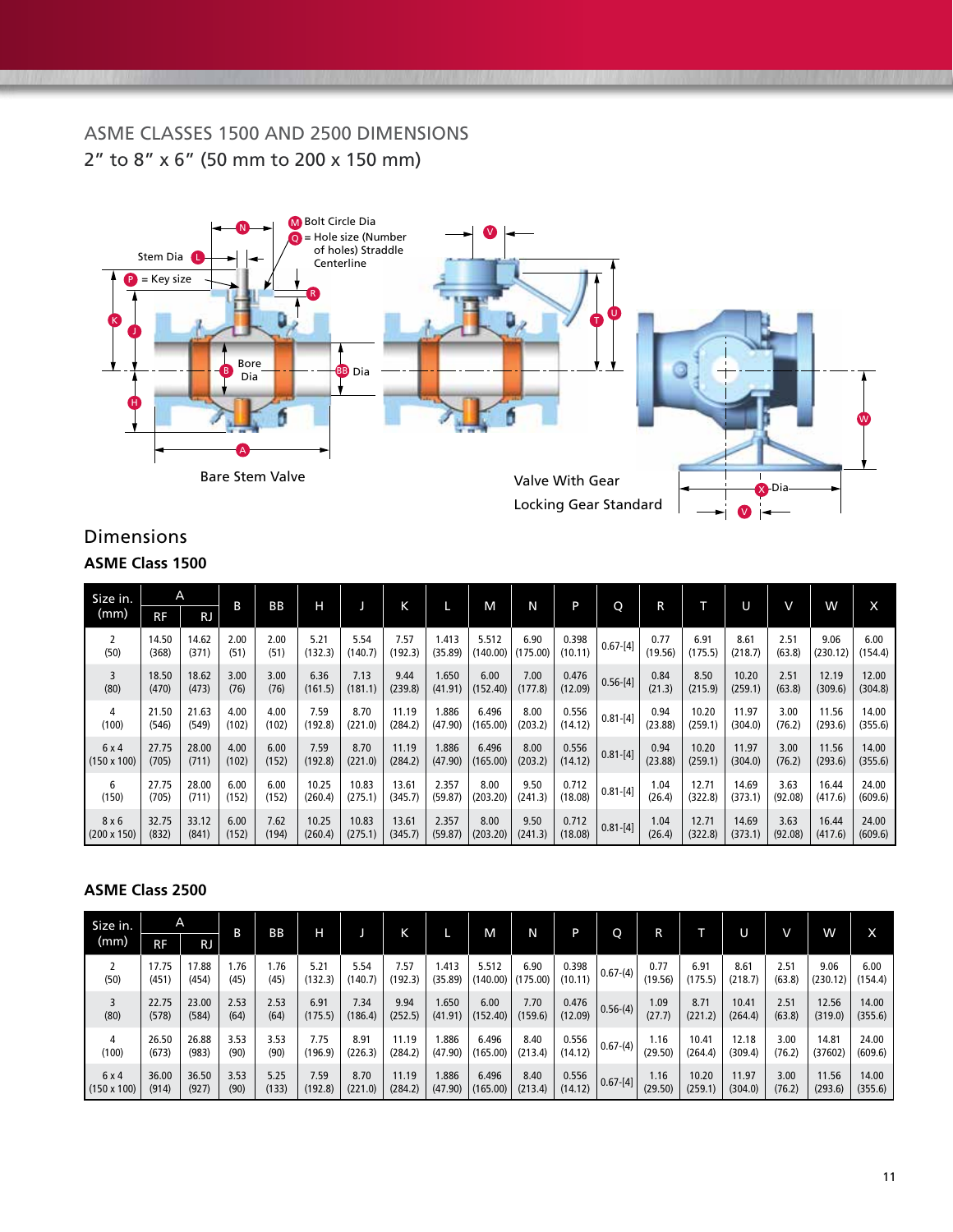### WEIGHTS, C<sub>v</sub> DATA

### **Weights lb (kg) – Valve Only – Bare Stem**

|                | <b>Valve Port</b> |             |                          |             |             |                          | <b>Valve Pressure Classes</b><br>900<br>1500<br>5000<br>2500<br>RTJ<br><b>RTJ</b><br>RF<br><b>RF</b><br>RTJ<br><b>RTJ</b><br>108 (49)<br>185 (84)<br>194 (88)<br>139 (63)<br>146 (66)<br>146 (66)<br>124 (56)<br>-<br>180 (81)<br>250 (113)<br>260 (118)<br>452 (205)<br>260 (118)<br>435 (197)<br>236 (107)<br>437 (198)<br>702 (318)<br>324 (147)<br>451 (204)<br>451 (204)<br>674 (306)<br>1231 (558)<br>477 (216)<br>663 (301)<br>688 (312)<br>1171 (531)<br>$\overline{\phantom{m}}$<br>746 (339)<br>1039 (471)<br>1063 (482)<br>1063 (482)<br>-<br>956 (434)<br>1331 (604)<br>1377 (625)<br>$\qquad \qquad -$<br>$\qquad \qquad -$ |   |  |                          |                          |  |  |  |  |  |
|----------------|-------------------|-------------|--------------------------|-------------|-------------|--------------------------|------------------------------------------------------------------------------------------------------------------------------------------------------------------------------------------------------------------------------------------------------------------------------------------------------------------------------------------------------------------------------------------------------------------------------------------------------------------------------------------------------------------------------------------------------------------------------------------------------------------------------------------|---|--|--------------------------|--------------------------|--|--|--|--|--|
| Size in.       | (mm)              | 150         | 300                      |             | 600         |                          |                                                                                                                                                                                                                                                                                                                                                                                                                                                                                                                                                                                                                                          |   |  |                          |                          |  |  |  |  |  |
|                |                   | RF          | RF                       | RF          | RTJ         | <b>RF</b>                |                                                                                                                                                                                                                                                                                                                                                                                                                                                                                                                                                                                                                                          |   |  |                          |                          |  |  |  |  |  |
| 2              | 50                | 41 (19)     | 53 (24)                  | 64 (29)     | 68 (31)     | 101 (46)                 |                                                                                                                                                                                                                                                                                                                                                                                                                                                                                                                                                                                                                                          |   |  |                          |                          |  |  |  |  |  |
| 3x2            | 80 x 50           |             | $\overline{\phantom{0}}$ | 87 (40)     | 92 (42)     | 116 (52)                 |                                                                                                                                                                                                                                                                                                                                                                                                                                                                                                                                                                                                                                          |   |  |                          |                          |  |  |  |  |  |
| 3              | 80                | 69 (31)     | 96 (44)                  | 142 (64)    | 137 (62)    | 172 (78)                 |                                                                                                                                                                                                                                                                                                                                                                                                                                                                                                                                                                                                                                          |   |  |                          |                          |  |  |  |  |  |
| $4 \times 3$   | $100 \times 80$   |             |                          | 186 (84)    | 195 (89)    | 225 (102)                |                                                                                                                                                                                                                                                                                                                                                                                                                                                                                                                                                                                                                                          |   |  |                          |                          |  |  |  |  |  |
| 4              | 100               | 130 (59)    | 172 (78)                 | 246 (112)   | 256 (116)   | 313 (142)                |                                                                                                                                                                                                                                                                                                                                                                                                                                                                                                                                                                                                                                          |   |  |                          |                          |  |  |  |  |  |
| 6x4            | 150 x 100         | 171 (78)    | 229 (104)                | 346 (157)   | 362 (164)   | 458 (208)                |                                                                                                                                                                                                                                                                                                                                                                                                                                                                                                                                                                                                                                          |   |  |                          |                          |  |  |  |  |  |
| 6              | 150               | 257 (116)   | 320 (145)                | 460 (209)   | 476 (216)   | 728 (330)                |                                                                                                                                                                                                                                                                                                                                                                                                                                                                                                                                                                                                                                          |   |  |                          |                          |  |  |  |  |  |
| $8 \times 6$   | 200 x 150         | 304 (138)   | 410 (186)                | 582 (264)   | 602 (273)   | 926 (420)                |                                                                                                                                                                                                                                                                                                                                                                                                                                                                                                                                                                                                                                          |   |  |                          |                          |  |  |  |  |  |
| 8              | 200               | 475 (215)   | 632 (287)                | 846 (384)   | 867 (393)   | 1231 (558)               | 1260 (572)                                                                                                                                                                                                                                                                                                                                                                                                                                                                                                                                                                                                                               |   |  |                          |                          |  |  |  |  |  |
| $10 \times 8$  | 250 x 200         | 532 (241)   | 719 (326)                | 1069 (485)  | 1103 (500)  | 1456 (660)               | 1494 (678)                                                                                                                                                                                                                                                                                                                                                                                                                                                                                                                                                                                                                               | - |  | -                        | $\overline{\phantom{0}}$ |  |  |  |  |  |
| 10             | 250               | 783 (355)   | 965 (438)                | 1472 (668)  | 1503 (682)  | 1857 (842)               | 1818 (825)                                                                                                                                                                                                                                                                                                                                                                                                                                                                                                                                                                                                                               |   |  |                          |                          |  |  |  |  |  |
| $12 \times 10$ | 300 x 250         | 880 (399)   | 1113 (505)               | 1589 (721)  | 1622 (736)  | 2115 (959)               | 2161 (980)                                                                                                                                                                                                                                                                                                                                                                                                                                                                                                                                                                                                                               | - |  | $\overline{\phantom{m}}$ | $\qquad \qquad -$        |  |  |  |  |  |
| 12             | 300               | 1165 (528)  | 1476 (670)               | 1993 (904)  | 2025 (918)  | 2861 (1298)              | 2905 (1318)                                                                                                                                                                                                                                                                                                                                                                                                                                                                                                                                                                                                                              | - |  | $\qquad \qquad -$        | -                        |  |  |  |  |  |
| 14             | 350               | 1663 (754)  | 1972 (895)               | 2539 (1152) | 2576 (1168) | $\overline{\phantom{m}}$ |                                                                                                                                                                                                                                                                                                                                                                                                                                                                                                                                                                                                                                          |   |  | $\overline{\phantom{m}}$ |                          |  |  |  |  |  |
| 16             | 400               | 2441 (1107) | 2940 (1334)              | 3870 (1755) | 3919 (1778) | $\overline{\phantom{0}}$ |                                                                                                                                                                                                                                                                                                                                                                                                                                                                                                                                                                                                                                          |   |  |                          |                          |  |  |  |  |  |

### **Weights lb (kg) – Worm Gear Actuator Only**

|                | <b>Valve Port</b> |                   |          |           |            |                   | <b>Valve Pressure Classes</b> |                          |                          |                          |                          |        |
|----------------|-------------------|-------------------|----------|-----------|------------|-------------------|-------------------------------|--------------------------|--------------------------|--------------------------|--------------------------|--------|
| Size in.       | (mm)              | 150               | 300      |           | 600        |                   | 900                           |                          | 1500                     | 5000                     |                          | 2500   |
|                |                   | RF                | RF       | <b>RF</b> | <b>RTJ</b> | RF                | RTJ                           | RF                       | <b>RTJ</b>               | <b>RTJ</b>               | <b>RF</b>                | RTJ    |
| $\overline{2}$ | 50                | 8(4)              | 8(4)     | 8(4)      | 8(4)       | 8(4)              | 8(4)                          | 15(7)                    | 15(7)                    | 15(7)                    | 15(7)                    | 15(7)  |
| 3x2            | $80 \times 50$    | $\qquad \qquad -$ | $-$      | 8(4)      | 8(4)       | 8(4)              | 8(4)                          | $\qquad \qquad -$        | $\qquad \qquad -$        | $\qquad \qquad -$        | $\qquad \qquad -$        |        |
| 3              | 80                | 8(4)              | 8(4)     | 15(7)     | 15(7)      | 15(7)             | 15(7)                         | 27 (12)                  | 27(12)                   | 27(12)                   | 27(12)                   | 27(12) |
| $4 \times 3$   | $100 \times 80$   | $\qquad \qquad -$ | $-$      | 15(7)     | 15(7)      | 15(7)             | 15(7)                         | $\qquad \qquad -$        |                          | $\qquad \qquad -$        | 27(12)                   | 27(12) |
| 4              | 100               | 15(7)             | 15(7)    | 27(12)    | 27(12)     | 27 (12)           | 27(12)                        | 27 (12)                  | 27(12)                   | 27(12)                   | 27(12)                   | 27(12) |
| 6x4            | 150 x 100         | 15(7)             | 15(7)    | 27(12)    | 27(12)     | 27(12)            | 27(12)                        | 27(12)                   | 27(12)                   | $\qquad \qquad -$        | $\overline{\phantom{a}}$ |        |
| 6              | 150               | 27 (12)           | 27(12)   | 27(12)    | 27(12)     | 60 (27)           | 60(27)                        | 60 (27)                  | 60(27)                   | 60 (27)                  |                          |        |
| $8 \times 6$   | 200 x 150         | 27(12)            | 27(12)   | 27(12)    | 27(12)     | 60(27)            | 60(27)                        | 60(27)                   | 60(27)                   | $\qquad \qquad -$        | $\qquad \qquad -$        |        |
| 8              | 200               | 27 (12)           | 60(27)   | 60 (27)   | 60(27)     | 74 (34)           | 74 (34)                       |                          |                          | $\overline{\phantom{m}}$ |                          |        |
| $10 \times 8$  | 250 x 200         | 27(12)            | 60(27)   | 60(27)    | 60(27)     | 74 (34)           | 74 (34)                       | $\qquad \qquad -$        |                          | $\overline{\phantom{0}}$ | $\qquad \qquad -$        |        |
| 10             | 250               | 60(27)            | 60(27)   | 74 (34)   | 74 (34)    | 74 (34)           | 74 (34)                       | -                        |                          | $\overline{\phantom{0}}$ |                          |        |
| 12 x 10        | 300 x 250         | 60(27)            | 60(27)   | 74 (34)   | 74 (34)    | 74 (34)           | 74 (34)                       | $\qquad \qquad -$        | $\qquad \qquad -$        | $\qquad \qquad -$        | $\qquad \qquad -$        |        |
| 12             | 300               | 60 (27)           | 74 (34)  | 74 (34)   | 74 (34)    | 122 (55)          | 122 (55)                      | $\qquad \qquad -$        | $\overline{\phantom{m}}$ | $\overline{\phantom{0}}$ | $\overline{\phantom{0}}$ |        |
| 14             | 350               | 74 (34)           | 74 (34)  | 122 (55)  | 122 (55)   | $\qquad \qquad -$ | $\qquad \qquad -$             | $\overline{\phantom{0}}$ | $\qquad \qquad -$        | $\qquad \qquad -$        |                          |        |
| 16             | 400               | 74 (34)           | 122 (55) | 133 (60)  | 133 (60)   | -                 | -                             |                          |                          |                          |                          |        |

Note: Weights shown are for worm gear actuator, handwheel, and mounting hardware.

#### **Flow Characteristics (C<sub>v</sub>)\***

|                | <b>Valve Port</b> |                          |                   |       | <b>Valve Pressure Classes</b> |                  |                              |
|----------------|-------------------|--------------------------|-------------------|-------|-------------------------------|------------------|------------------------------|
| Size in.       | mm                | 150                      | 300               | 600   | 900                           | 1500 (5000# MOP) | 2500                         |
| 2              | 50                | 473                      | 429               | 369   | 328                           | 328              | 207                          |
| 3x2            | 75 x 50           | $\qquad \qquad -$        | $\qquad \qquad -$ | 136   | 136                           | $-$              | $\qquad \qquad -$            |
| 3              | 75                | 1244                     | 1055              | 940   | 908                           | 818              | 490                          |
| $4 \times 3$   | 100 x 75          | $\overline{\phantom{m}}$ | $\qquad \qquad -$ | 407   | 406                           | -                | $\overline{\phantom{0}}$     |
| $\overline{4}$ | 100               | 2492                     | 2158              | 1813  | 1762                          | 1598             | 1014                         |
| 6 x 4          | 150 x 100         | 432                      | 432               | 552   | 551                           | 593              | 414                          |
| 6              | 150               | 5468                     | 5403              | 4590  | 4394                          | 4112             | $\overline{\phantom{0}}$     |
| 8x6            | 200 x 150         | 1294                     | 1293              | 1642  | 1637                          | 1652             | $\overline{\phantom{0}}$     |
| 8              | 200               | 10782                    | 10293             | 8971  | 8494                          | -                |                              |
| $10 \times 8$  | 250 x 200         | 2843                     | 2848              | 3578  | 3569                          | -                | $\overline{\phantom{0}}$     |
| 10             | 250               | 17438                    | 16892             | 14352 | 13911                         | -                | -                            |
| 12 x 10        | 300 x 250         | 5195                     | 5187              | 6505  | 6454                          | -                | $\qquad \qquad \blacksquare$ |
| 12             | 300               | 16892                    | 26702             | 22772 | 21221                         | -                |                              |
| 14             | 350               | 22742                    | 22254             | 21507 | $\qquad \qquad -$             | -                | $\overline{\phantom{0}}$     |
| 16             | 400               | 31823                    | 31142             | 29902 | $\overline{\phantom{a}}$      | -                | -                            |

\*Flow of water in US gal/min per 1 psi pressure drop across a fully open valve.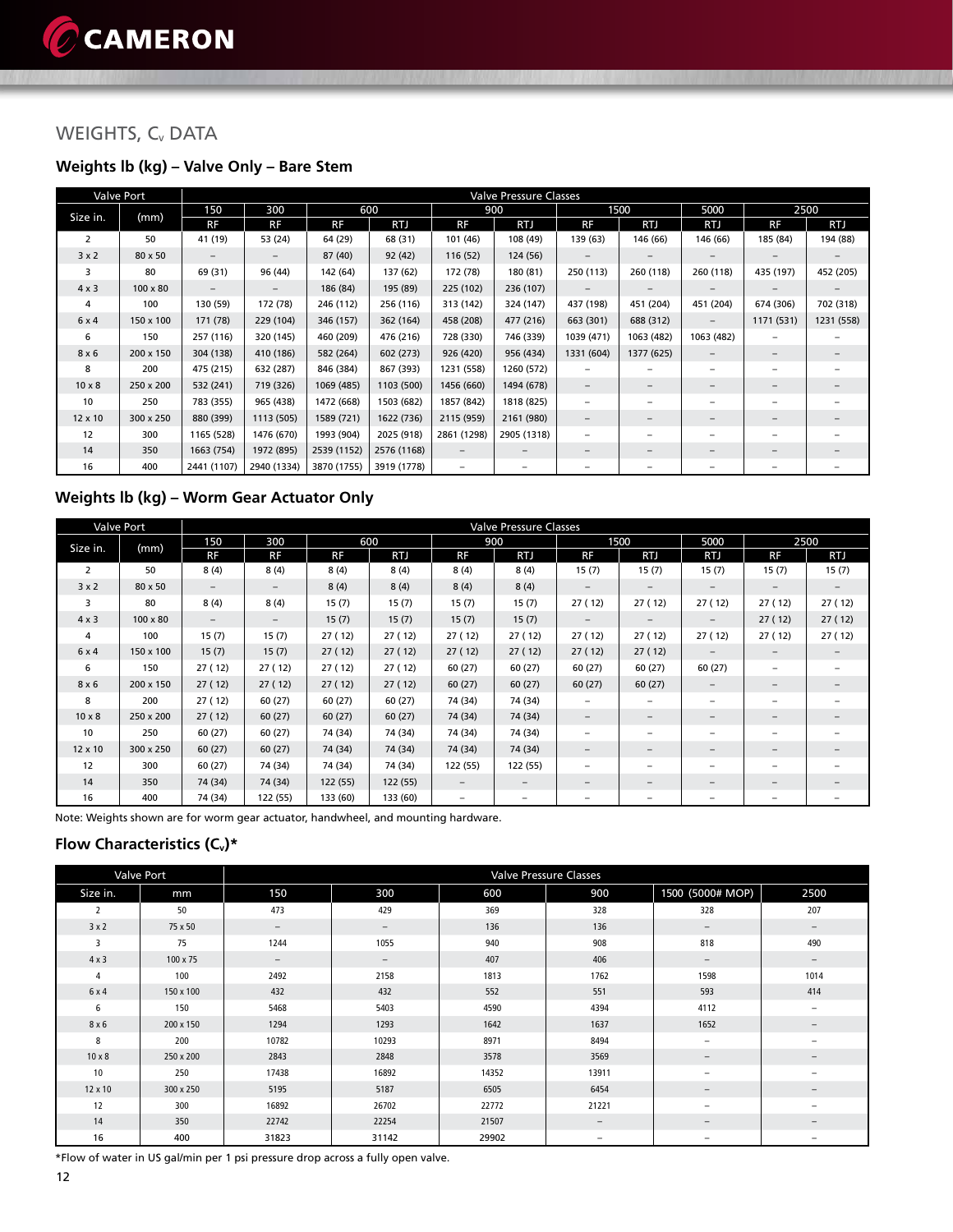### ASME CLASSES 150 THROUGH 2500 TORQUE CHART

#### **Ball Valve Torque Chart**

| Valve                      |                           | <b>Torque Expressions</b>                          |                                                    | Break                            | <b>RUN</b>                       | Reseat                           |  |
|----------------------------|---------------------------|----------------------------------------------------|----------------------------------------------------|----------------------------------|----------------------------------|----------------------------------|--|
| Port<br>Size<br>in. $(mm)$ | Pressure<br>(P)<br>(psig) | <b>Break</b><br>Torque                             | Run<br>Torque                                      | Torque<br>at Max. P<br>$(in-lb)$ | Torque<br>at Max. P<br>$(in-lb)$ | Torque<br>at Max. P<br>$(in-lb)$ |  |
|                            |                           | $(in-lb)$                                          | $(in-lb)$                                          | 281                              | 141                              |                                  |  |
| 2(50)                      | 0 to 285<br>286 to 740    | $213 + (0.24 \times P)$<br>$213 + (0.41 \times P)$ | $107 + (0.12 \times P)$<br>$107 + (0.20 \times P)$ | 516                              | 255                              | 211<br>387                       |  |
|                            | 741 to 1480               | $213 + (0.52 \times P)$                            | $107 + (0.26 \times P)$                            | 983                              | 492                              | 737                              |  |
|                            | 1481 to 2220              | $213 + (0.56 \times P)$                            | $107 + (0.27 \times P)$                            | 1456                             | 706                              | 1092                             |  |
|                            | 2221 to 3705              | $213 + (0.58 \times P)$                            | $107 + (0.29 \times P)$                            | 2362                             | 1181                             | 1772                             |  |
|                            | 3706 to 6170              | $213 + (0.59 \times P)$                            | $107 + (0.29 \times P)$                            | 3853                             | 1896                             | 2890                             |  |
| 3(75)                      | 0 to 285                  | $383 + (0.44 \times P)$                            | $191 + (0.22 \times P)$                            | 508                              | 254                              | 381                              |  |
|                            | 286 to 740                | $383 + (1.03 \times P)$                            | $191 + (0.52 \times P)$                            | 1145                             | 576                              | 859                              |  |
|                            | 741 to 1480               | $383 + (1.21 \times P)$                            | $191 + (0.61 \times P)$                            | 2174                             | 1094                             | 1631                             |  |
|                            | 1481 to 2220              | $383 + (1.28 \times P)$                            | $191 + (0.65 \times P)$                            | 3225                             | 1634                             | 2419                             |  |
|                            | 2221 to 3705              |                                                    |                                                    | 4940                             | 2451                             | 3705                             |  |
|                            |                           | $383 + (1.23 \times P)$                            | $191 + (0.61 \times P)$                            | 7972                             | 4016                             | 5979                             |  |
| 4 (100)                    | 3706 to 6170              | $383 + (1.23 \times P)$                            | $191 + (0.62 \times P)$                            | 1090                             | 545                              | 818                              |  |
|                            | 0 to 285                  | $822 + (0.94 \times P)$                            | $411 + (0.47 \times P)$<br>$411 + (0.96 \times P)$ |                                  | 1121                             | 1682                             |  |
|                            | 286 to 740                | $822 + (1.92 \times P)$                            |                                                    | 2243                             |                                  |                                  |  |
|                            | 741 to 1480               | $822 + (2.23 \times P)$                            | $411 + (1.12 \times P)$                            | 4122                             | 2069                             | 3092                             |  |
|                            | 1481 to 2220              | $822 + (2.33 \times P)$                            | $411 + (1.17 \times P)$                            | 5995                             | 3008                             | 4496                             |  |
|                            | 2221 to 3705              | $822 + (1.97 \times P)$                            | $411 + (0.99 \times P)$                            | 8121                             | 4079                             | 6091                             |  |
|                            | 3706 to 6170              | $822 + (2.01 \times P)$                            | $411 + (1.00 \times P)$                            | 13,224                           | 6581                             | 9918                             |  |
| 6 (150)                    | 0 to 285                  | $1661 + (7.50 \times P)$                           | $1026 + (2.18 \times P)$                           | 3670                             | 1636                             | 2753                             |  |
|                            | 286 to 740                | $1661 + (5.00 \times P)$                           | $1026 + (1.30 \times P)$                           | 5361                             | 1988                             | 4021                             |  |
|                            | 741 to 1480               | $1661 + (5.00 \times P)$                           | $1026 + (1.23 \times P)$                           | 9061                             | 2846                             | 6796                             |  |
|                            | 1481 to 2220              | $1661 + (5.80 \times P)$                           | $1026 + (1.58 \times P)$                           | 14537                            | 4534                             | 10,903                           |  |
|                            | 2221 to 3705              | $1661 + (5.69 \times P)$                           | $1026 + (1.75 \times P)$                           | 22,742                           | 7510                             | 17,057                           |  |
| 8(200)                     | 0 to 285                  | $2899 + (13.92 \times P)$                          | $1834 + (3.13 \times P)$                           | 6866                             | 2726                             | 5150                             |  |
|                            | 286 to 740                | $2899 + (11.71 \times P)$                          | $1834 + (2.15 \times P)$                           | 11,564                           | 3425                             | 8673                             |  |
|                            | 741 to 1480               | $2899 + (10.15 \times P)$                          | $1834 + (1.89 \times P)$                           | 17,921                           | 4631                             | 13,441                           |  |
|                            | 1481 to 2220              | $2899 + (9.78 \times P)$                           | $1834 + (1.78 \times P)$                           | 24,611                           | 5786                             | 18,458                           |  |
| 10 (250)                   | 0 to 285                  | 2916 + (26.43 x P)                                 | $2041 + (12.28 \times P)$                          | 10,449                           | 5541                             | 7837                             |  |
|                            | 286 to 740                | $2916 + (18.02 \times P)$                          | $2041 + (5.67 \times P)$                           | 16,251                           | 6237                             | 12,188                           |  |
|                            | 741 to 1480               | $2916 + (14.82 \times P)$                          | $2041 + (3.55 \times P)$                           | 24,850                           | 7295                             | 18,638                           |  |
|                            | 1481 to 2220              | $2916 + (14.82 \times P)$                          | $2041 + (2.69 \times P)$                           | 35,816                           | 8013                             | 26,862                           |  |
| 12 (300)                   | 0 to 285                  | $5728 + (36.46 \times P)$                          | $4421 + (5.20 \times P)$                           | 16,118                           | 5903                             | 12,089                           |  |
|                            | 286 to 740                | $5728 + (19.43 \times P)$                          | $4421 + (2.45 \times P)$                           | 20,106                           | 6232                             | 15,080                           |  |
|                            | 741 to 1480               | $5728 + (17.31 \times P)$                          | $4421 + (1.92 \times P)$                           | 31,347                           | 7263                             | 23,510                           |  |
|                            | 1481 to 2220              | $5728 + (15.23 \times P)$                          | 4421 + (1.68 x P)                                  | 39,539                           | 8151                             | 29,654                           |  |
| 14 (350)                   | 0 to 285                  | $13,535 + (18.75 \times P)$                        | $9475 + (2.81 \times P)$                           | 18,879                           | 10,275                           | 14,159                           |  |
|                            | 286 to 740                | $13,535 + (18.75 \times P)$                        | $9475 + (2.81 \times P)$                           | 27,410                           | 11,555                           | 20,558                           |  |
|                            | 741 to 1480               | $13,535 + (18.75 \times P)$                        | $9475 + (2.81 \times P)$                           | 41,285                           | 13,634                           | 30,964                           |  |
| 16 (400)                   | 0 to 285                  | $16,100 + (27.50 \times P)$                        | $11270 + (4.13 \times P)$                          | 23,938                           | 12,447                           | 17,954                           |  |
|                            | 286 to 740                | $16,100 + (27.50 \times P)$                        | $11270 + (4.13 \times P)$                          | 36,450                           | 14,326                           | 27,338                           |  |
|                            | 741 to 1480               | $16,100 + (27.50 \times P)$                        | $11270 + (4.13 \times P)$                          | 56,800                           | 17,382                           | 42,600                           |  |

The above values are new valve torque values, where P is the maximum operating pressure (psig) of the valve.

The above torque values do not contain service factors.

Soaking effects and/or particle matter in the valve may cause an increase in the torque.

For intermediate pressure use the torque expressions for the stated pressure range.

For example, an intermediate pressure of 1000 psig uses the torque equations that correspond to the 751 to 1500 psig pressure range.

The re-seat torque is taken as 0.75 times the break torque.

For power operation, multiply all of the above values by a factor of 1.25 or customer specified factor whichever is larger.

For operating temperatures between -20° F to -50° C (-29º C to -46º C) multiply these values by 1.20.

Actuator selection should be made on customer experience and appropriate service factors.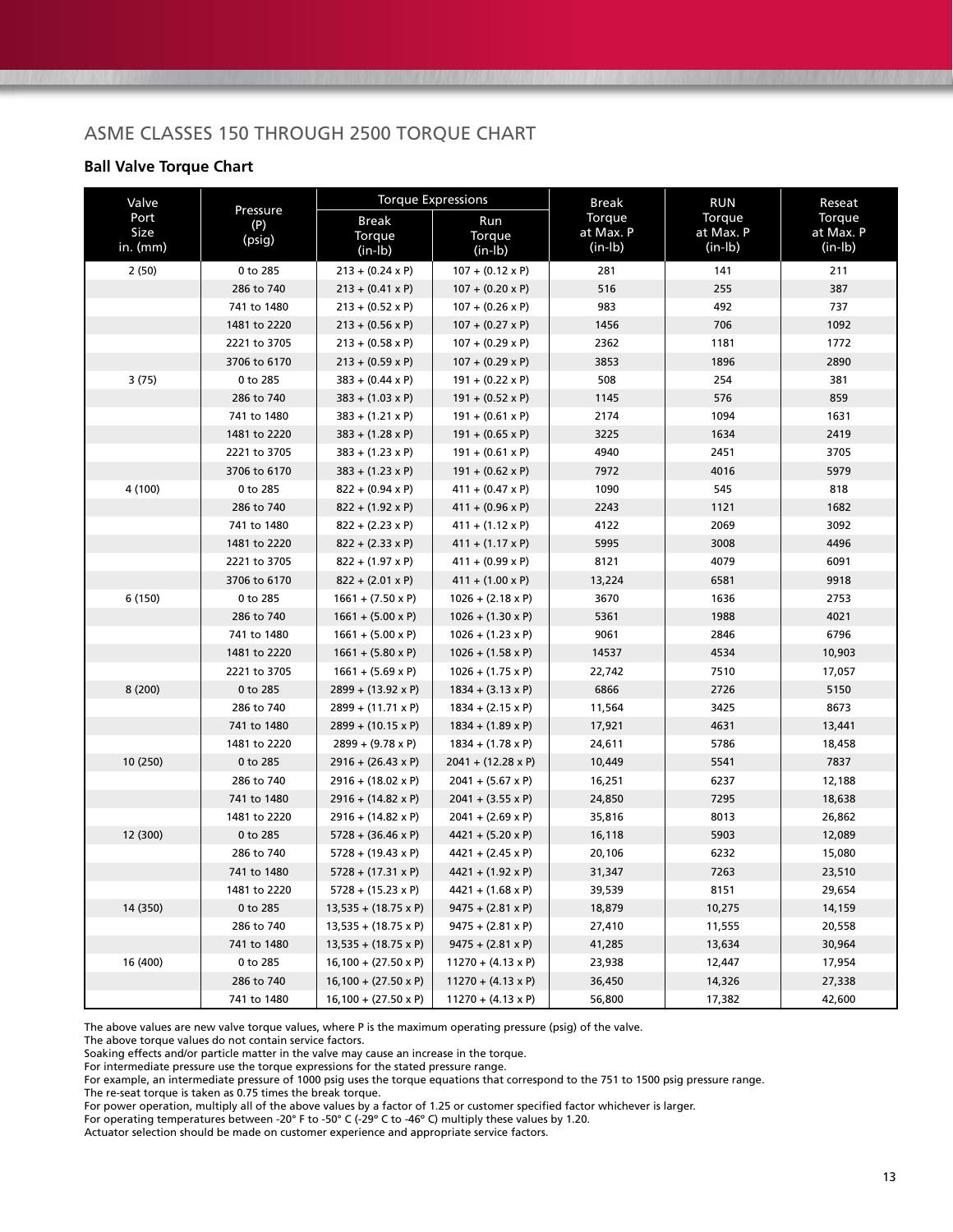## WKM 370D6 Trunnion Mounted Ball Valves

### MATERIAL SELECTION GUIDE

A selection of body, stem and seat/seal materials for the WKM D Series trunnion mounted ball valves are available. The following list is intended as a guide in the selection of materials for corrosive service. Material suitability is based on ladings at ambient temperatures. Other temperatures may render a given material/lading combination inappropriate. No material can be expected to resist all the many ladings found in modern industry. Experience has shown that certain materials can perform satisfactorily within certain limits. The physical properties of a material are affected differently by each corrosive medium. Therefore, it sometimes becomes necessary to sacrifice value in another property. As a result, the user must decide which property is of prime importance for his application. Internal moving parts, in contact with the lading, should always carry an "A" rating. Body materials with exposure to corrosive ladings can sometimes carry a "B" rating because metal loss due to corrosive is not as critical.

We strongly recommend that tests be run under actual operating conditions to obtain a material's performance ability in any one corrosive medium.

|                                    |                          | <b>External Valve Body Material</b> |                   |                          |                          | Seal Code Trim    |                          |                          | Internal Valve Trim      |                          |                          |                          |
|------------------------------------|--------------------------|-------------------------------------|-------------------|--------------------------|--------------------------|-------------------|--------------------------|--------------------------|--------------------------|--------------------------|--------------------------|--------------------------|
| Lading                             | <b>Std Body</b><br>23    | Std Body<br>24                      | Spl Body<br>37    | Std<br><b>YRF</b>        | Spl<br><b>YFF</b>        | Spl<br><b>TFF</b> | Spl<br><b>PFF</b>        | Spl<br><b>PLF</b>        | Std<br>Int<br>23         | Std<br>Int<br>24         | Spl<br>Int<br>27         | Spl<br>Int<br>37         |
| <b>ACETALDEHYDE</b>                | A                        | C                                   | C                 | C                        | D                        | D                 | D                        | C                        | A                        | C                        | A                        | C                        |
| <b>ACETATE SOLVENTS</b>            | А                        | A                                   | A                 |                          | D                        | D                 | D                        |                          | Α                        | А                        | А                        | А                        |
| ACETIC ACID (10%)                  | $\overline{\phantom{a}}$ | L.                                  | ÷,                | D                        | D                        | А                 | A                        | А                        | $\overline{\phantom{0}}$ | $\overline{\phantom{a}}$ | $\overline{\phantom{a}}$ | $\overline{\phantom{0}}$ |
| <b>ACETIC ACID (Glacial)</b>       | $\qquad \qquad -$        | -                                   | $\qquad \qquad -$ | B                        | C                        | C                 | C                        | C                        | -                        | $\overline{\phantom{m}}$ | $\overline{\phantom{m}}$ | -                        |
| <b>ACETIC ACID (Conc)</b>          | $\overline{\phantom{a}}$ | L.                                  | L.                | D                        | D                        | A                 | A                        | $\mathsf{C}$             | L,                       | $\qquad \qquad -$        | $\overline{\phantom{a}}$ | ÷                        |
| <b>ACETIC ANHYDRIDE</b>            | B                        | D                                   | D                 | D                        | D                        | D                 | D                        | D                        | B                        | D                        | B                        | D                        |
| <b>ACETONET</b>                    | A                        | A                                   | A                 | D                        | D                        | D                 | D                        | D                        | A                        | А                        | A                        | А                        |
| <b>ACETYLENE</b>                   | A                        | A                                   | A                 | А                        | A                        | A                 | A                        | A                        | A                        | A                        | A                        | А                        |
| <b>ACRYLONITRILE</b>               | A                        | A                                   | A                 | D                        | A                        | A                 | A                        | B                        | A                        | А                        | А                        | А                        |
| ALCOHOL-AMYL                       | A                        | B                                   | B                 | B                        | A                        | A                 | $\overline{A}$           | A                        | A                        | B                        | A                        | B                        |
| ALCOHOL-BUTYL                      | A                        | B                                   | B                 | А                        | А                        | A                 | A                        | A                        | A                        | B                        | A                        | В                        |
| ALCOHOL-ETHYL (ETHANOL)            | A                        | B                                   | B                 | А                        | A                        | A                 | $\overline{A}$           | А                        | A                        | B                        | А                        | B                        |
| ALCOHOL-METHYL (METHANOL)          | A                        | B                                   | B                 | B                        | B                        | A                 | A                        | A                        | A                        | B                        | A                        | B                        |
| ALUMINUM CHLORIDE (dry)            | А                        | B                                   | B                 | А                        | A                        | A                 | A                        | A                        | A                        | B                        | А                        | B                        |
| ALUMINUM SULFATE (ALUMS)           | A                        | C                                   | C                 | A                        | A                        | A                 | A                        | A                        | A                        | C                        | A                        | C                        |
| ALUM'S                             | A                        | C                                   | C                 | A                        | A                        | A                 | A                        | B                        | A                        | C                        | A                        | C                        |
| <b>AMINES</b>                      | A                        | B                                   | B                 | D                        | B                        | B                 | B                        | B                        | A                        | B                        | A                        | B                        |
| AMINES BASED-CORROSION INHIBITOR   | А                        | A                                   | A                 | А                        | A                        | A                 | A                        | $\overline{A}$           | A                        | А                        | A                        | A                        |
| <b>AMINES RICH</b>                 | A                        | B                                   | B                 | D                        | B                        | B                 | B                        | B                        | A                        | B                        | A                        | B                        |
| <b>AMMONIA (AQUEOUS)</b>           | A                        | A                                   | A                 | A                        | A                        | A                 | A                        | $\overline{A}$           | A                        | A                        | A                        | А                        |
| <b>AMMONIA ANHYDROUS</b>           | A                        | A                                   | A                 | В                        | D                        | D                 | D                        | A                        | A                        | A                        | A                        | A                        |
| <b>AMMONIA SOLUTIONS</b>           | A                        | B                                   | B                 | $\qquad \qquad -$        | $\overline{\phantom{0}}$ | $\qquad \qquad -$ | $\overline{\phantom{0}}$ | $\overline{\phantom{0}}$ | A                        | B                        | A                        | B                        |
| <b>AMMONIUM BICARBONATE</b>        | B                        | C                                   | C                 | $\overline{\phantom{m}}$ | B                        | A                 | $\overline{\phantom{0}}$ | $\overline{\phantom{0}}$ | B                        | C                        | В                        | C                        |
| <b>AMMONIUM CARBONATE</b>          | B                        | B                                   | B                 | D                        | А                        | A                 | A                        | А                        | В                        | B                        | В                        | B                        |
| <b>AMMONIUM CHLORIDE</b>           | $\mathsf{C}$             | D                                   | D                 | В                        | B                        | A                 | А                        | A                        | C                        | D                        | C                        | D                        |
| AMMONIUM HYDROXIDE (28%)           | B                        | C                                   | C                 | D                        | A                        | A                 | A                        | B                        | B                        | C                        | B                        | C                        |
| AMMONIUM HYDROXIDE<br>CONCENTRATED | B                        | C                                   | C                 | В                        | А                        | A                 | A                        | B                        | В                        | C                        | В                        | C                        |
| <b>AMMONIUM MONOPHOSPHATE</b>      | B                        | D                                   | D                 | C                        | B                        | A                 | A                        | $\overline{\phantom{0}}$ | B                        | D                        | B                        | D                        |
| <b>AMMONIUM NITRATE</b>            | A                        | D                                   | D                 | C                        | C                        | A                 | A                        | A                        | A                        | D                        | A                        | D                        |
| AMMONIUM PHOSPHATE (DIBASIC)       | B                        | D                                   | D                 | C                        | C                        | A                 | A                        | A                        | B                        | D                        | B                        | D                        |
| AMMONIUM PHOSPHATE (TRIBASIC)      | B                        | D                                   | D                 | B                        | B                        | A                 | A                        | B                        | B                        | D                        | B                        | D                        |
| <b>AMMONIUM SULFATE</b>            | B                        | C                                   | C                 | A                        | A                        | A                 | A                        | $\overline{A}$           | B                        | C                        | B                        | C                        |
| <b>AMYL ACETATE</b>                | B                        | C                                   | C                 | D                        | B                        | A                 | A                        | $\mathsf{C}$             | B                        | C                        | B                        | C                        |
| <b>ANILINE</b>                     | B                        | A                                   | A                 | C                        | C                        | A                 | D                        | A                        | B                        | A                        | A                        | А                        |
| <b>ANILINE DYES</b>                | A                        | Ċ                                   | C                 | D                        | A                        | A                 | A                        | A                        | A                        | C                        | A                        | C                        |
| <b>ANTIMONY TRICHLORIDE</b>        | D                        | D                                   | D                 | D                        | D                        | A                 | A                        | $\overline{A}$           | D                        | D                        | $\equiv$                 | D                        |

| А  | Excellent                |
|----|--------------------------|
| B  | Good (slightly attacked) |
|    | Fair (modestly attacked) |
| נו | Not recommended          |
|    | No data                  |

Reference:

http://www.coleparmer.com/techinfo/chemcomp.asp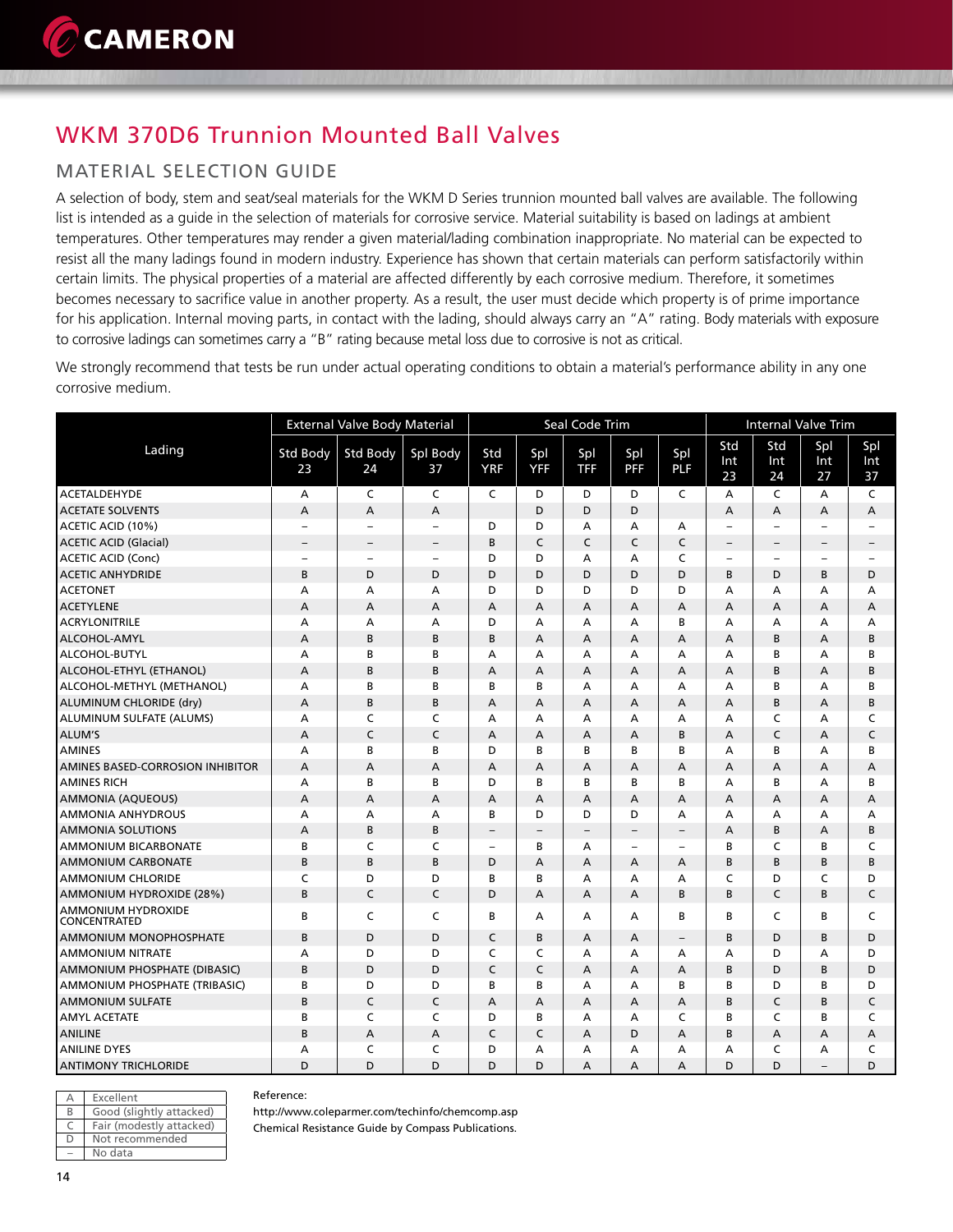|                                   |                | <b>External Valve Body Material</b> |                |                           |                          | Seal Code Trim            |                          |                          | <b>Internal Valve Trim</b> |                  |                          |                  |  |
|-----------------------------------|----------------|-------------------------------------|----------------|---------------------------|--------------------------|---------------------------|--------------------------|--------------------------|----------------------------|------------------|--------------------------|------------------|--|
| Lading                            | Std Body<br>23 | Std Body<br>24                      | Spl Body<br>37 | Std<br><b>YRF</b>         | Spl<br><b>YFF</b>        | Spl<br><b>TFF</b>         | Spl<br><b>PFF</b>        | Spl<br>PLF               | Std<br>Int<br>23           | Std<br>Int<br>24 | Spl<br>Int<br>27         | Spl<br>Int<br>37 |  |
| <b>APPLE JUICE</b>                | В              | D                                   | D              | А                         | А                        | А                         | $\sim$                   | $\overline{\phantom{a}}$ | В                          | D                | $\sim$                   | D                |  |
| <b>ARSENIC ACID</b>               | B              | D                                   | D              | $\mathsf{C}$              | C                        | A                         | $\overline{\phantom{a}}$ | $\overline{\phantom{a}}$ | B                          | D                | B                        | D                |  |
| <b>ASPHALT EMULSION</b>           | А              | A                                   | А              | A                         | А                        | А                         | A                        | $\qquad \qquad -$        | А                          | А                | A                        | A                |  |
| <b>ASPHALT LIQUID</b>             | А              | А                                   | А              | B                         | A                        | Α                         | A                        | $\overline{\phantom{a}}$ | A                          | А                | A                        | А                |  |
| <b>BARIUM CARBONATE</b>           | B              | В                                   | В              | C                         | A                        | А                         | ÷                        | $\overline{a}$           | B                          | B                | B                        | B                |  |
| <b>BARIUM CHLORIDE</b>            | C              | $\mathsf C$                         | $\mathsf C$    | A                         | A                        | Α                         | Α                        | A                        | C                          | C                | C                        | $\mathsf C$      |  |
| <b>BARIUM HYDROXIDE</b>           | В              | C                                   | C              | А                         | А                        | Α                         | А                        | А                        | B                          | C                | B                        | C                |  |
| <b>BARIUM SULFATE</b>             | B              | B                                   | B              | A                         | A                        | A                         | A                        | A                        | В                          | В                | B                        | B                |  |
| <b>BARIUM SULFIDE</b>             | В              | В                                   | B              | А                         | А                        | Α                         | А                        | A                        | B                          | В                | B                        | B                |  |
| <b>BEER (ALCOHOL INDUSTRY)</b>    | А              | C                                   | C              | A                         | A                        | Α                         | A                        | A                        | A                          | C                | $\qquad \qquad -$        | C                |  |
| <b>BEER (BEVERAGE INDUSTRY)</b>   | А              | C                                   | C              | A                         | A                        | Α                         | A                        | A                        | A                          | C                | -                        | C                |  |
| <b>BEET SUGAR LIQUIDS</b>         | A              | B                                   | B              | A                         | A                        | Α                         | $\qquad \qquad -$        | $\overline{\phantom{0}}$ | A                          | B                | А                        | B                |  |
| BENZALDEHYDE                      | А              | А                                   | А              | D                         | А                        | А                         | А                        | В                        | А                          | Α                | А                        | А                |  |
| <b>BENZENE (BENZOL)</b>           | A              | B                                   | B              | D                         | A                        | Α                         | A                        | B                        | A                          | B                | A                        | B                |  |
| <b>BENZOIC ACID</b>               | В              | D                                   | D              | D                         | D                        | Α                         | А                        | А                        | B                          | D                | B                        | D                |  |
| <b>BORAX LIQUORS</b>              | B              | C                                   | C              | $\overline{A}$            | A                        | Α                         | А                        | A                        | B                          | C                | B                        | $\mathsf C$      |  |
| <b>BORIC ACID</b>                 | А              | D                                   | D              | B                         | B                        | А                         | А                        | A                        | А                          | D                | А                        | D                |  |
| <b>BRINES</b>                     | B              | D                                   | D              | $\overline{A}$            | A                        | A                         | $\overline{A}$           | $\overline{A}$           | B                          | D                | B                        | D                |  |
| <b>BROMINE</b>                    | D              | D                                   | D              | D                         | D                        | А                         | D                        | D                        | D                          | D                | ۳                        | D                |  |
| <b>BUNKER OILS (FUEL OILS)</b>    | A              | В                                   | B              | Α                         | А                        | Α                         | Α                        | B                        | A                          | B                | A                        | В                |  |
| <b>BUTADIENE</b>                  | А              | B                                   | B              | D                         | C                        | Α                         | А                        | B                        | Α                          | B                | A                        | B                |  |
| <b>BUTANE</b>                     | Α              | А                                   | Α              | A                         | A                        | Α                         | A                        | В                        | A                          | Α                | A                        | А                |  |
| <b>BUTTERMILK</b>                 | А              | D                                   | D              | A                         | А                        | Α                         | A                        | A                        | A                          | D                | $\overline{\phantom{0}}$ | D                |  |
| <b>BUTYLENE</b>                   | Α              | А                                   | А              | D                         | B                        | A                         | A                        | B                        | A                          | А                | A                        | А                |  |
| <b>BUTYRIC ACID</b>               | В              | D                                   | D              | C                         | C                        | А                         | A                        | A                        | B                          | D                | B                        | D                |  |
| <b>CALCIUM BISULFITE</b>          | B              | D                                   | D              | $\overline{A}$            | A                        | A                         | A                        | $\overline{A}$           | B                          | D                | B                        | D                |  |
| <b>CALCIUM CARBONATE</b>          | В              | D                                   | D              | А                         | А                        | А                         | Α                        | A                        | B                          | D                | В                        | D                |  |
| <b>CALCIUM CHLORIDE</b>           | B              | $\mathsf{C}$                        | C              | A                         | A                        | A                         | A                        | A                        | B                          | C                | B                        | C                |  |
| CALCIUM HYDROXIDE (20%)           | В              | В                                   | В              | А                         | А                        | Α                         | А                        | А                        | В                          | В                | в                        | В                |  |
| <b>CALCIUM HYPOCHLORITE</b>       | C              | D                                   | D              | D                         | D                        | Α                         | Α                        | Α                        | C                          | D                | $\overline{\phantom{a}}$ | D                |  |
| <b>CALCIUM SULFATE</b>            | В              | C                                   | C              | D                         | D                        | A                         | А                        | L.                       | B                          | C                | B                        | C                |  |
| <b>CARBON BISULFIDE</b>           | B              | B                                   | B              | D                         | A                        | A                         | A                        | B                        | B                          | B                | B                        | B                |  |
| <b>CARBON DIOXIDE (DRY)</b>       | А              | А                                   | А              | A                         | А                        | А                         | А                        | А                        | A                          | А                | A                        | А                |  |
| <b>CARBON DIOXIDE (WET)</b>       | А              | C                                   | C              | A                         | A                        | Α                         | B                        | B                        | A                          | C                | B                        | $\mathsf C$      |  |
| CARBON TETRACHLORIDE (DRY)        | В              | А                                   | А              | B                         | А                        | А                         | А                        | В                        | B                          | А                | B                        | А                |  |
| <b>CARBON TETRACHLORIDE (WET)</b> | Α              | B                                   | B              | В                         | A                        | A                         | A                        | B                        | A                          | В                | B                        | B                |  |
| <b>CARBONATED WATER</b>           | А              | В                                   | B              | А                         | А                        | Α                         | А                        | ÷                        | А                          | В                | А                        | B                |  |
| <b>CARBONIC ACID</b>              | B              | D                                   | D              | $\overline{A}$            | A                        | A                         | A                        | A                        | B                          | D                | B                        | D                |  |
| <b>CASTOR OIL</b>                 | А              | В                                   | В              | A                         | A                        | А                         | A                        | A                        | A                          | B                | A                        | B                |  |
| CHINA WOOD OIL (TUNG)             | A              | B                                   | В              | A                         | A                        | A                         | $\overline{\phantom{a}}$ | $\overline{\phantom{a}}$ | A                          | В                | A                        | В                |  |
| <b>CHLORINATED SOLVENTS (DRY)</b> | А              | А                                   | А              | D                         | В                        | В                         | В                        | В                        | А                          | А                | Α                        | Α                |  |
| <b>CHLORINE (WET)</b>             | D              | D                                   | D              | $\mathsf C$               | C                        | $\mathsf A$               | $\mathsf{C}$             | C                        | D                          | D                | $\overline{\phantom{a}}$ | D                |  |
| <b>CHLORINE GAS (DRY)</b>         | В              | В                                   | В              | D                         | D                        | Α                         | А                        | $\overline{\phantom{a}}$ | В                          | В                | В                        | В                |  |
| <b>CHLOROACETIC ACID</b>          | $\mathsf C$    | D                                   | D              | D                         | D                        | Α                         | A                        | B                        | $\mathsf C$                | D                | $\overline{\phantom{m}}$ | D                |  |
| CHLOROBENZENE                     | А              | B                                   | В              | D                         | Α                        | Α                         | А                        | В                        | А                          | В                | А                        | В                |  |
| CHLOROFORM                        | А              | B                                   | В              | D                         | C                        | Α                         | A                        | B                        | Α                          | B                | A                        | B                |  |
| CHLOROSULPHONIC ACID (DRY)        | В              | В                                   | в              | D                         | D                        | Α                         | А                        | D                        | В                          | В                | В                        | В                |  |
| CHLOROSULPHONIC ACID (WET)        | D              | D                                   | N              | $\overline{\phantom{a}}$  | $\overline{\phantom{a}}$ | $\overline{\phantom{a}}$  | $\overline{\phantom{a}}$ | $\overline{\phantom{a}}$ | D                          | D                | $\overline{\phantom{a}}$ | N                |  |
| <b>CHROME ALUM</b>                | А              | В                                   | В              | Α                         | А                        | Α                         | А                        | Α                        | А                          | B                | А                        | В                |  |
| <b>CHROMIC ACID</b>               | $\mathsf C$    | D                                   | D              | D                         | D                        | Α                         | D                        | D                        | C                          | D                | $\overline{\phantom{a}}$ | D                |  |
| <b>CITRUS JUICES</b>              | B              | D                                   | D              | Α                         | Α                        | Α                         | A                        | Α                        | В                          | D                | B                        | D                |  |
| <b>COCONUT OIL</b>                | B              | $\mathsf{C}$                        | $\mathsf C$    | $\boldsymbol{\mathsf{A}}$ | A                        | $\boldsymbol{\mathsf{A}}$ | A                        | B                        | A                          | $\mathsf{C}$     | A                        | $\mathsf C$      |  |

| А | Excellent                |
|---|--------------------------|
| R | Good (slightly attacked) |
| C | Fair (modestly attacked) |
| D | Not recommended          |
|   | No data                  |

#### Reference:

http://www.coleparmer.com/techinfo/chemcomp.asp Chemical Resistance Guide by Compass Publications.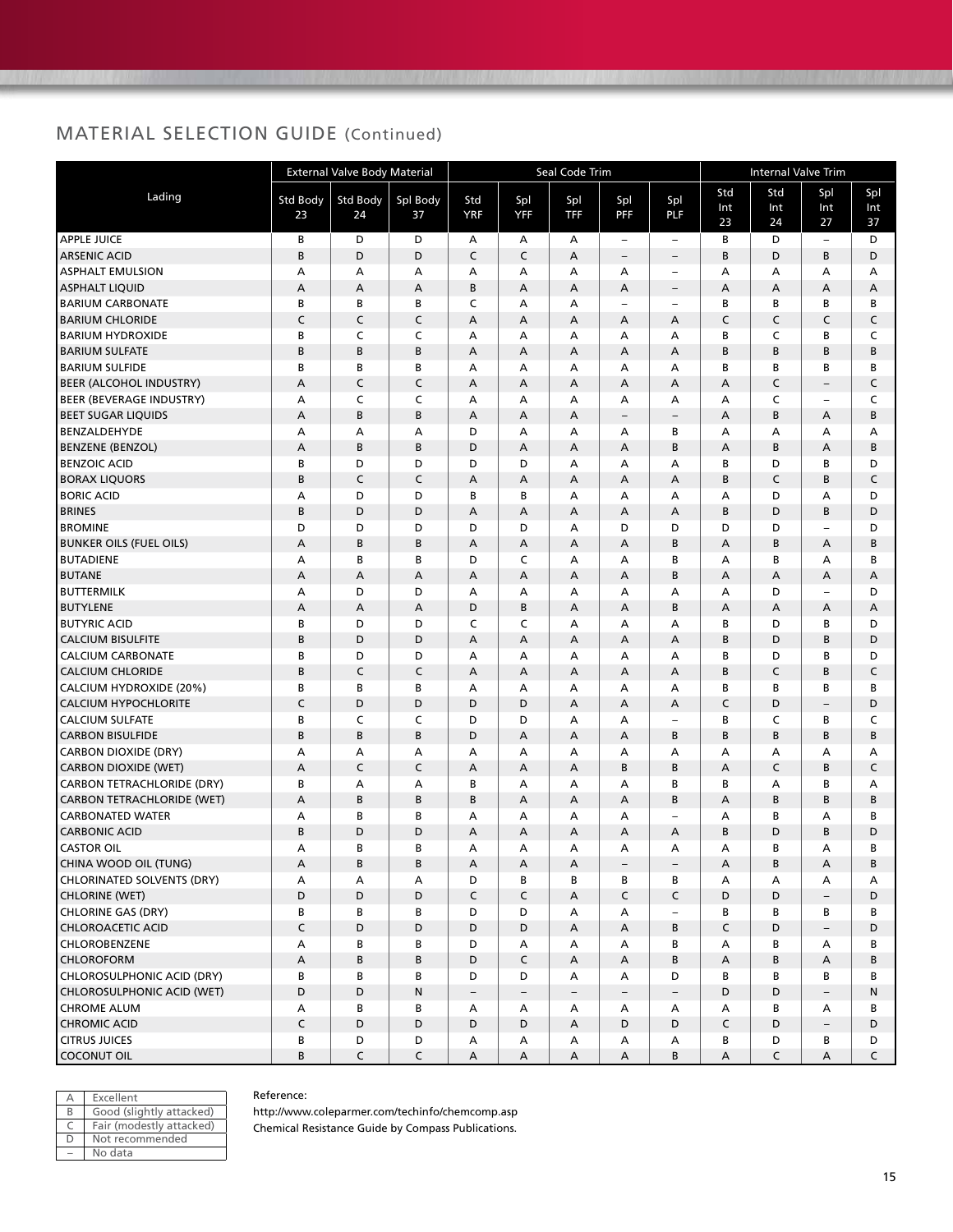### MATERIAL SELECTION GUIDE (Continued)

|                                                 | <b>External Valve Body Material</b> |                          |                          |                          |                          | Seal Code Trim           |                               | Internal Valve Trim      |                               |        |                          |                               |
|-------------------------------------------------|-------------------------------------|--------------------------|--------------------------|--------------------------|--------------------------|--------------------------|-------------------------------|--------------------------|-------------------------------|--------|--------------------------|-------------------------------|
| Lading                                          | <b>Std Body</b>                     | <b>Std Body</b>          |                          | Std                      |                          |                          |                               |                          | Std                           | Std    | Spl                      | Spl                           |
|                                                 | 23                                  | 24                       | Spl Body<br>37           | <b>YRF</b>               | Spl<br>YFF               | Spl<br>TFF               | Spl<br><b>PFF</b>             | Spl<br>PLF               | Int                           | Int    | Int                      | Int                           |
|                                                 |                                     |                          |                          |                          |                          |                          |                               |                          | 23                            | 24     | 27                       | 37                            |
| <b>COFFEE EXTRACTS (HOT)</b>                    | А                                   | C                        | C                        | А                        | Α                        | А                        | $\qquad \qquad -$             | $\overline{\phantom{m}}$ | А                             | B      | А                        | C                             |
| <b>COKE OVEN GAS</b>                            | Α                                   | B                        | B                        | D                        | A                        | А                        | $\qquad \qquad -$             | $\overline{\phantom{a}}$ | А                             | B      | Α                        | B                             |
| <b>COOKING OIL</b>                              | А                                   | В                        | В                        | А                        | А                        | А                        | Α                             | $\overline{\phantom{0}}$ | А                             | В      | А                        | В                             |
| COPPER ACETATE (10%)                            | B                                   | C                        | C                        | $\equiv$                 | $\overline{\phantom{a}}$ | А                        | A                             | В                        | B                             | C      | B                        | $\mathsf C$                   |
| <b>COPPER CHLORIDE</b>                          | D                                   | D                        | D                        | А                        | А                        | А                        | А                             | A                        | D                             | D      | $\overline{\phantom{a}}$ | D                             |
| <b>COPPER NITRATE</b>                           | B                                   | D                        | D                        | D                        | D                        | А                        | Α                             | B                        | В                             | D      | B                        | D                             |
| <b>COPPER SULFATE</b>                           | C                                   | D                        | D                        | B                        | B                        | A                        | А                             | A                        | C                             | D      | $\overline{\phantom{a}}$ | D                             |
| <b>CORN OIL</b>                                 | A                                   | B                        | B                        | А                        | A                        | A                        | $\overline{\phantom{a}}$      | $\qquad \qquad -$        | $\overline{A}$                | B      | B                        | B                             |
| <b>CORROSION INHIBITOR - AMINE BASED</b>        | Α                                   | А                        | А                        | В                        | B                        | А                        | А                             | $\qquad \qquad -$        | А                             | А      | А                        | А                             |
| <b>COTTONSEED OIL</b>                           | B                                   | C                        | C                        | А                        | A                        | А                        | А                             | А                        | B                             | C      | B                        | C                             |
| <b>CREOSOTE OIL</b>                             | В                                   | В                        | В                        | А                        | А                        | А                        | А                             | В                        | В                             | B      | В                        | В                             |
| <b>CRESYLIC ACID</b>                            | B                                   | B                        | B                        | D                        | D                        | А                        | А                             | B                        | B                             | B      | B                        | B                             |
| <b>CRUDE OIL SOUR</b>                           | А                                   | В                        | В                        | C                        | А                        | А                        | А                             | B                        | А                             | B      | А                        | B                             |
| <b>CRUDE OIL SWEET</b>                          | $\overline{A}$                      | B                        | В                        | B                        | $\overline{A}$           | A                        | A                             | B                        | A                             | B      | А                        | B                             |
| <b>CUTTING OILS, WATER EMULSIONS</b>            | А                                   | В                        | B                        | A                        | A                        | A                        | А                             | A                        | A                             | B      | A                        | B                             |
| <b>CYCLOHEXANE</b>                              | Α                                   | А                        | А                        | А                        | A                        | А                        | А                             | B                        | А                             | А      | А                        | А                             |
| <b>DIACETONE ALCOHOL</b>                        | А                                   | А                        | Α                        | D                        | A                        | А                        | $\overline{\phantom{a}}$      | $\qquad \qquad -$        | A                             | A      | А                        | А                             |
| <b>DIESEL FUEL</b>                              | А                                   | А                        | Α                        | А                        | А                        | А                        | А                             | А                        | А                             | А      | А                        | Α                             |
| DIETHANOLAMINE (DEA)                            | $\qquad \qquad -$                   | $\overline{\phantom{0}}$ | $\overline{\phantom{0}}$ | $\overline{\phantom{a}}$ | $\overline{\phantom{0}}$ | $\overline{\phantom{0}}$ | $\overline{\phantom{a}}$      | $\qquad \qquad -$        | $\overline{\phantom{0}}$      |        | $\overline{\phantom{a}}$ | $\overline{\phantom{a}}$      |
| <b>DIETHYLAMINE</b><br><b>DIETHYLENE GLYCOL</b> | А                                   | А                        | А                        | B<br>A                   | Α                        | D                        | А                             | B<br>A                   | А                             | А      | Α                        | Α                             |
|                                                 | $\overline{\phantom{0}}$            | $\qquad \qquad -$<br>B   | -<br>B                   | D                        | А<br>A                   | А                        | А                             | B                        | $\overline{\phantom{0}}$<br>A | -<br>B | $\overline{\phantom{0}}$ | $\overline{\phantom{a}}$<br>B |
| DOWTHERMS (A-E)<br><b>DRILLING MUD</b>          | Α<br>А                              | В                        | В                        | А                        | А                        | A<br>А                   | А<br>$\overline{\phantom{a}}$ | $\overline{\phantom{a}}$ | А                             | B      | А<br>А                   | в                             |
| <b>DRIP COCKS, GAS</b>                          | A                                   | B                        | B                        | $\overline{\phantom{m}}$ |                          | $\overline{\phantom{0}}$ | $\qquad \qquad -$             | $\qquad \qquad -$        | А                             | B      | А                        | B                             |
| <b>DRY CLEANING FLUIDS</b>                      | А                                   | B                        | В                        | C                        | $\qquad \qquad -$<br>B   | А                        | А                             | C                        | А                             | В      | А                        | В                             |
| EPSOM SALT (Magnesium Sulfate)                  | B                                   | C                        | C                        | $\overline{\phantom{a}}$ | A                        | Α                        | А                             | А                        | B                             | C      | B                        | C                             |
| <b>ETHANE</b>                                   | А                                   | А                        | Α                        | А                        | А                        | А                        | А                             | A                        | А                             | A      | А                        | А                             |
| ETHANOL (ALCOHOL-ETHYL)                         | A                                   | B                        | B                        | A                        | A                        | A                        | А                             | А                        | A                             | B      | Α                        | B                             |
| <b>ETHANOLAMINE (MEA)</b>                       | Α                                   | A                        | A                        | B                        | A                        | A                        | $\qquad \qquad -$             | -                        | A                             | A      | А                        | А                             |
| <b>ETHERS</b>                                   | Α                                   | B                        | В                        | D                        | А                        | А                        | A                             | D                        | А                             | B      | Α                        | B                             |
| ETHYL ACETATE                                   | B                                   | В                        | В                        | D                        | B                        | В                        | В                             | D                        | В                             | В      | В                        | В                             |
| <b>ETHYL ACRYLATE</b>                           | А                                   | А                        | А                        | D                        | A                        | А                        | А                             | D                        | Α                             | A      | Α                        | Α                             |
| <b>ETHYL CHLORIDE (DRY)</b>                     | А                                   | В                        | В                        | A                        | А                        | А                        | А                             | В                        | А                             | В      | А                        | В                             |
| <b>ETHYL CHLORIDE (WET)</b>                     | B                                   | B                        | В                        | А                        | Α                        | А                        | Α                             | B                        | В                             | B      | B                        | B                             |
| <b>ETHYLENE (LIQUID OR GAS)</b>                 | А                                   | А                        | А                        | B                        | А                        | А                        | А                             | A                        | А                             | А      | А                        | А                             |
| <b>ETHYLENE GLYCOL</b>                          | B                                   | B                        | B                        | А                        | A                        | А                        | А                             | А                        | B                             | B      | B                        | B                             |
| <b>ETHYLENE OXIDE</b>                           | В                                   | B                        | В                        | D                        | А                        | А                        | А                             | D                        | В                             | В      | В                        | В                             |
| <b>ETHYLENE PROPYLENE</b>                       | А                                   | B                        | -                        | $\overline{\phantom{0}}$ | $\overline{\phantom{0}}$ | $\overline{\phantom{0}}$ | $\overline{\phantom{0}}$      | $\overline{\phantom{0}}$ | А                             | B      | $\overline{\phantom{0}}$ | $\overline{\phantom{a}}$      |
| <b>FATTY ACIDS</b>                              | В                                   | D                        | D                        | B                        | А                        | А                        | А                             | А                        | B                             | D      | В                        | D                             |
| <b>FERRIC CHLORIDE</b>                          | D                                   | D                        | D                        | Α                        | Α                        | Α                        | В                             | В                        | D                             | D      | $\overline{\phantom{a}}$ | D                             |
| <b>FERRIC NITRATE</b>                           | В                                   | D                        | D                        | А                        | Α                        | А                        | А                             | А                        | В                             | D      | $\overline{\phantom{a}}$ | D                             |
| <b>FERRIC SULFATE</b>                           | B                                   | D                        | D                        | A                        | A                        | A                        | A                             | A                        | B                             | D      | B                        | D                             |
| <b>FERROUS CHLORIDE</b>                         | D                                   | D                        | D                        | C                        | C                        | Α                        | А                             | $\overline{\phantom{a}}$ | D                             | D      | $\overline{\phantom{a}}$ | D                             |
| <b>FERROUS SULFATE</b>                          | B                                   | D                        | D                        | D                        | D                        | А                        | А                             | Α                        | В                             | D      | B                        | D                             |
| <b>FERROUS SULFATE (SAT)</b>                    | А                                   | C                        | C                        | $\overline{\phantom{a}}$ | $\overline{\phantom{a}}$ | Α                        | Α                             | $\overline{\phantom{a}}$ | A                             | C      | s                        | C                             |
| <b>FERTILIZER SOLUTIONS</b>                     | B                                   | B                        | B                        | D                        | D                        | D                        | D                             | D                        | В                             | B      | B                        | B                             |
| <b>FISH OILS</b>                                | А                                   | В                        | В                        | В                        | Α                        | А                        | А                             | $\overline{\phantom{a}}$ | А                             | B      | А                        | В                             |
| <b>FLUORINE</b>                                 | A                                   | В                        | В                        | D                        | D                        | D                        | $\mathsf C$                   | $\overline{\phantom{a}}$ | A                             | В      | А                        | В                             |
| <b>FLUOSILICIC ACID</b>                         | C                                   | D                        | D                        | D                        | D                        | А                        | Α                             | A                        | C                             | D      | $\overline{\phantom{m}}$ | D                             |
| <b>FOOD FLUIDS - PASTES</b>                     | A                                   | C                        | $\mathsf{C}$             | B                        | Α                        | $\mathsf A$              | $\overline{\phantom{a}}$      | $\overline{\phantom{a}}$ | A                             | C      | $\overline{\phantom{a}}$ | $\mathsf{C}$                  |
| FORMALDEHYDE (100%)                             | А                                   | C                        | C                        | В                        | В                        | Α                        | А                             | C                        | A                             | C      | $\overline{\phantom{m}}$ | C                             |
| FORMALDEHYDE (40%)                              | A                                   | C                        | C                        | B                        | A                        | A                        | А                             | $\mathsf C$              | A                             | C      | $\qquad \qquad -$        | $\mathsf C$                   |
| <b>FORMIC ACID</b>                              | В                                   | D                        | D                        | D                        | D                        | Α                        | В                             | C                        | B                             | D      | В                        | D                             |

|   | Excellent                |
|---|--------------------------|
| R | Good (slightly attacked) |
|   | Fair (modestly attacked) |
| Ð | Not recommended          |
|   | No data                  |

Reference:

http://www.coleparmer.com/techinfo/chemcomp.asp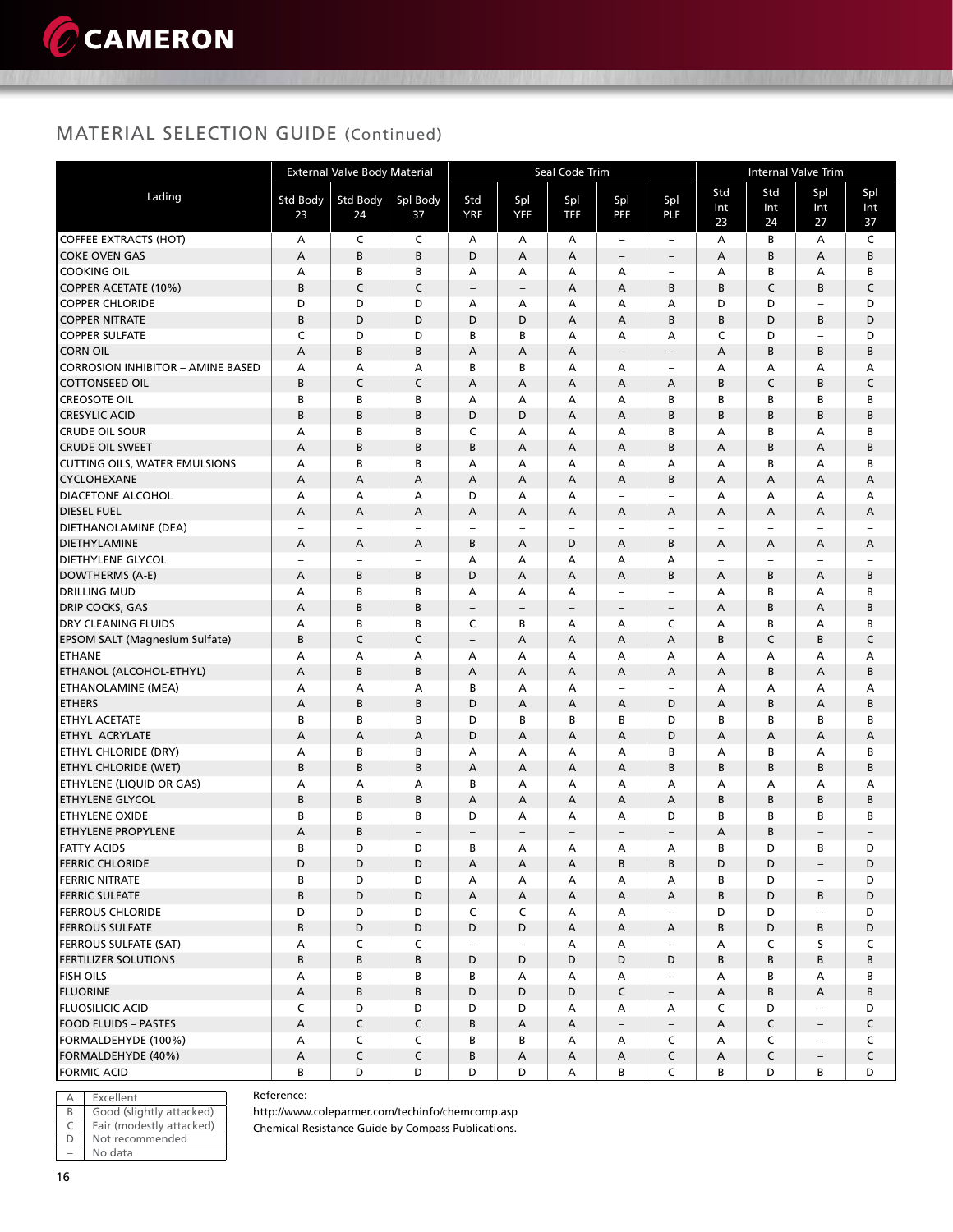|                                   | Seal Code Trim<br><b>External Valve Body Material</b> |                   |                          |                          |                          |                          |                          |                          | <b>Internal Valve Trim</b> |                          |                          |                  |  |
|-----------------------------------|-------------------------------------------------------|-------------------|--------------------------|--------------------------|--------------------------|--------------------------|--------------------------|--------------------------|----------------------------|--------------------------|--------------------------|------------------|--|
| Lading                            | Std Body<br>23                                        | Std Body<br>24    | Spl Body<br>37           | Std<br><b>YRF</b>        | Spl<br><b>YFF</b>        | Spl<br>TFF               | Spl<br><b>PFF</b>        | Spl<br>PLF               | Std<br>Int<br>23           | Std<br>Int<br>24         | Spl<br>Int<br>27         | Spl<br>Int<br>37 |  |
| FREON 12                          | А                                                     | В                 | В                        | А                        | B                        | В                        | B                        | D                        | А                          | В                        | А                        | B                |  |
| <b>FRUIT JUICES</b>               | A                                                     | D                 | D                        | A                        | А                        | А                        | A                        |                          | А                          | D                        | $\overline{A}$           | D                |  |
| <b>FUEL JET JP-4</b>              | А                                                     | А                 | А                        | А                        | А                        | А                        | А                        | В                        | А                          | А                        | Α                        | Α                |  |
| FUEL JET JP-5 100F                | А                                                     | A                 | A                        | А                        | A                        | А                        | A                        | B                        | А                          | А                        | А                        | Α                |  |
| FUEL JET JP-6 100F                | А                                                     | А                 | А                        | А                        | А                        | А                        | А                        | В                        | А                          | А                        | Α                        | Α                |  |
| <b>FUEL OIL</b>                   | Α                                                     | B                 | B                        | A                        | A                        | A                        | A                        | A                        | А                          | B                        | A                        | B                |  |
| <b>FUEL RP-1</b>                  | А                                                     | Α                 | Α                        | A                        | A                        | A                        | A                        | A                        | А                          | А                        | А                        | А                |  |
| <b>FURFURAL</b>                   | B                                                     | A                 | А                        | D                        | A                        | A                        | А                        | C                        | B                          | А                        | А                        | A                |  |
| <b>GALLIC ACID</b>                | B                                                     | D                 | D                        | В                        | A                        | В                        | $\overline{\phantom{0}}$ | ÷                        | B                          | D                        | B                        | D                |  |
| <b>GAS (MANUFACTURED)</b>         | B                                                     | B                 | B                        | A                        | A                        | A                        | A                        | A                        | B                          | B                        | B                        | B                |  |
| <b>GAS ODORIZERS (VTFEP)</b>      | А                                                     | B                 | B                        | А                        | A                        | A                        | А                        | A                        | А                          | В                        | А                        | B                |  |
| <b>GAS, NATURAL</b>               | А                                                     | B                 | B                        | А                        | А                        | А                        | А                        | А                        | А                          | B                        | А                        | B                |  |
| <b>GASOLINE, AVIATION</b>         | А                                                     | A                 | Α                        | А                        | А                        | А                        | A                        | A                        | А                          | А                        | А                        | А                |  |
| <b>GASOLINE, SOUR</b>             | А                                                     | B                 | B                        | C                        | A                        | A                        | A                        | А                        | А                          | B                        | A                        | B                |  |
| GASOLINE, LEADED, LOW OCTANE      | А                                                     | А                 | А                        | A                        | A                        | A                        | А                        | B                        | А                          | Α                        | А                        | A                |  |
| GASOLINE, UNLEADED, LOW OCTANE    | A                                                     | A                 | A                        | A                        | A                        | A                        | A                        | B                        | А                          | Α                        | A                        | A                |  |
| <b>GELATIN</b>                    | A                                                     | B                 | B                        | A                        | A                        | A                        | A                        | A                        | A                          | B                        | B                        | B                |  |
| <b>GLUCOSE</b>                    | A                                                     | B                 | B                        | A                        | A                        | A                        | A                        | А                        | А                          | B                        | A                        | B                |  |
| <b>GLUE</b>                       | А                                                     | A                 | А                        | $\overline{\phantom{0}}$ | А                        | А                        | $\overline{\phantom{0}}$ | ÷                        | А                          | А                        | А                        | А                |  |
| <b>GLYCERINE - GLYCEROL</b>       | А                                                     | B                 | B                        | Α                        | A                        | A                        | А                        | A                        | А                          | B                        | A                        | B                |  |
| <b>GLYCOLS</b>                    | B                                                     | B                 | В                        | Α                        | А                        | А                        | A                        | A                        | В                          | В                        | B                        | B                |  |
| GREASE                            | А                                                     | A                 | A                        | $\overline{\phantom{0}}$ | A                        | A                        | А                        | B                        | А                          | А                        | Α                        | A                |  |
| <b>HEPTANE</b>                    | A                                                     | A                 | А                        | A                        | A                        | $\overline{A}$           | A                        | C                        | A                          | A                        | $\overline{A}$           | A                |  |
| <b>HEXANE</b>                     | A                                                     | A                 | A                        | A                        | A                        | $\overline{A}$           | A                        | C                        | A                          | A                        | A                        | A                |  |
| <b>HEXANOL, TERTIARY</b>          | А                                                     | А                 | А                        | $\qquad \qquad -$        | A                        | $\qquad \qquad -$        | $\overline{\phantom{0}}$ | $\overline{\phantom{0}}$ | А                          | А                        | А                        | А                |  |
| HYDRAULIC OIL PHOSPHATE ESTER     | А                                                     | A                 | A                        | C                        | A                        | Α                        | А                        | А                        | А                          | Α                        | Α                        | А                |  |
| HYDRAULIC OIL PETROLEUM BASE      | Α                                                     | А                 | А                        | Α                        | А                        | Α                        | А                        | А                        | А                          | А                        | А                        | А                |  |
| <b>HYDROBROMIC ACID</b>           | D                                                     | D                 | D                        | D                        | D                        | $\overline{A}$           | $\mathsf C$              | C                        | D                          | D                        | $\qquad \qquad -$        | D                |  |
| HYDROCHLORIC ACID 37% AIR FREE    | D                                                     | D                 | D                        | D                        | D                        | А                        | А                        | B                        | D                          | D                        | $\overline{\phantom{0}}$ | D                |  |
| <b>HYDROCYANIC ACID</b>           | B                                                     | D                 | D                        | B                        | B                        | A                        | A                        | А                        | B                          | D                        | B                        | D                |  |
| <b>HYDROFLUORIC ACID</b>          | D                                                     | D                 | D                        | D                        | D                        | A                        | D                        | D                        | D                          | D                        |                          | D                |  |
| <b>HYDROFLUOSILICIC ACID</b>      | C                                                     | D                 | D                        | D                        | D                        | A                        | $\qquad \qquad -$        | $\overline{\phantom{0}}$ | C                          | D                        | $\qquad \qquad -$        | D                |  |
| <b>HYDROGEN GAS</b>               | А                                                     | B                 | В                        | А                        | А                        | А                        | А                        | А                        | А                          | В                        | А                        | В                |  |
| HYDROGEN PEROXIDE 30% (DILUTE)    | B                                                     | D                 | D                        | D                        | D                        | A                        | A                        | А                        | B                          | D                        | B                        | D                |  |
| <b>HYDROGEN PEROXIDE</b>          | B                                                     | D                 | D                        | D                        | D                        | А                        | А                        | А                        | В                          | D                        | В                        | D                |  |
| HYDROGEN SULFIDE (dry)            | А                                                     | A                 | A                        | А                        | A                        | A                        | A                        | A                        | А                          | А                        | A                        | A                |  |
| HYDROGEN SULFIDE (wet)            | A                                                     | D                 | D                        | в                        | A                        | A                        | A                        | A                        | А                          | D                        | B                        | D                |  |
| <b>HYPO (SODIUM THIOSULFATE)</b>  | A                                                     | D                 | D                        | B                        | A                        | A                        | A                        | A                        | А                          | D                        | A                        | D                |  |
| <b>HYPOCHLORITES, SODIUM</b>      | C                                                     | D                 | D                        | В                        | A                        | A                        | A                        | A                        | C                          | D                        | $\overline{a}$           | D                |  |
| ILLUMINATING GAS (coal gas)       | Α                                                     | Α                 | Α                        | $\overline{\phantom{a}}$ | $\overline{\phantom{a}}$ | Α                        | Α                        | -                        | А                          | Α                        | Α                        | Α                |  |
| <b>INK</b>                        | А                                                     | D                 | D                        | $\overline{\phantom{0}}$ | $\overline{\phantom{0}}$ | $\overline{\phantom{0}}$ | $\qquad \qquad -$        | $\overline{\phantom{0}}$ | А                          | D                        | А                        | D                |  |
| <b>IODINE</b>                     | D                                                     | D                 | D                        | Α                        | Α                        | Α                        | В                        | В                        | D                          | D                        | $\overline{\phantom{0}}$ | D                |  |
| ISOBUTANE (methylpropane)         | -                                                     |                   | $\overline{\phantom{0}}$ | -                        | $\overline{\phantom{a}}$ | Α                        | Α                        |                          | $\overline{\phantom{0}}$   | $\overline{\phantom{0}}$ | $\qquad \qquad -$        |                  |  |
| <b>ISO-OCTANE</b>                 | А                                                     | Α                 | Α                        | Α                        | А                        | Α                        | Α                        | C                        | А                          | Α                        | Α                        | A                |  |
| <b>ISOCYANIDE</b>                 | Α                                                     | Α                 | Α                        | -                        | $\overline{\phantom{a}}$ | $\overline{\phantom{0}}$ | $\qquad \qquad -$        | $\overline{\phantom{0}}$ | Α                          | Α                        | Α                        | А                |  |
| <b>ISODOFORM</b>                  | B                                                     | B                 | В                        | $\overline{\phantom{0}}$ | $\overline{\phantom{a}}$ | $\overline{\phantom{0}}$ | $\qquad \qquad -$        | $\overline{\phantom{0}}$ | В                          | В                        | B                        | В                |  |
| ISOPROPYL ALCOHOL (isopropanol)   | В                                                     | В                 | в                        | В<br>B                   | В                        | Α                        | А                        | Α                        | В                          | В                        | В                        | В                |  |
| <b>ISOPROPYL ETHER</b>            | А                                                     | А                 | A                        |                          | A                        | A                        | А                        | D                        | А                          | Α                        | A                        | Α                |  |
| <b>KEROSENE</b><br><b>KETCHUP</b> | А                                                     | B<br>D            | В                        | А                        | А                        | А                        | Α                        | В                        | А                          | В                        | Α                        | в                |  |
| <b>KETONES</b>                    | A                                                     |                   | D                        | A                        | А<br>D                   | A                        | A                        |                          | D                          | А                        | $\overline{a}$           | D                |  |
| LACQUERS (SOLVENTS)               | А<br>A                                                | А<br>$\mathsf{C}$ | А<br>C                   | D<br>D                   | A                        | D<br>A                   | D                        | D<br>D                   | А<br>A                     | А<br>C                   | Α<br>A                   | А<br>C           |  |
| <b>LACTIC ACID</b>                |                                                       |                   |                          | $\overline{\phantom{0}}$ |                          |                          |                          |                          |                            | D                        | $\overline{\phantom{0}}$ | D                |  |
|                                   | А                                                     | D                 | D                        |                          | В                        | А                        | Α                        | А                        | В                          |                          |                          |                  |  |

| А | Excellent                |
|---|--------------------------|
| B | Good (slightly attacked) |
| C | Fair (modestly attacked) |
| D | Not recommended          |
|   | No data                  |

Reference:

http://www.coleparmer.com/techinfo/chemcomp.asp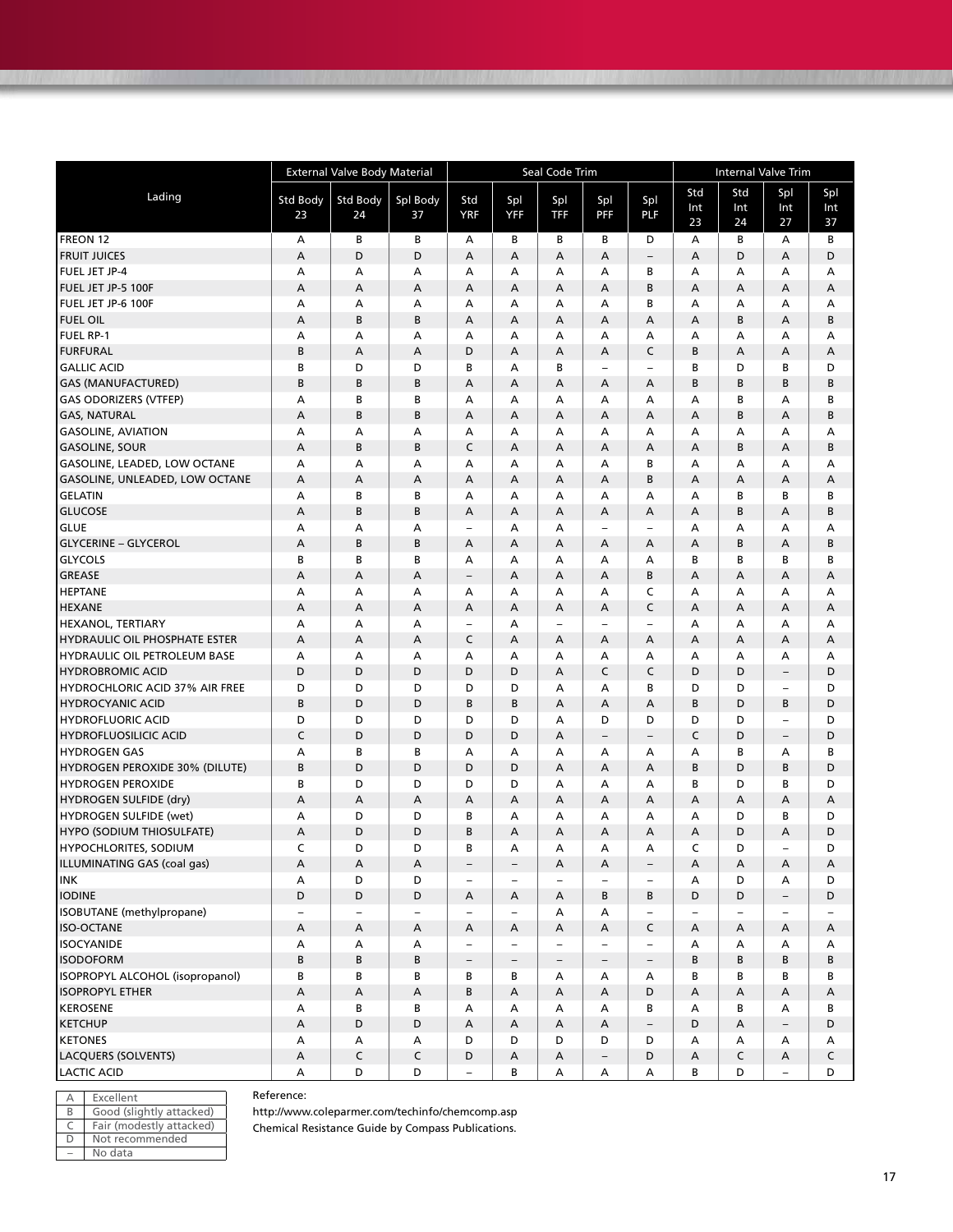### MATERIAL SELECTION GUIDE (Continued)

|                                             |                 | <b>External Valve Body Material</b> |          |                          |                          | Seal Code Trim    |                          |                          | <b>Internal Valve Trim</b> |        |                          |              |  |
|---------------------------------------------|-----------------|-------------------------------------|----------|--------------------------|--------------------------|-------------------|--------------------------|--------------------------|----------------------------|--------|--------------------------|--------------|--|
| Lading                                      | <b>Std Body</b> | Std Body                            | Spl Body | Std                      |                          |                   |                          | Spl                      | Std                        | Std    | Spl                      | Spl          |  |
|                                             | 23              | 24                                  | 37       | <b>YRF</b>               | Spl<br><b>YFF</b>        | Spl<br><b>TFF</b> | Spl<br><b>PFF</b>        | <b>PLF</b>               | Int                        | Int    | Int                      | Int          |  |
|                                             |                 |                                     |          |                          |                          |                   |                          |                          | 23                         | 24     | 27                       | 37           |  |
| <b>LARD OIL</b>                             | Α               | C                                   | C        | А                        | А                        | А                 | A                        | А                        | A                          | C      | $\overline{\phantom{a}}$ | C            |  |
| <b>LEAD ACETATE</b>                         | B               | C                                   | C        | B                        | B                        | A                 | А                        | D                        | B                          | D      | $\qquad \qquad -$        | C            |  |
| LINOLEIC ACID                               | А               | B                                   | B        | C                        | C                        | А                 | A                        | А                        | А                          | B      | А                        | B            |  |
| <b>LINSEED OIL</b>                          | A               | А                                   | A        | A                        | А                        | A                 | А                        | Α                        | Α                          | А      | А                        | А            |  |
| LIQUEFIED PET GAS (LPG)                     | А               | B                                   | B        | A                        | А                        | А                 | A                        | B                        | А                          | B      | А                        | B            |  |
| <b>LITHIUM BROMIDE</b>                      | A               | D                                   | D        | $\overline{\phantom{0}}$ | $\qquad \qquad -$        | A                 | В                        | Α                        | A                          | D      | $\qquad \qquad -$        | D            |  |
| <b>LUBRICATING OIL</b>                      | А               | А                                   | А        | A                        | А                        | Α                 | A                        | A                        | А                          | А      | А                        | А            |  |
| <b>MAGNESIUM BISULFATE</b>                  | A               | $\mathsf{C}$                        | C        | $\overline{\phantom{a}}$ | А                        | $\qquad \qquad -$ | $\overline{\phantom{0}}$ | $\qquad \qquad -$        | A                          | C      | $\qquad \qquad -$        | $\mathsf C$  |  |
| <b>MAGNESIUM CHLORIDE</b>                   | D               | C                                   | C        | А                        | А                        | А                 | А                        | Α                        | D                          | C      | $\qquad \qquad -$        | C            |  |
| <b>MAGNESIUM HYDROXIDE</b>                  | A               | B                                   | B        | B                        | B                        | A                 | А                        | Α                        | A                          | B      | Α                        | B            |  |
| <b>MAGNESIUM SULFATE (Epson Salt)</b>       | B               | B                                   | В        | ÷                        | А                        | А                 | А                        | Α                        | B                          | В      | $\overline{\phantom{0}}$ | B            |  |
| <b>MALEIC ACID</b>                          | C               | B                                   | B        | D                        | А                        | A                 | A                        | Α                        | C                          | B      | B                        | B            |  |
| <b>MALEIC ANHYDRIDE</b>                     | А               | D                                   | D        |                          | $\qquad \qquad -$        | А                 | A                        | Α                        | A                          | D      | $\qquad \qquad -$        | D            |  |
| <b>MALIC ACID</b>                           | A               | D                                   | D        | А                        | A                        | A                 | A                        | A                        | $\overline{A}$             | D      | $\overline{\phantom{a}}$ | D            |  |
| <b>MAYONNAISE</b>                           | А               | D                                   | D        | -                        | A                        | A                 | А                        | $\qquad \qquad -$        | A                          | D      | $\qquad \qquad -$        | D            |  |
| <b>MERCAPATANS</b>                          | A               | А                                   | A        | A                        | А                        | A                 | $\qquad \qquad -$        | $\overline{\phantom{a}}$ | A                          | А      | Α                        | А            |  |
| <b>MERCURIC CHLORIDE</b>                    | D               | D                                   | D        | D                        | D                        | А                 | A                        | А                        | D                          | D      | $\overline{\phantom{0}}$ | D            |  |
| MERCURIC CYANIDE (10%)                      | B               | D                                   | D        | C                        | А                        | B                 | $\overline{\phantom{0}}$ | $\qquad \qquad -$        | B                          | D      | $\overline{\phantom{a}}$ | D            |  |
| <b>MERCURY</b>                              | А               | А                                   | А        | A                        | А                        | А                 | А                        | Α<br>B                   | А                          | А      | А                        | А            |  |
| METHANE<br>METHANOL (ALCOHOL-METHYL)        | A<br>А          | A<br>B                              | A<br>B   | A<br>B                   | А<br>A                   | А<br>А            | А<br>A                   | D                        | A<br>$\overline{A}$        | А<br>B | Α<br>A                   | Α<br>B       |  |
| <b>METHYL ACETATE</b>                       | A               | A                                   | A        | D                        | B                        | B                 | B                        | D                        | A                          | А      | A                        | А            |  |
| <b>METHYL ACETONE</b>                       | А               | А                                   | А        | ۰                        | D                        | D                 | D                        | $\overline{\phantom{a}}$ | А                          | А      | А                        | А            |  |
| <b>METHYL CELLOSOLVE</b>                    | B               | B                                   | B        | C                        | A                        | A                 | $\overline{\phantom{0}}$ | $\qquad \qquad -$        | B                          | B      | B                        | B            |  |
| <b>METHYL CHLORIDE</b>                      | А               | В                                   | В        | D                        | В                        | А                 | А                        | D                        | А                          | В      | А                        | В            |  |
| METHYL ETHYL KETONE (MEK)                   | A               | A                                   | A        | D                        | B                        | B                 | B                        | D                        | A                          | А      | А                        | А            |  |
| <b>METHYL FORMATE</b>                       | B               | B                                   | B        |                          | ÷,                       | А                 | $\overline{\phantom{0}}$ | $\overline{\phantom{a}}$ | B                          | B      | В                        | B            |  |
| <b>METHYLAMINE</b>                          | B               | B                                   | B        | $\overline{\phantom{a}}$ | $\overline{\phantom{a}}$ | А                 | A                        | $\overline{\phantom{a}}$ | B                          | B      | B                        | B            |  |
| <b>METHYLENE CHLORIDE</b>                   | B               | B                                   | B        | D                        | C                        | A                 | A                        | $\qquad \qquad -$        | B                          | B      | В                        | B            |  |
| MILK                                        | A               | D                                   | D        | A                        | А                        | A                 | А                        | Α                        | A                          | D      | $\overline{\phantom{a}}$ | D            |  |
| MINE WATERS (ACID)                          | B               | D                                   | D        | ۳                        | В                        | В                 | $\overline{a}$           | ÷,                       | B                          | D      | $\qquad \qquad -$        | D            |  |
| <b>MINERAL SPRITS</b>                       | B               | B                                   | B        | $\overline{\phantom{a}}$ | А                        | A                 | А                        | $\overline{\phantom{a}}$ | B                          | B      | В                        | B            |  |
| <b>MINERAL OIL</b>                          | А               | B                                   | В        | А                        | А                        | А                 | А                        | А                        | А                          | В      | А                        | B            |  |
| MIXED ACIDS (COLD)                          | A               | C                                   | C        | $\overline{\phantom{0}}$ | $\qquad \qquad -$        | $\qquad \qquad -$ | $\overline{\phantom{0}}$ | $\overline{\phantom{a}}$ | А                          | C      | $\qquad \qquad -$        | $\mathsf{C}$ |  |
| <b>MOLASSES - CRUDE</b>                     | А               | А                                   | А        | ÷                        | А                        | Α                 | A                        | $\overline{\phantom{a}}$ | Α                          | А      | Α                        | А            |  |
| MOLASSES, EDIBLE                            | A               | A                                   | A        | $\overline{\phantom{0}}$ | А                        | A                 | A                        | $\qquad \qquad -$        | A                          | А      | Α                        | А            |  |
| MTBE 100% MAX (methyl tertiary butyl ether) | А               | B                                   | В        | ÷                        | $\qquad \qquad -$        | В                 | B                        | В                        | А                          | D      | В                        | В            |  |
| MTBE 40% MAX                                | A               | A                                   | A        | C                        | B                        | B                 | B                        | B                        | A                          | B      | B                        | Α            |  |
| MURIATIC ACID (hydrochloric acid)           | D               | D                                   | D        | ÷                        | D                        | А                 | A                        | A                        | D                          | D      | L.                       | D            |  |
| <b>MUSTARD</b>                              | Α               | B                                   | В        | Α                        | А                        | Α                 | -                        | $\overline{\phantom{a}}$ | Α                          | В      | Α                        | В            |  |
| NAPHTHA (Rubber Solvent)                    | Α               | В                                   | В        | В                        | Α                        | В                 | В                        | В                        | Α                          | в      | Α                        | В            |  |
| NAPHTHALENE (COAL TAR DISTILLATE)           | A               | A                                   | Α        | D                        | А                        | А                 | A                        | $\mathsf{C}$             | A                          | Α      | A                        | A            |  |
| NICKEL AMMONIUM SULFATE (20%)               | А               | D                                   | D        | C                        | Α                        | А                 | А                        | А                        | А                          | D      | $\overline{\phantom{a}}$ | D            |  |
| <b>NICKEL CHLORIDE</b>                      | B               | D                                   | D        | Α                        | А                        | А                 | A                        | Α                        | C                          | D      | $\qquad \qquad -$        | D            |  |
| NICKEL NITRATE (30%)                        | В               | D                                   | D        | В                        | В                        | А                 | A                        | $\overline{\phantom{a}}$ | в                          | D      | $\overline{\phantom{a}}$ | D            |  |
| <b>NICKEL SULFATE</b>                       | $\mathsf C$     | $\mathsf D$                         | D        | Α                        | А                        | А                 | A                        | Α                        | C                          | D      | $\overline{\phantom{a}}$ | D            |  |
| NICOTINIC ACID                              | Α               | В                                   | В        | $\qquad \qquad -$        | $\qquad \qquad -$        | А                 | $\overline{\phantom{0}}$ | $\overline{\phantom{a}}$ | Α                          | В      | Α                        | В            |  |
| NITRIC ACID (10%)                           | A               | D                                   | D        | D                        | D                        | А                 | В                        | D                        | A                          | D      | $\overline{\phantom{a}}$ | D            |  |
| NITRIC ACID (100%)                          | Α               | Α                                   | Α        | D                        | D                        | А                 | C                        | D                        | Α                          | А      | Α                        | A            |  |
| NITRIC ACID (30%)                           | A               | D                                   | D        | D                        | D                        | А                 | C                        | D                        | A                          | D      | $\overline{\phantom{a}}$ | D            |  |
| NITRIC ACID (80%)                           | D               | Α                                   | D        | D                        | D                        | А                 | C                        | D                        | А                          | D      | $\overline{\phantom{a}}$ | D            |  |
| NITRIC ACID ANHYDROUS/AQUEOUS               | A               | A                                   | A        | D                        | D                        | А                 | В                        | $\overline{\phantom{m}}$ | A                          | А      | Α                        | Α            |  |
| NITROBENZENE                                | В               | В                                   | В        | В                        | В                        | Α                 | A                        | D                        | В                          | В      | в                        | В            |  |

|   | Excellent                |
|---|--------------------------|
| R | Good (slightly attacked) |
|   | Fair (modestly attacked) |
|   | Not recommended          |
|   | No data                  |

Reference:

http://www.coleparmer.com/techinfo/chemcomp.asp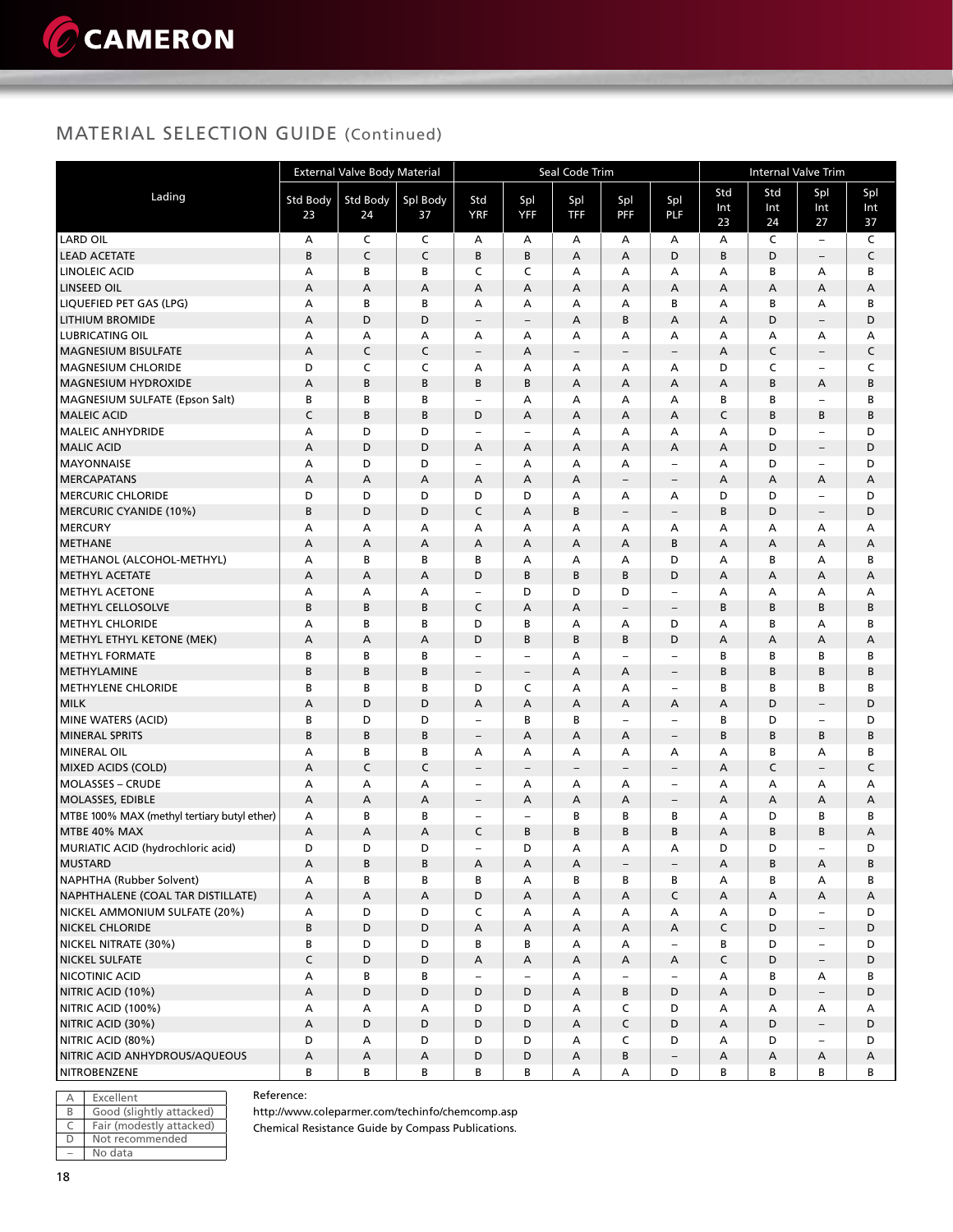|                                                          | <b>External Valve Body Material</b> |                          |                          |                          |                          | Seal Code Trim           |                          | <b>Internal Valve Trim</b> |                          |        |                          |                          |
|----------------------------------------------------------|-------------------------------------|--------------------------|--------------------------|--------------------------|--------------------------|--------------------------|--------------------------|----------------------------|--------------------------|--------|--------------------------|--------------------------|
| Lading                                                   |                                     |                          |                          | Std                      |                          |                          |                          |                            | Std                      | Std    | Spl                      | Spl                      |
|                                                          | Std Body<br>23                      | Std Body<br>24           | Spl Body<br>37           | <b>YRF</b>               | Spl<br>YFF               | Spl<br><b>TFF</b>        | Spl<br><b>PFF</b>        | Spl<br>PLF                 | Int                      | Int    | Int                      | Int                      |
|                                                          |                                     |                          |                          |                          |                          |                          |                          |                            | 23                       | 24     | 27                       | 37                       |
| <b>NITROGEN</b>                                          | А                                   | Α                        | А                        | Α                        | А                        | А                        | А                        | Α                          | А                        | А      | А                        | Α                        |
| NITROUS ACID (10%)                                       | B                                   | D                        | D                        | A                        | А                        | А                        | A                        | А                          | B                        | D      | $\overline{\phantom{a}}$ | D                        |
| <b>NITROUS GASES</b>                                     | А                                   | B                        | B                        | $\overline{\phantom{0}}$ | А                        | А                        | А                        | ÷                          | А                        | B      | А                        | В                        |
| <b>NITROUS OXIDE</b>                                     | B                                   | A                        | Α                        | A                        | А                        | Α                        | Α                        | $\overline{\phantom{0}}$   | B                        | A      | B                        | Α                        |
| OIL, COTTONSEED                                          | В                                   | C                        | C                        | B                        | B                        | А                        | В                        | A                          | В                        | C      | B                        | C                        |
| OIL, PETROLEUM (REFINED)                                 | Α                                   | Α                        | Α                        | A                        | Α                        | Α                        | Α                        | А                          | А                        | A      | А                        | Α                        |
| OIL, PETROLEUM (SOUR) H <sub>2</sub> S & CO <sub>2</sub> | А                                   | А                        | А                        | А                        | А                        | А                        | А                        | A                          | А                        | А      | А                        | Α                        |
| OIL, WATER MIXTURES                                      | A                                   | B                        | B                        | A                        | А                        | Α                        | A                        | Α                          | А                        | B      | A                        | B                        |
| OIL, ANIMAL                                              | А                                   | А                        | Α                        | А                        | А                        | А                        | А                        | А                          | А                        | А      | А                        | Α                        |
| OIL, FISH                                                | А                                   | B                        | B                        | B                        | А                        | А                        | A                        | B                          | А                        | B      | А                        | B                        |
| OIL, FUEL                                                | А                                   | B                        | В                        | А                        | А                        | А                        | А                        | В                          | А                        | В      | А                        | B                        |
| OIL, LUBE                                                | А                                   | A                        | А                        | A                        | А                        | А                        | Α                        | А                          | А                        | A      | А                        | Α                        |
| OIL, MINERAL                                             | А                                   | B                        | В                        | А                        | А                        | Α                        | А                        | А                          | А                        | B      | А                        | В                        |
| <b>OLEIC ACID</b>                                        | А                                   | B                        | B                        | $\mathsf C$              | A                        | Α                        | А                        | C                          | A                        | B      | А                        | B                        |
| <b>OLEUM</b>                                             | В                                   | B                        | В                        | В                        | A                        | А                        | А                        | A                          | В                        | B      | B                        | B                        |
| <b>OLIVE OIL</b>                                         | А                                   | В                        | B                        | A                        | А                        | А                        | А                        | А                          | А                        | B      | А                        | B                        |
| <b>OXALIC ACID</b>                                       | А                                   | D                        | D                        | B                        | B                        | А                        | А                        | А                          | А                        | D      | $\overline{\phantom{0}}$ | D                        |
| <b>OXYGEN (GAS)</b>                                      | A                                   | В                        | B                        | D                        | Α                        | Α                        | A                        | D                          | А                        | B      | А                        | B                        |
| OXYGEN (LIQUID)                                          | А                                   | B                        | В<br>$\mathsf C$         | D                        | C                        | C                        | C                        | D                          | А                        | B      | $\overline{\phantom{a}}$ | в                        |
| <b>OZONE</b><br><b>PAINTS AND THINNERS</b>               | A<br>А                              | C<br>А                   | А                        | D<br>D                   | Α<br>А                   | Α<br>А                   | Α<br>А                   | D                          | А<br>А                   | C<br>А | А<br>А                   | C                        |
| <b>PALM OIL</b>                                          | B                                   | C                        | $\mathsf C$              | D                        |                          |                          | A                        | Α                          | B                        | C      | B                        | Α<br>C                   |
| <b>PALMITIC ACID</b>                                     | А                                   | C                        | C                        | А                        | А<br>А                   | A<br>А                   | А                        | $\qquad \qquad -$<br>Α     | А                        | C      | А                        | C                        |
| <b>PARAFIN</b>                                           | А                                   | B                        | B                        | A                        | А                        | A                        |                          | Α                          | А                        | B      | A                        | B                        |
| PARAFORMALDEHYDE                                         | В                                   | В                        | B                        | А                        | А                        | А                        | $\qquad \qquad -$<br>А   | ÷                          | В                        | В      | В                        | B                        |
| <b>PENTANE</b>                                           | A                                   | B                        | B                        | A                        | А                        | A                        | $\qquad \qquad -$        | A                          | А                        | B      | А                        | B                        |
| PERCHLOROETHYLENE                                        | В                                   | В                        | B                        | C                        | А                        | Α                        | А                        | D                          | в                        | B      | В                        | В                        |
| PETROLATUM                                               | B                                   | C                        | $\mathsf C$              | A                        | А                        | А                        | $\overline{\phantom{a}}$ | A                          | B                        | C      | B                        | $\mathsf C$              |
| PHENOL (CARBOLIC ACID)                                   | А                                   | B                        | В                        | A                        | А                        | А                        | А                        | А                          | А                        | В      | A                        | B                        |
| PHOSGENE (CARBONYL CHLORIDE)                             | $\overline{\phantom{a}}$            | $\qquad \qquad -$        | $\qquad \qquad -$        | $\qquad \qquad -$        | B                        | А                        | $\overline{\phantom{a}}$ | $\overline{\phantom{0}}$   | $\overline{\phantom{a}}$ | -      | $\qquad \qquad -$        | $\overline{\phantom{0}}$ |
| PHOSPHORIC ACID                                          | $\overline{\phantom{a}}$            | $\overline{\phantom{0}}$ | $\qquad \qquad -$        | $\overline{a}$           | B                        | А                        | А                        | Α                          | $\overline{\phantom{a}}$ | -      | $\overline{\phantom{0}}$ | $\overline{\phantom{0}}$ |
| PHOSPHORIC ACID (40%)                                    | $\overline{\phantom{a}}$            | $\qquad \qquad -$        | $\qquad \qquad -$        | $\qquad \qquad -$        | B                        | Α                        | Α                        | А                          | $\overline{\phantom{a}}$ | -      | $\qquad \qquad -$        | $\qquad \qquad -$        |
| PHOSPHORIC ACID (>40%)                                   | $\overline{\phantom{a}}$            | $\qquad \qquad -$        | $\overline{\phantom{0}}$ | $\qquad \qquad -$        | В                        | Α                        | А                        | А                          | $\overline{\phantom{a}}$ | ÷,     | $\overline{\phantom{a}}$ | $\overline{\phantom{0}}$ |
| PHOSPHORIC ACID (CRUDE)                                  | $\qquad \qquad -$                   | $\overline{\phantom{0}}$ | $\overline{\phantom{0}}$ | $\qquad \qquad -$        | В                        | Α                        | Α                        | А                          | $\overline{\phantom{a}}$ | -      | $\qquad \qquad -$        | $\overline{\phantom{0}}$ |
| PHOSPHORIC ACID (MOLTEN)                                 | $\overline{\phantom{a}}$            | $\overline{\phantom{0}}$ | $\qquad \qquad -$        | $\overline{\phantom{a}}$ | B                        | -                        | $\qquad \qquad -$        | ÷                          | $\overline{\phantom{a}}$ | ÷,     | $\qquad \qquad -$        | ÷,                       |
| PHOSPHORIC ACID (ANHYDRIDGE)                             | $\qquad \qquad -$                   | $\qquad \qquad -$        | $\qquad \qquad -$        | D                        | B                        | Α                        | $\qquad \qquad -$        | $\qquad \qquad -$          | $\overline{\phantom{a}}$ | -      | $\qquad \qquad -$        | $\qquad \qquad -$        |
| PHTHALIC ACID                                            | В                                   | C                        | C                        | C                        | B                        | А                        | А                        | $\overline{a}$             | в                        | C      | В                        | C                        |
| PHTHALIC ANHYDRIDE                                       | B                                   | C                        | $\mathsf C$              | C                        | А                        | A                        | C                        | C                          | B                        | C      | B                        | C                        |
| PICRIC ACID                                              | B                                   | $\mathsf{C}$             | C                        | А                        | А                        | А                        | А                        | $\overline{\phantom{0}}$   | В                        | C      | B                        | C                        |
| PINE OIL                                                 | Α                                   | B                        | В                        | A                        | Α                        | A                        | $\overline{\phantom{m}}$ | $\overline{\phantom{0}}$   | Α                        | В      | Α                        | В                        |
| PINEAPPLE JUICE                                          | А                                   | C                        | C                        | A                        | Α                        | А                        | $\overline{\phantom{0}}$ | $\overline{\phantom{0}}$   | А                        | C      | $\qquad \qquad -$        | C                        |
| <b>POLYESTER RESIN</b>                                   | А                                   | B                        | B                        | $-$                      | A                        | A                        | A                        | $\overline{\phantom{a}}$   | A                        | В      | Α                        | B                        |
| POLYETHYLENE GLYCOL                                      | $\overline{\phantom{a}}$            | $\overline{\phantom{a}}$ | $\overline{\phantom{a}}$ | $\overline{\phantom{a}}$ | $\overline{\phantom{a}}$ | А                        | А                        | В                          | $\overline{\phantom{a}}$ | ÷,     | $\overline{\phantom{0}}$ | $\qquad \qquad -$        |
| POLYURETHANE                                             | А                                   | A                        | Α                        | $\overline{\phantom{a}}$ | -                        | $\overline{\phantom{a}}$ | $\overline{\phantom{a}}$ | $\overline{\phantom{0}}$   | А                        | Α      | А                        | A                        |
| POTASSIUM BISULFITE (10%)                                | В                                   | D                        | D                        | C                        | А                        | А                        | $\qquad \qquad -$        | $\overline{\phantom{a}}$   | В                        | D      | $\overline{\phantom{a}}$ | D                        |
| POTASSIUM BROMIDE                                        | B                                   | D                        | D                        | $\mathsf{C}$             | Α                        | Α                        | Α                        | $\overline{\phantom{a}}$   | B                        | D      | $\overline{\phantom{a}}$ | D                        |
| POTASSIUM CARBONATE                                      | А                                   | C                        | C                        | $\overline{\phantom{a}}$ | А                        | А                        | Α                        | $\overline{\phantom{a}}$   | А                        | C      | $\overline{\phantom{a}}$ | C                        |
| POTASSIUM CHLORATE                                       | А                                   | B                        | В                        | $\overline{\phantom{a}}$ | C                        | Α                        | Α                        | Α                          | Α                        | C      | $\overline{\phantom{a}}$ | В                        |
| POTASSIUM CHLORIDE                                       | Α                                   | C                        | C                        | A                        | A                        | А                        | A                        | A                          | А                        | C      | $\overline{\phantom{0}}$ | C                        |
| POTASSIUM CYANIDE                                        | B                                   | B                        | B                        | A                        | Α                        | Α                        | $\overline{\phantom{a}}$ | $\qquad \qquad -$          | B                        | В      | В                        | В                        |
| POTASSIUM DICHROMATE                                     | А                                   | B                        | B                        | B                        | В                        | А                        | A                        | A                          | А                        | В      | А                        | B                        |
| POTASSIUM DIPHOSPHATE                                    | Α                                   | A                        | A                        | $\overline{\phantom{a}}$ | $\qquad \qquad -$        | $\overline{\phantom{a}}$ | $\overline{\phantom{a}}$ |                            | A                        | A      | А                        | A                        |
| POTASSIUM FERRICYANIDE                                   | А                                   | B                        | В                        | C                        | B                        | Α                        | А                        | C                          | В                        | В      | В                        | В                        |

| А | Excellent                |
|---|--------------------------|
| B | Good (slightly attacked) |
| C | Fair (modestly attacked) |
| Ð | Not recommended          |
|   | No data                  |

Reference:

http://www.coleparmer.com/techinfo/chemcomp.asp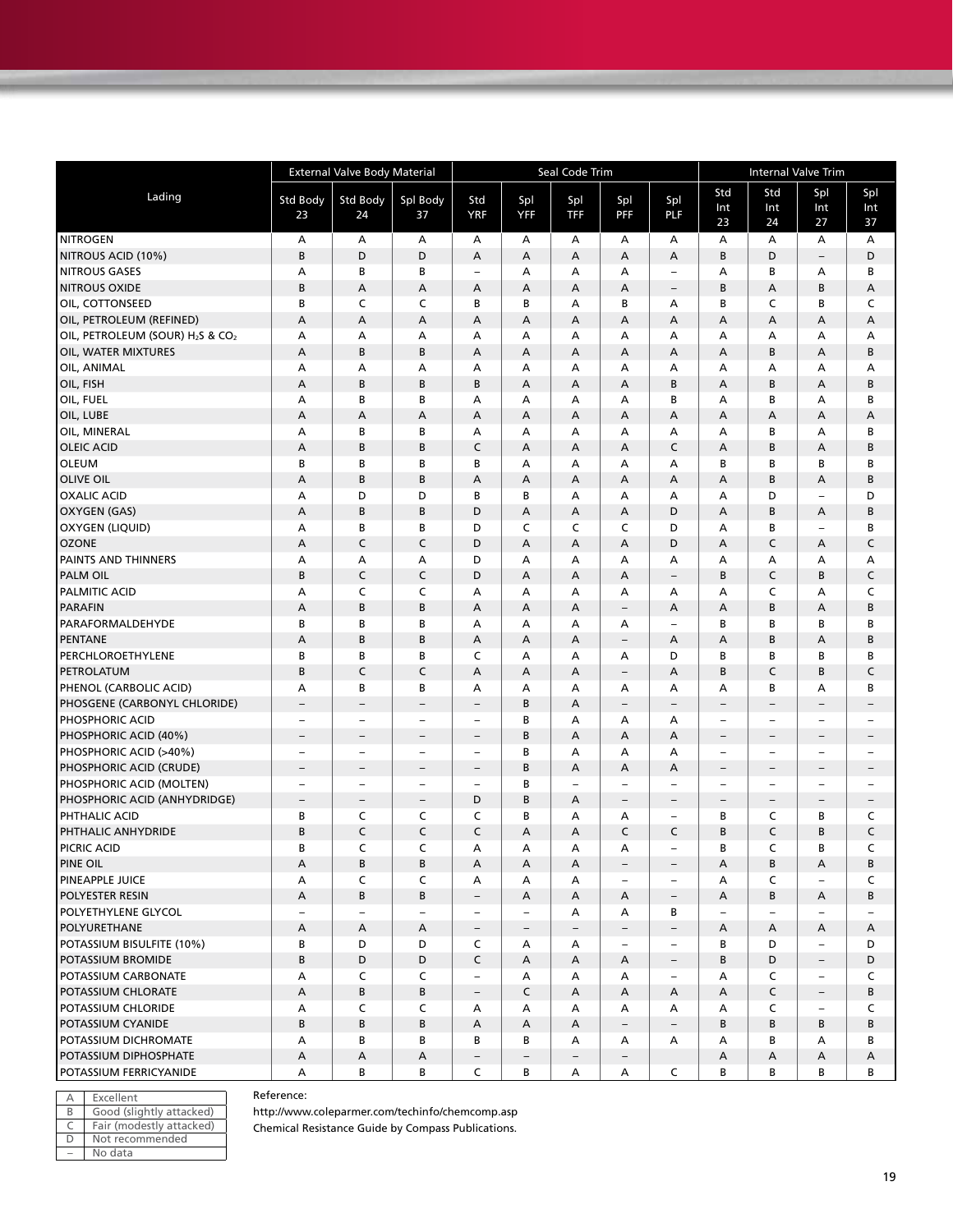### MATERIAL SELECTION GUIDE (Continued)

|                                               | <b>External Valve Body Material</b> |              |             |                          |                | Seal Code Trim |                               | Internal Valve Trim      |             |              |                               |             |
|-----------------------------------------------|-------------------------------------|--------------|-------------|--------------------------|----------------|----------------|-------------------------------|--------------------------|-------------|--------------|-------------------------------|-------------|
| Lading                                        | <b>Std Body</b>                     | Std Body     | Spl Body    | Std                      | Spl            | Spl            | Spl                           | Spl                      | Std         | Std          | Spl                           | Spl         |
|                                               | 23                                  | 24           | 37          | <b>YRF</b>               | <b>YFF</b>     | <b>TFF</b>     | <b>PFF</b>                    | PLF                      | Int         | Int          | Int                           | Int         |
|                                               |                                     |              |             |                          |                |                |                               |                          | 23          | 24           | 27                            | 37          |
| POTASSIUM FERROCYANIDE                        | А                                   | В            | В           | В                        | В              | А              | А                             | $\overline{\phantom{m}}$ | А           | В            | А                             | В           |
| POTASSIUM HYDROXIDE 70%                       | A                                   | А            | Α           | C                        | $\mathsf C$    | A              | A                             | B                        | А           | А            | А                             | А           |
| POTASSIUM HYDROXIDE - DILUTE                  | В                                   | B            | B           | $\qquad \qquad -$        | А              | A              | А                             | A                        | B           | B            | В                             | В           |
| POTASSIUM IODIDE                              | B                                   | C            | C           | C                        | A              | A              | $\overline{\phantom{a}}$      | $\overline{\phantom{a}}$ | B           | C            | B                             | $\mathsf C$ |
| POTASSIUM NITRATE                             | A                                   | B            | B           | B                        | B              | A              | А                             | А                        | A           | B            | А                             | B           |
| POTASSIUM PERMAGANATE                         | A                                   | А            | A<br>B      | D                        | D              | A              | A                             | $\qquad \qquad -$        | A           | А            | A                             | A           |
| POTASSIUM SULFATE                             | А                                   | В            |             | А                        | А              | А              | А                             | А                        | A<br>B      | B            | А                             | B           |
| <b>POTASSIUM SULFIDE</b><br>POTASSIUM SULFITE | B<br>А                              | C<br>D       | C<br>D      | Α<br>Α                   | A<br>А         | A<br>A         | C<br>$\overline{\phantom{a}}$ | $\qquad \qquad -$<br>А   | А           | C<br>D       | B<br>$\overline{\phantom{a}}$ | C<br>D      |
| <b>PRODUCER GAS</b>                           | А                                   | B            | B           | A                        | A              | A              | A                             | A                        | А           | B            | А                             | B           |
| <b>PROPANE</b>                                | А                                   | А            | Α           | А                        | A              | А              | А                             | А                        | А           | А            | А                             | А           |
| <b>PROPYLENE</b>                              | A                                   | B            | B           | C                        | A              | A              | A                             | A                        | A           | B            | $\overline{\phantom{a}}$      | B           |
| PROPYL ALCOHOL (PROPANOL)                     | А                                   | A            | А           | A                        | A              | A              | Α                             | A                        | A           | A            | А                             | А           |
| <b>PROPYLENE GYLCOL</b>                       | Α                                   | А            | A           | C                        | A              | A              | Α                             | A                        | A           | А            | А                             | А           |
| <b>PYROGALLIC ACID</b>                        | B                                   | В            | B           | B                        | A              | А              | D                             | $\overline{\phantom{a}}$ | B           | B            | В                             | В           |
| QUENCH OIL (WATER SOLUBLE)                    | A                                   | А            | Α           | B                        | B              | A              | Α                             | $\qquad \qquad -$        | А           | Α            | Α                             | Α           |
| <b>RESINS-ROSINS</b>                          | А                                   | C            | C           | B                        | A              | А              | А                             | $\equiv$                 | A           | $\mathsf{C}$ | $\overline{\phantom{a}}$      | C           |
| <b>RUBBER LATEX EMULSIONS</b>                 | Α                                   | B            | B           | Α                        | $\overline{A}$ | A              | Α                             | $\qquad \qquad -$        | А           | B            | А                             | B           |
| <b>SALAD OIL</b>                              | B                                   | C            | C           | A                        | A              | A              | Α                             | $\overline{\phantom{0}}$ | B           | C            | $\overline{\phantom{a}}$      | C           |
| <b>SALICYLIC ACID</b>                         | A                                   | D            | D           | B                        | A              | A              | A                             | A                        | А           | D            | А                             | D           |
| SALT (BRINE (NaCl) saturated)                 | В                                   | C            | C           | А                        | A              | А              | А                             | А                        | В           | C            | А                             | C           |
| <b>SEA WATER</b>                              | А                                   | D            | D           | Α                        | A              | A              | A                             | A                        | А           | D            | A                             | D           |
| SHELLAC (BLEACHED)                            | А                                   | А            | А           | C                        | А              | A              | А                             | $\equiv$                 | А           | А            | А                             | А           |
| <b>SHELLAC (ORANGE)</b>                       | А                                   | A            | Α           | C                        | A              | A              | A                             | $\overline{\phantom{a}}$ | А           | A            | А                             | A           |
| <b>SILICONE OILS</b>                          | А                                   | А            | А           | А                        | A              | А              | А                             | А                        | А           | A            | Α                             | Α           |
| <b>SILVER NITRATE</b>                         | B                                   | D            | D           | B                        | A              | A              | A                             | A                        | B           | D            | $\overline{\phantom{a}}$      | D           |
| <b>SOAP SOLUTIONS (STEARATES)</b>             | A                                   | A            | A           | A                        | A              | A              | А                             | A                        | A           | A            | А                             | А           |
| <b>SODIUM ACETATE</b>                         | B                                   | B            | B           | В                        | B              | A              | Α                             | B                        | B           | B            | B                             | B           |
| SODIUM ALUMINATE                              | А                                   | C            | C           | C                        | A              | А              | А                             | $\qquad \qquad -$        | A           | C            | $\overline{\phantom{a}}$      | C           |
| SODIUM BICARBONATE                            | B                                   | $\mathsf{C}$ | C           | А                        | A              | А              | A                             | A                        | В           | C            | $\overline{\phantom{m}}$      | C           |
| <b>SODIUM BISULFATE</b>                       | А                                   | D            | D           | А                        | А              | А              | А                             | А                        | А           | D            | $\overline{\phantom{m}}$      | D           |
| <b>SODIUM BISULFITE</b>                       | D                                   | D            | D           | Α                        | A              | A              | A                             | A                        | D           | D            | $\overline{\phantom{a}}$      | D           |
| SODIUM BORATE (BORAX)                         | B                                   | C            | C           | A                        | A              | А              | А                             | А                        | А           | C            | в                             | C           |
| <b>SODIUM BROMIDE</b>                         | B                                   | $\mathsf{C}$ | C           | C                        | B              | A              | A                             | $\qquad \qquad -$        | B           | $\mathsf{C}$ | B                             | $\mathsf C$ |
| SODIUM CARBONATE                              | B                                   | B            | B           | A                        | A              | A              | А                             | А                        | B           | B            | В                             | В           |
| SODIUM CHLORATE                               | B                                   | C            | C           | C                        | A              | A              | A                             | $\mathsf{C}$             | В           | C            | B                             | C           |
| <b>SODIUM CHLORIDE</b>                        | B                                   | C            | C           | Α                        | А              | A              | А                             | А                        | В           | C            | В                             | C           |
| <b>SODIUM CHROMATE</b>                        | B                                   | B            | B           | C                        | C              | A              | A                             | $\overline{\phantom{m}}$ | В           | B            | B                             | B           |
| <b>SODIUM CYANIDE</b>                         | А                                   | А            | А           | A                        | A              | А              | A                             | А                        | A           | А            | А                             | А           |
| SODIUM FLUORIDE                               | C                                   | D            | D           | C                        | В              | Α              | A                             | $\overline{\phantom{a}}$ | $\mathsf C$ | D            | $\overline{\phantom{a}}$      | D           |
| SODIUM HYDROXIDE 20%                          | A                                   | А            | А           | $\overline{\phantom{0}}$ | А              | А              | А                             | А                        | А           | А            | А                             | А           |
| SODIUM HYDROXIDE 50%                          | B                                   | B            | B           | $\overline{\phantom{a}}$ | A              | Α              | A                             | A                        | B           | B            | В                             | B           |
| SODIUM HYDROXIDE 80%                          | В                                   | В            | В           | $\overline{\phantom{a}}$ | В              | Α              | Α                             | А                        | В           | B            | в                             | В           |
| <b>SODIUM HYPOCHLORIDE</b>                    | C                                   | D            | D           | $\overline{\phantom{0}}$ | D              | Α              | Α                             | $\overline{\phantom{a}}$ | C           | D            | $\overline{\phantom{a}}$      | D           |
| SODIUM METAPHOSPHATE                          | A                                   | D            | D           | Α                        | Α              | А              | Α                             | Α                        | А           | D            | $\overline{\phantom{a}}$      | D           |
| SODIUM METASILICATE                           | A                                   | $\mathsf C$  | C           | $\mathsf{C}$             | A              | Α              | Α                             | $\overline{\phantom{m}}$ | А           | $\mathsf C$  | Α                             | $\mathsf C$ |
| <b>SODIUM NITRATE</b>                         | Α                                   | В            | В           | $\overline{\phantom{0}}$ | А              | А              | Α                             | Α                        | А           | B            | в                             | B           |
| <b>SODIUM PERBORATE</b>                       | В                                   | $\mathsf C$  | C           | В                        | B              | Α              | Α                             | Α                        | B           | C            | B                             | $\mathsf C$ |
| SODIUM PEROXIDE                               | В                                   | C            | C           | В                        | А              | Α              | Α                             | А                        | В           | C            | в                             | C           |
| SODIUM PHOSPHATE (DIBASIC)                    | B                                   | B            | В           | Α                        | A              | Α              | A                             | А                        | B           | B            | B                             | B           |
| SODIUM PHOSPHATE (TRIBASIC)                   | В                                   | В            | В           | В                        | В              | Α              | Α                             | А                        | В           | В            | в                             | В           |
| SODIUM SILICATE                               | A                                   | А            | $\mathsf A$ | А                        | A              | Α              | A                             | A                        | А           | Α            | А                             | Α           |
| SODIUM SULFATE NA2S04                         | А                                   | В            | В           | А                        | А              | А              | А                             | А                        | A           | В            | А                             | В           |

| А | Excellent                |
|---|--------------------------|
| R | Good (slightly attacked) |
|   | Fair (modestly attacked) |
| D | Not recommended          |
|   | No data                  |

Reference:

http://www.coleparmer.com/techinfo/chemcomp.asp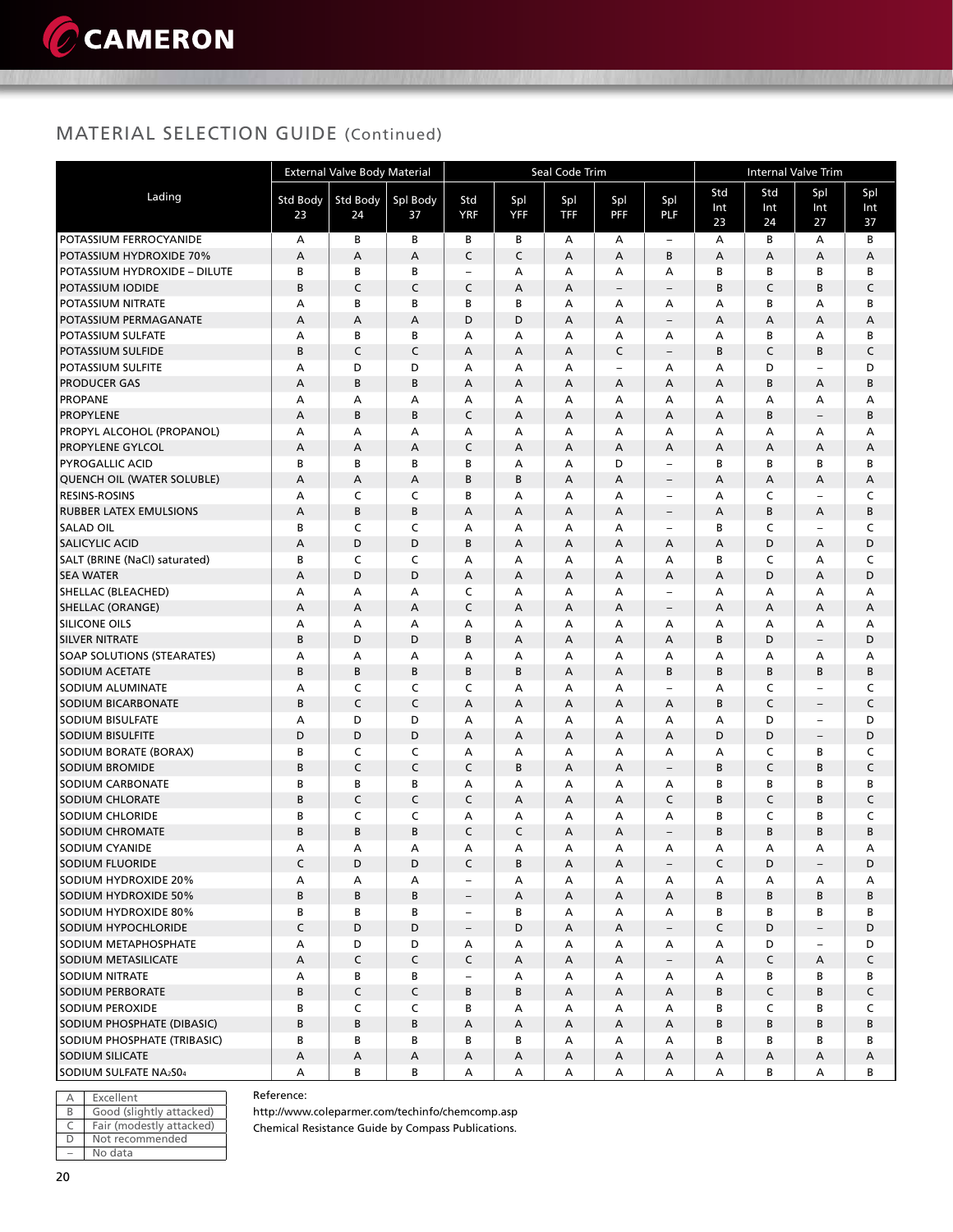|                                                           | <b>External Valve Body Material</b> |                          |                          |                          |                          | Seal Code Trim            |                          | <b>Internal Valve Trim</b> |                          |                          |                          |                          |
|-----------------------------------------------------------|-------------------------------------|--------------------------|--------------------------|--------------------------|--------------------------|---------------------------|--------------------------|----------------------------|--------------------------|--------------------------|--------------------------|--------------------------|
| Lading                                                    | Std Body                            | Std Body                 | Spl Body                 | Std                      | Spl                      | Spl                       | Spl                      | Spl                        | Std                      | Std                      | Spl                      | Spl                      |
|                                                           | 23                                  | 24                       | 37                       | <b>YRF</b>               | <b>YFF</b>               | TFF                       | <b>PFF</b>               | <b>PLF</b>                 | Int                      | Int                      | Int                      | Int                      |
|                                                           |                                     |                          |                          |                          |                          |                           |                          |                            | 23                       | 24                       | 27                       | 37                       |
| SODIUM SULFIDE NA2S02                                     | В                                   | В                        | В                        | В                        | в                        | А                         | А                        | $\overline{\phantom{m}}$   | В                        | В                        | В                        | В                        |
| <b>SODIUM THIOSULFATE</b>                                 | А                                   | D                        | D                        | B                        | B                        | A                         | А                        | $\overline{\phantom{a}}$   | A                        | D                        | $\overline{\phantom{a}}$ | D                        |
| <b>SOUR GAS AND OIL</b>                                   | А                                   | А                        | А                        | Ē,                       | $\overline{\phantom{a}}$ | $\overline{\phantom{0}}$  | $\overline{\phantom{a}}$ | $\equiv$                   | А                        | А                        | $\overline{\phantom{0}}$ | А                        |
| <b>SOYBEAN OIL</b>                                        | Α                                   | B                        | B                        | Α                        | Α                        | A                         | А                        | A                          | A                        | В                        | В                        | B                        |
| <b>STANNIC CHLORIDE</b>                                   | D                                   | D                        | D                        | B                        | В                        | А                         | A                        | A                          | D                        | D                        | D                        | D                        |
| <b>STANNOUS CHLORIDE</b>                                  | C                                   | D                        | D                        | C                        | C                        | A                         | A                        | A                          | C                        | D                        | $\overline{\phantom{a}}$ | D                        |
| <b>STARCH</b>                                             | Α                                   | А                        | А                        | А                        | А                        | А                         | А                        | А                          | А                        | А                        | Α                        | А                        |
| <b>STEAM (212F)</b>                                       | Α                                   | B                        | B                        | D                        | C                        | A                         | А                        | A                          | $\overline{A}$           | B                        | Α                        | B                        |
| <b>STEARIC ACID</b>                                       | А                                   | C                        | C                        | B                        | А                        | Α                         | А                        | А                          | А                        | C                        | $\overline{\phantom{0}}$ | C                        |
| <b>STODDARD SOLVENT</b>                                   | B                                   | B                        | B                        | A                        | A                        | A                         | А                        | B                          | B                        | B                        | B                        | B                        |
| <b>STYRENE</b>                                            | А                                   | A                        | А                        | Ē,                       | А                        | А                         | А                        | B                          | А                        | А                        | А                        | А                        |
| <b>SUGAR LIQUIDS</b>                                      | Α                                   | B                        | B                        | -                        | А                        | A                         | А                        | $\overline{\phantom{a}}$   | A                        | B                        | Α                        | B                        |
| <b>SULFATE, BLACK LIQUORS</b>                             | В                                   | C                        | C                        | $\overline{a}$           | В                        | A                         | -                        | $\overline{\phantom{0}}$   | B                        | C                        | $\overline{\phantom{0}}$ | C                        |
| <b>SULFATE, GREEN LIQUORS</b>                             | B                                   | $\mathsf{C}$             | $\mathsf{C}$             | -                        | B                        | A                         | $\overline{\phantom{a}}$ | $\overline{\phantom{a}}$   | B                        | C                        | $\overline{\phantom{a}}$ | C                        |
| <b>SULFATE, WHITE LIQUORS</b>                             | В                                   | D                        | D                        | L.                       | В                        | A                         | $\overline{\phantom{a}}$ | $\overline{\phantom{a}}$   | B                        | D                        | $\qquad \qquad -$        | D                        |
| SULFURIC ACID (0 - 7%)                                    | Α                                   | B                        | B                        | -                        | $\mathsf C$              | A                         | А                        | B                          | Α                        | В                        | Α                        | B                        |
| SULFURIC ACID (10% - 100%) H <sub>2</sub> S0 <sub>4</sub> | D                                   | D                        | D                        | L.                       | D                        | А                         | D                        | B                          | D                        | D                        | $\overline{\phantom{0}}$ | D                        |
| <b>SULFUROUS ACID</b>                                     | D                                   | D                        | D                        | D                        | D                        | A                         | А                        | A                          | D                        | D                        | $\overline{\phantom{a}}$ | D                        |
| <b>SULFUR</b>                                             | Α                                   | В                        | В                        | $\overline{\phantom{0}}$ | А                        | А                         | A                        | $\overline{\phantom{a}}$   | А                        | B                        | А                        | В                        |
| <b>SULFUR DIOXIDE (DRY)</b>                               | Α                                   | B                        | B                        | $\overline{\phantom{0}}$ | A                        | A                         | A                        | B                          | A                        | B                        | Α                        | B                        |
| <b>SULFUR TRIOXIDE (DRY)</b>                              | В                                   | В                        | В                        | -                        | А                        | А                         | А                        | В                          | B                        | В                        | В                        | В                        |
| <b>SYNTHESIS GAS</b>                                      | B                                   | B                        | B                        | $\overline{\phantom{0}}$ | А                        | A                         | А                        | $\overline{\phantom{a}}$   | B                        | В                        | B                        | B                        |
| <b>TALL OIL</b>                                           | В                                   | B                        | В                        | L.                       | А                        | Α                         | А                        | $\overline{\phantom{0}}$   | В                        | В                        | В                        | В                        |
| <b>TANNIC ACID</b>                                        | B                                   | B                        | B                        | А                        | A                        | A                         | А                        | A                          | B                        | B                        | B                        | B                        |
| <b>TAR - TAR OIL</b>                                      | А                                   | А                        | А                        | B                        | А                        | А                         | A                        | A                          | А                        | А                        | А                        | А                        |
| <b>TARTARIC ACID</b>                                      | Α                                   | D                        | D                        | B                        | B                        | A                         | А                        | A                          | A                        | D                        | C                        | D                        |
| <b>TETRAETHYL LEAD</b>                                    | В                                   | C                        | C                        | B                        | В                        | A                         | A                        | C                          | B                        | C                        | $\overline{\phantom{0}}$ | C                        |
| <b>TITANIUM TETRACHLORIDE T1-CL4</b>                      | $\overline{\phantom{a}}$            | $\overline{\phantom{a}}$ | $\overline{\phantom{a}}$ | B                        | A                        | A                         | $\overline{\phantom{a}}$ | $\overline{\phantom{a}}$   | $\qquad \qquad -$        | $\overline{\phantom{0}}$ | $\overline{\phantom{a}}$ | $\overline{\phantom{a}}$ |
| <b>TITANIUM TRICHLORIDE T1-CL3</b>                        | $\overline{\phantom{0}}$            | $\overline{\phantom{a}}$ | $\overline{\phantom{0}}$ | B                        | А                        | А                         | $\overline{\phantom{a}}$ | $\overline{\phantom{a}}$   | $\overline{\phantom{0}}$ | ۳                        | $\overline{\phantom{a}}$ | $\overline{\phantom{a}}$ |
| <b>TOLUENE - TOLUOL</b>                                   | Α                                   | Α                        | А                        | C                        | А                        | A                         | А                        | D                          | Α                        | А                        | Α                        | Α                        |
| <b>TOMATO JUICE</b>                                       | А                                   | $\mathsf C$              | C                        | $\overline{\phantom{0}}$ | А                        | А                         | A                        | $\sim$                     | А                        | C                        | $\overline{\phantom{0}}$ | C                        |
| <b>TRANSFORMER OIL</b>                                    | Α                                   | A                        | А                        | A                        | A                        | A                         | А                        | A                          | A                        | А                        | A                        | Α                        |
| <b>TRIBUTYL PHOSPHATE</b>                                 | Α                                   | А                        | А                        | D                        | D                        | А                         | $\overline{\phantom{a}}$ | $\overline{\phantom{a}}$   | А                        | А                        | А                        | А                        |
| <b>TRICHLOROETHYLENE</b>                                  | B                                   | B                        | B                        | C                        | B                        | A                         | A                        | D                          | B                        | B                        | B                        | B                        |
| TUNG OIL (China Wood Oil)                                 | А                                   | В                        | B                        | A                        | А                        | А                         | A                        | А                          | А                        | B                        | Α                        | В                        |
| <b>TURPENTINE</b>                                         | А                                   | B                        | B                        | B                        | B                        | A                         | А                        | A                          | $\overline{A}$           | В                        | Α                        | B                        |
| <b>UREA</b>                                               | В                                   | C                        | C                        | ÷                        | $\overline{\phantom{a}}$ | ÷,                        | $\overline{\phantom{a}}$ | $\overline{\phantom{0}}$   | В                        | C                        | $\overline{\phantom{0}}$ | C                        |
| <b>VARNISH</b>                                            | А                                   | $\mathsf C$              | C                        | B                        | А                        | A                         | А                        | B                          | Α                        | C                        | $\overline{\phantom{0}}$ | $\mathsf C$              |
| <b>VEGETABLE OIL, EDIBLE</b>                              | А                                   | B                        | B                        | А                        | A                        | А                         | A                        | A                          | А                        | B                        | $\overline{\phantom{0}}$ | B                        |
| <b>VEGETABLE OIL, NON-EDIBLE</b>                          | Α                                   | B                        | B                        | A                        | Α                        | Α                         | Α                        | A                          | A                        | B                        | A                        | B                        |
| VINEGAR                                                   | А                                   | D                        | D                        | В                        | А                        | А                         | А                        | А                          | A                        | D                        | $\overline{\phantom{0}}$ | D                        |
| <b>WATER, DISTILLED</b>                                   | A                                   | D                        | D                        | A                        | A                        | A                         | A                        | A                          | A                        | D                        | A                        | D                        |
| <b>WATER, FRESH</b>                                       | А                                   | C                        | C                        | Α                        | А                        | А                         | А                        | A                          | A                        | C                        | Α                        | C                        |
| <b>WATER, SALT</b>                                        | Α                                   | D                        | D                        | Α                        | А                        | Α                         | A                        | A                          | A                        | D                        | A                        | D                        |
| WAX, EMULSIONS                                            | А                                   | А                        | A                        | ÷                        | А                        | Α                         | A                        | $\overline{\phantom{a}}$   | Α                        | А                        | А                        | Α                        |
| <b>WAXES</b>                                              | А                                   | $\mathsf A$              | A                        | $\overline{\phantom{a}}$ | А                        | А                         | A                        | $\overline{\phantom{m}}$   | A                        | Α                        | A                        | A                        |
| <b>WHISKEY AND WINE</b>                                   | А                                   | D                        | D                        | А                        | А                        | Α                         | А                        | A                          | Α                        | D                        | $\overline{\phantom{a}}$ | D                        |
| <b>XYLENE</b>                                             | А                                   | А                        | A                        | D                        | А                        | Α                         | A                        | D                          | A                        | А                        | Α                        | Α                        |
| <b>ZINC CHLORIDE</b>                                      | D                                   | D                        | D                        | C                        | C                        | Α                         | А                        | А                          | D                        | D                        | -                        | D                        |
| <b>ZINC HYDROSULFITE</b>                                  | А                                   | А                        | A                        | C                        | А                        | $\boldsymbol{\mathsf{A}}$ | $-$                      | $\overline{\phantom{m}}$   | A                        | Α                        | Α                        | А                        |
| <b>ZINC SULFATE</b>                                       | В                                   | D                        | D                        | Α                        | Α                        | Α                         | A                        | Α                          | В                        | D                        | В                        | D                        |

|   | Excellent                |
|---|--------------------------|
| R | Good (slightly attacked) |
|   | Fair (modestly attacked) |
|   | Not recommended          |
|   | No data                  |

#### Reference:

http://www.coleparmer.com/techinfo/chemcomp.asp Chemical Resistance Guide by Compass Publications.